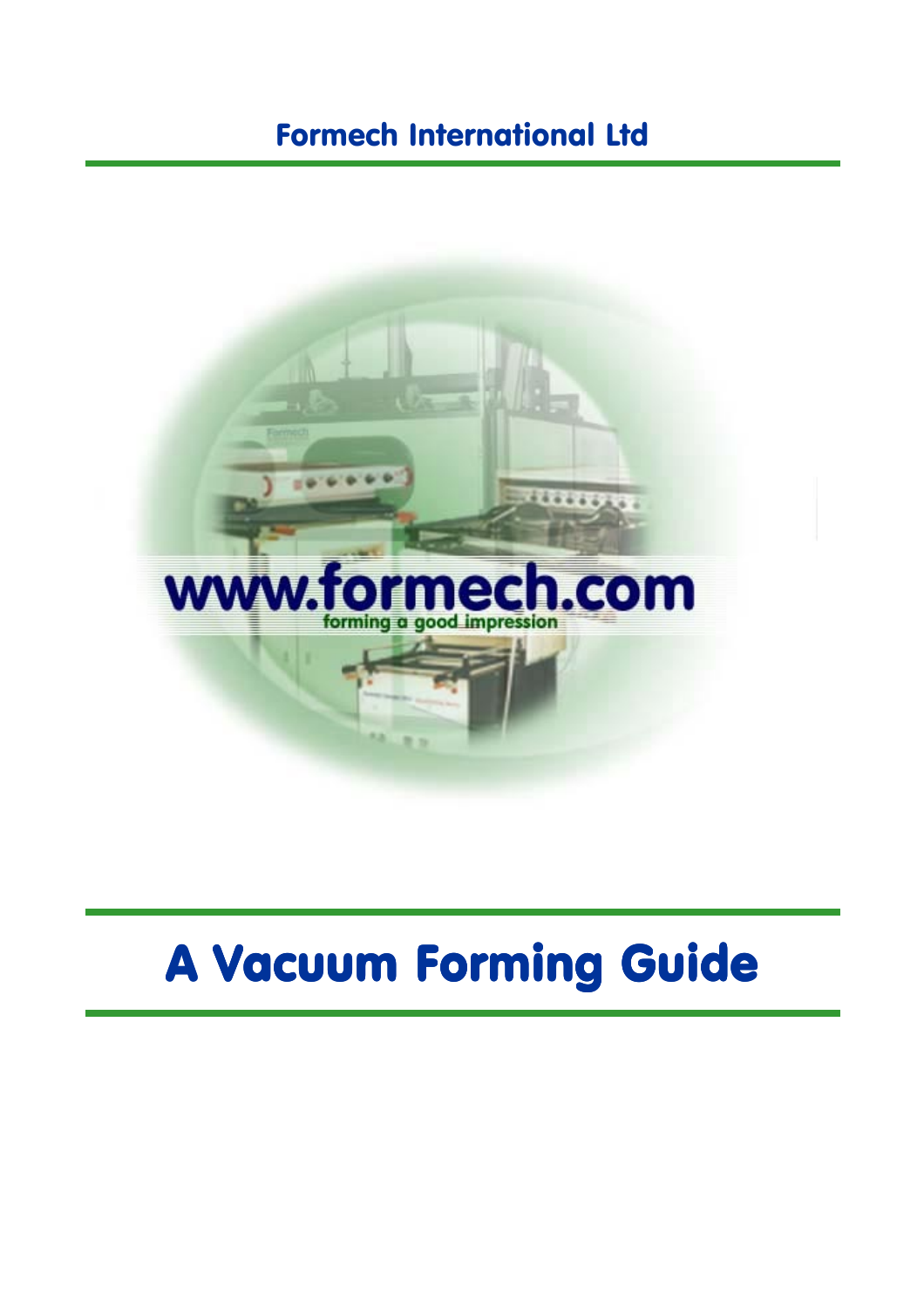## **Contents**

| Polystyrene- Polyphenylethene (H.I.P.S / BEXTRENE) 19 |  |
|-------------------------------------------------------|--|
|                                                       |  |
|                                                       |  |
|                                                       |  |
|                                                       |  |
|                                                       |  |
|                                                       |  |
|                                                       |  |
|                                                       |  |
|                                                       |  |
|                                                       |  |
|                                                       |  |
|                                                       |  |
|                                                       |  |
|                                                       |  |
|                                                       |  |
|                                                       |  |
|                                                       |  |
|                                                       |  |
|                                                       |  |
|                                                       |  |
|                                                       |  |
|                                                       |  |
|                                                       |  |
|                                                       |  |
|                                                       |  |
|                                                       |  |
|                                                       |  |
|                                                       |  |
|                                                       |  |
|                                                       |  |
|                                                       |  |
|                                                       |  |
|                                                       |  |
|                                                       |  |
|                                                       |  |
|                                                       |  |
|                                                       |  |
|                                                       |  |
|                                                       |  |
|                                                       |  |
|                                                       |  |
|                                                       |  |
|                                                       |  |
|                                                       |  |
|                                                       |  |
|                                                       |  |
|                                                       |  |

Formech International Ltd.<br>Unit 4, Thrales End Lane, Harpenden, Hertfordshire, AL5 3NS, Tel +44 (0)1582 - 469797, Fax +44 (0)1582 469646<br>Email: sales@formech.com Website: www.formech.com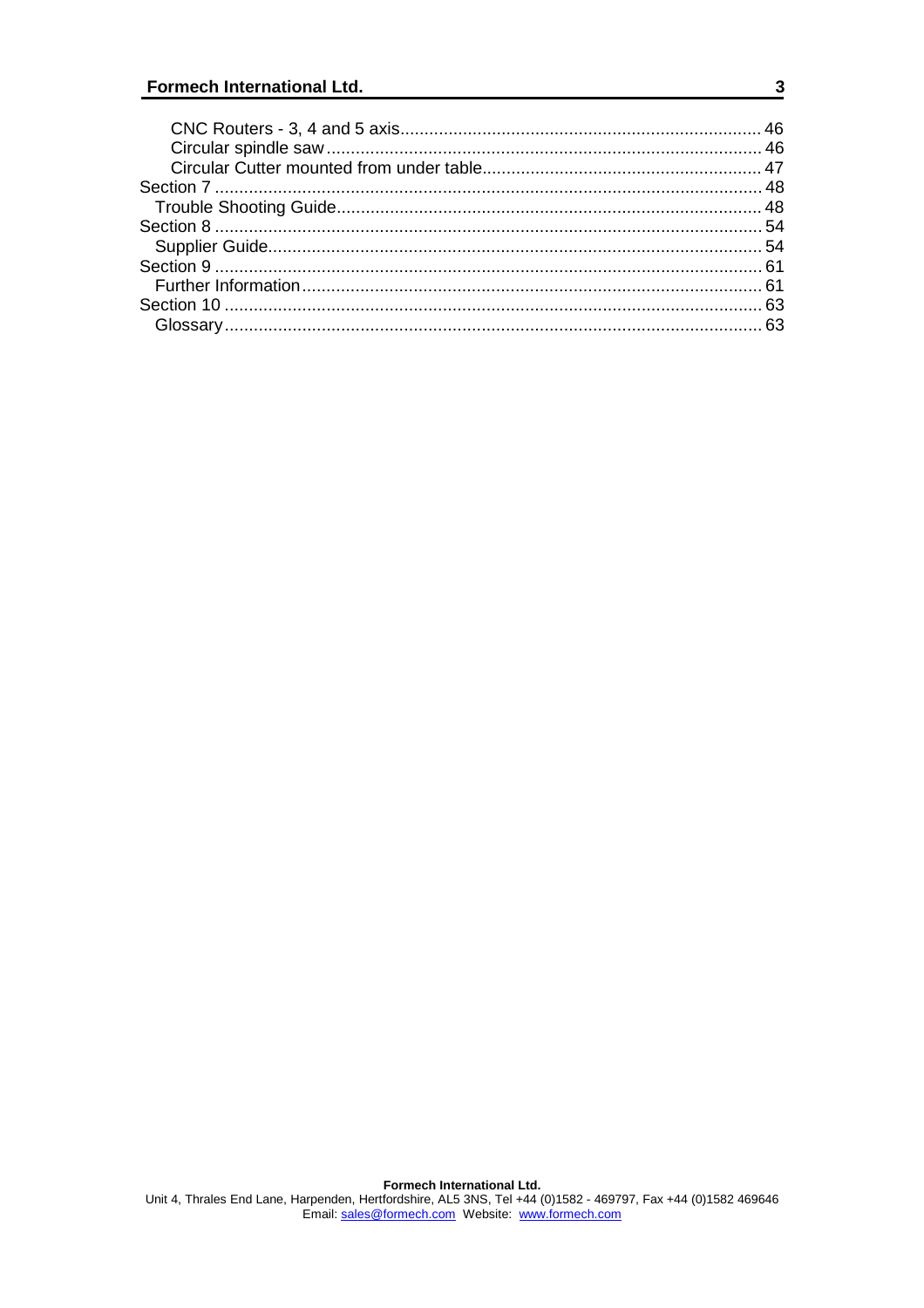## Section 1

## *Introduction*

<span id="page-3-0"></span>Thermoforming is one of the oldest and most common methods of processing plastic materials. Thermoformed plastic products are all around us and play a major part in our daily lives. It is a very versatile process used to manufacture a wide range of products from simple packaging trays to high impact aircraft cockpit covers. It is also used extensively to make design prototypes of products to be produced by other processes.

The process, however, is basically the same in each case. In its simplest form thermoforming is the heating of a plastic sheet which is then draped over a mould whilst a vacuum is applied. The moulding is then allowed to cool before it is ejected from the mould using a reverse pressure facility.

Thermoforming covers all processes which involve heat to shape polymers. However, in this manual we will concentrate specifically on the 'vacuum forming process' which applies to the range of machines Formech supply. Vacuum forming has generally been promoted as a 'dark art' and best left to companies with sophisticated processing equipment who are able to supply the facility and service. However with their range of compact, easy to use machines Formech have, over the years, endeavoured to introduce vacuum forming to the 'masses' and it is some testament that there are now over six thousand machines worldwide, many supplied to those looking to start vacuum forming for the first time. In this manual we hope to provide an insight into this adaptable process. However, it is only a guide and cannot impart the practical experience and skill that any user will eventually attain. We hope it assists in taking the 'guess work' out of the process and proves useful as a means of technical and engineering support.

In the following sections we have provided a list of the various examples of applications for thermoformed parts along with an insight into the forming process and various associated techniques. A plastics section follows in which we examine materials and their characteristics. Information on tooling, trimming and finishing, a trouble shooting guide and recommended suppliers list concludes the manual with a glossary of key words to aid navigation through the manual.

If you are new to the process and have just purchased a Formech machine we trust you find this manual a beneficial aid in getting started and wish you success in your future business.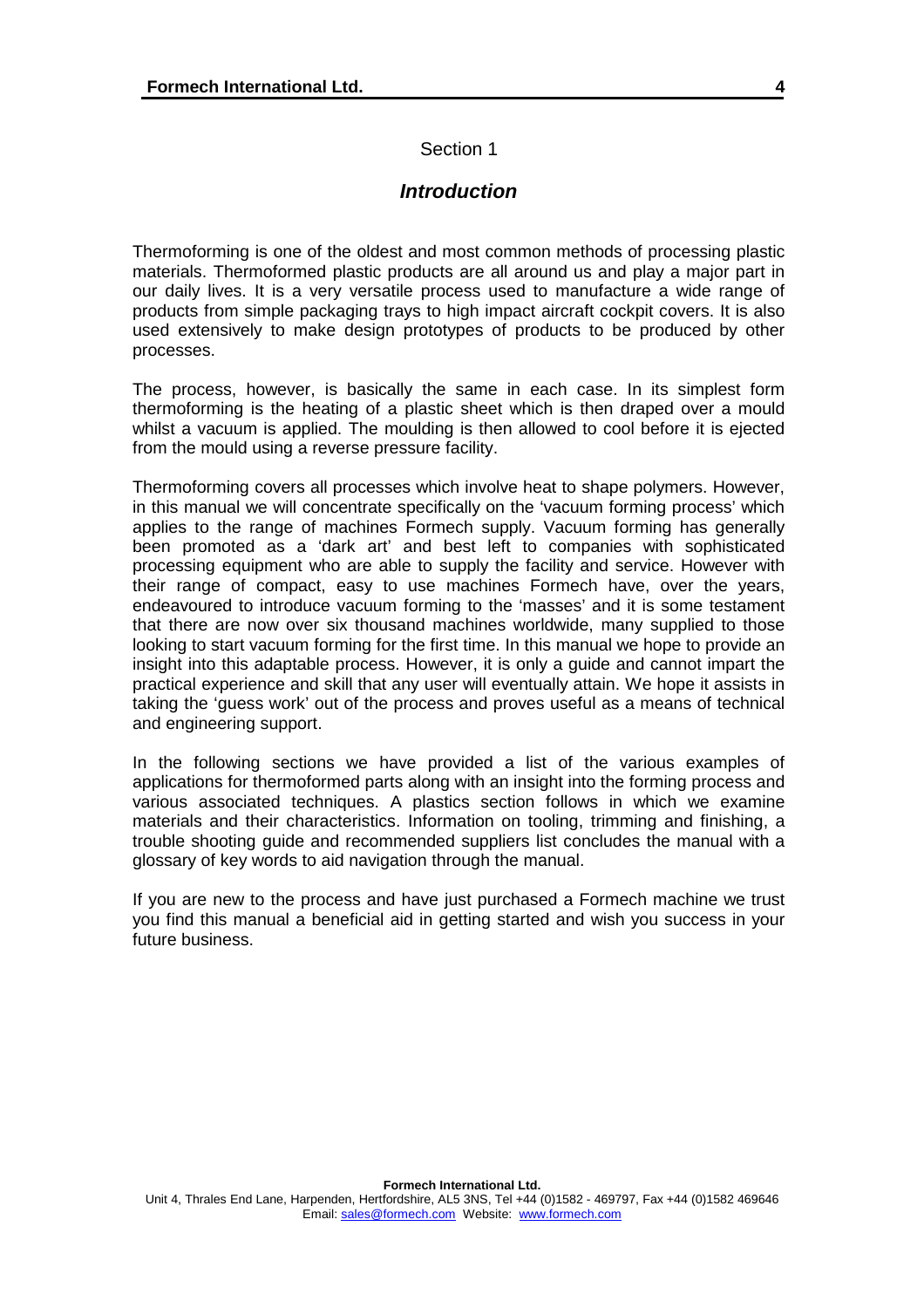## Section 2

## *Applications*

<span id="page-4-0"></span>Below we have allocated sub-headings to a wide range of industries using vacuum forming for a multitude of applications. The list is fairly comprehensive and although there are many other potential applications we have attempted to highlight the most popular. You can find photographic examples of a selection of vacuum formed products in the galleries contained in the 'support' section of our web page.

## *Aeronautical Manufacturers*

Interior Trim Panels, Covers and Cowlings Internal sections for NASA Space Shuttle

## *Agricultural Suppliers*

Seed Trays, Flower Tubs, Animal Containers, Clear Growing Domes Calf Milking Receptacles, Machines Parts, Lawnmower Enclosures and Covers

#### *Architectural Model Makers*

Production of Miniature Parts for Architectural Models Prototypes.

#### *Automotive and Vehicular Industry*

Wheel Hub Covers, Ski-Boxes and Storage Racks Wind Tunnel Models, Parts for All Terrain Vehicles Truck Cab Door Interiors, Wind and Rain Deflectors Scooter Shrouds, Mudguards, Bumpers and Protective Panels Battery and Electronic Housings, Prototype and Development work Utility Shelves, Liners, Seat Backs, Door Innerliners and Dash Surrounds Windshields, Motorcycle Windshields, Golf Cart Shrouds, Seats and Trays Tractor Shrouds & Door Fascia, Camper Hardtops and Interior Components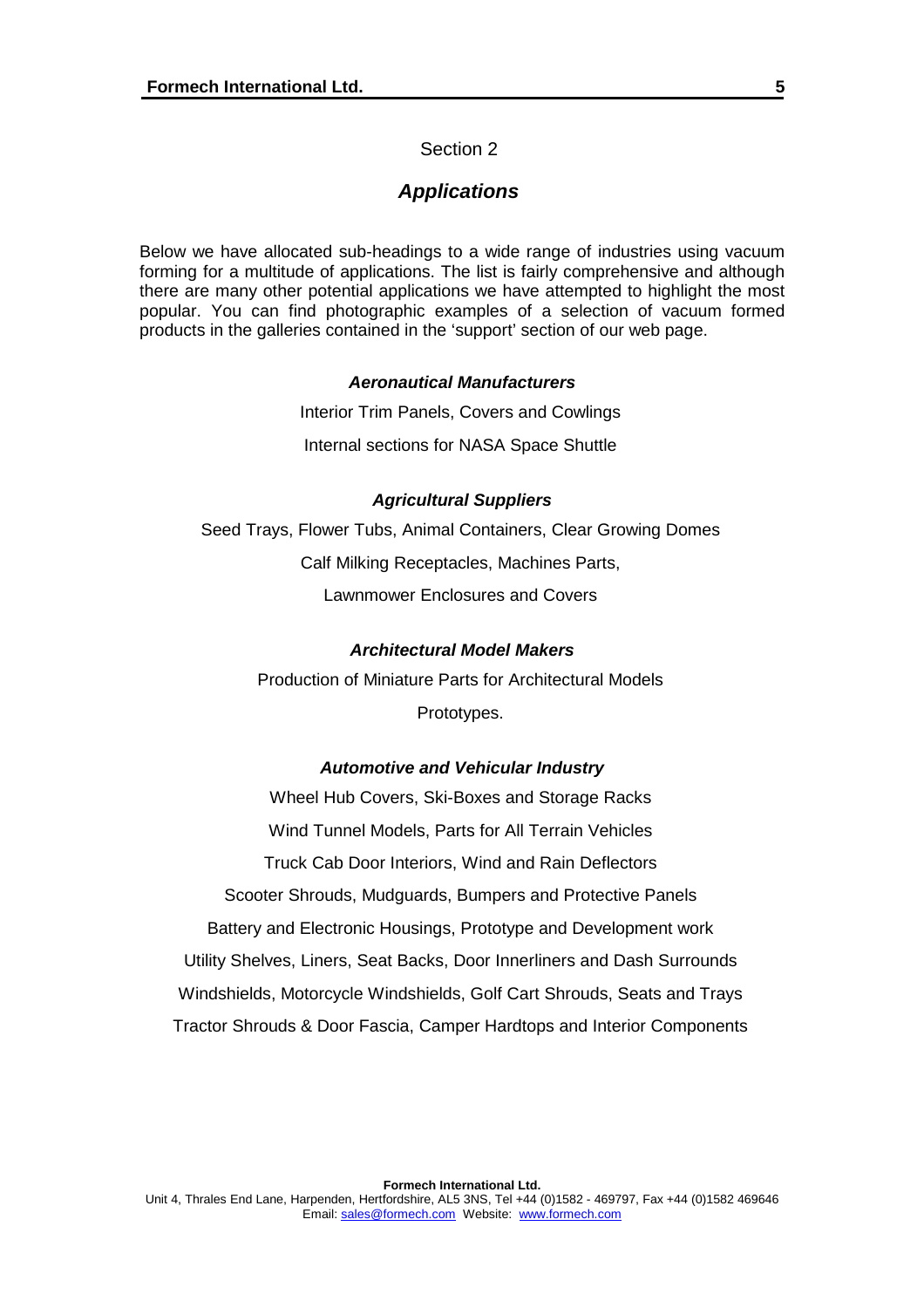#### *Building and Construction Industry*

Drainpipe Anti Dripfittings Roof Lights, Internal Door Liners, PVC Door Panels Producing Moulds for Concrete Paving Stones and Special Bricks Moulded Features for Ceilings, Fireplaces, Porches and other items.

## *Boat Building industry*

Boat Hulls, Covers and Hatches Electrical Enclosures, Dashboards

#### *Chocolate industry*

Manufacture of Chocolate Moulds for Specialised Chocolates and Easter Eggs etc. and Packaging

## *Computer Industry*

Manufacture of Screen Surrounds Soft Transparent Keyboard Covers Enclosures and Ancillary Equipment

#### *Design Industry*

Production of prototypes and Pre - Production Runs Prototype Cocepts for other Plastic Processes

#### *Education*

Training Aids for Students Studying Polymers and Plastic Processing.

## *Electronics Industry*

Manufacturing Enclosures for Specialist Electronic Equipment Anti Static Component Trays.

#### *Film and Media Industry*

Manufacture of Costumes and Sets Animation Models and Mock Ups for Computer Simulation

**Formech International Ltd.**  Unit 4, Thrales End Lane, Harpenden, Hertfordshire, AL5 3NS, Tel +44 (0)1582 - 469797, Fax +44 (0)1582 469646 Email: sales@formech.com Website: www.formech.com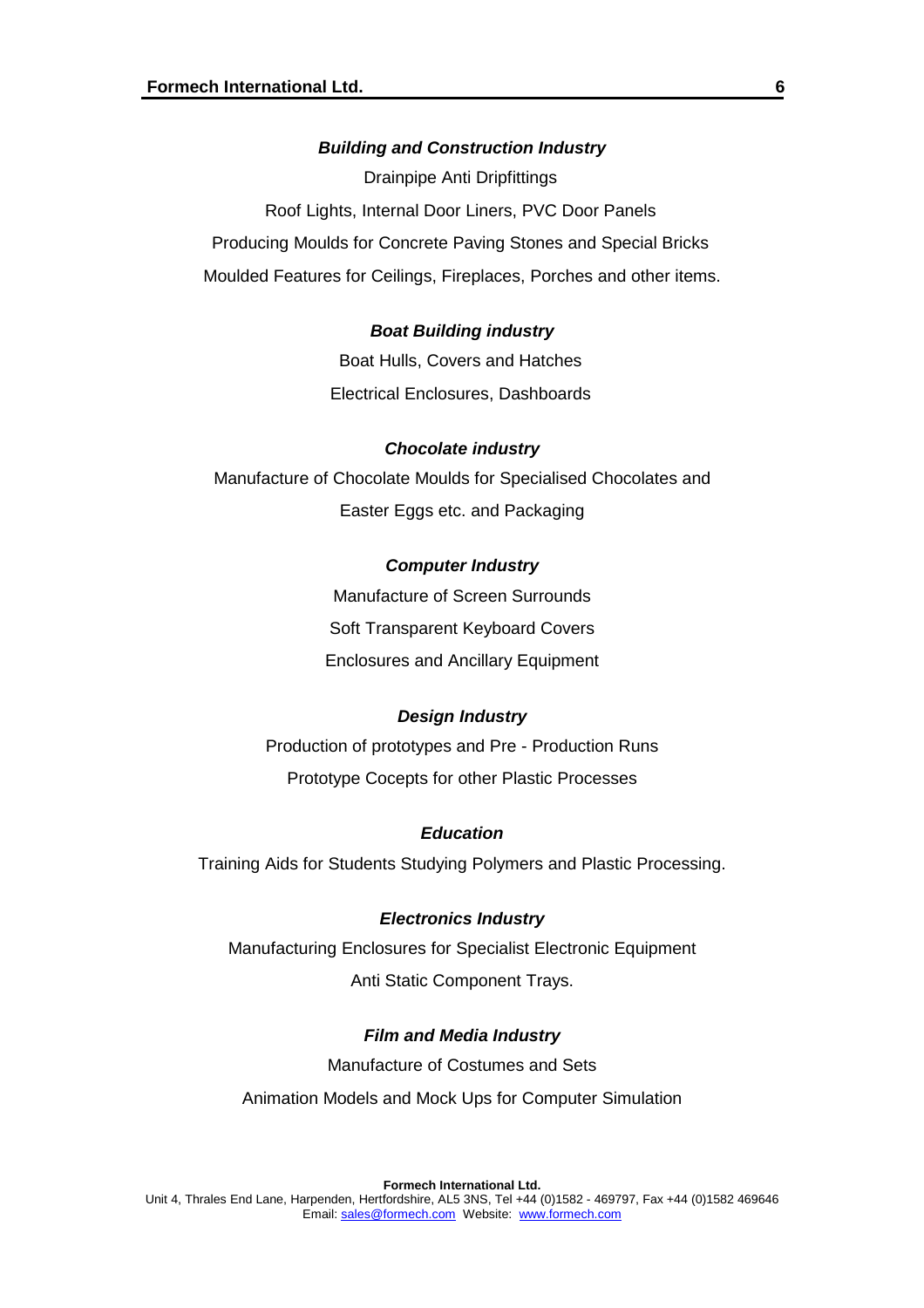## *Furniture Manufacturing Industry*

Chair and Seat Backs Cutlery tray inserts Kitchen Unit Panels and Storage Modules

## *Hospitals and Medical Applications*

Radiotherapy Masks for Treatment of Cancer Patients

Pressure Masks for Burn Victims

Prosthesis Parts

Dental Castings

Parts for Wheelchairs and Medical Devices for the Disabled

## *Machinery Manufacturers*

Fabricating machine guards and electrical enclosures.

### *Model Car and Aircraft Industry*

Production of bodies fuselages and other parts for models.

#### *Museums*

Variety of applications within Science and Natural History Museums

## *Packaging and related Industries*

Point of Purchase Trays and Plates Cosmetic Cases and Packages Electronics and Cassette Holders Blister Pack Products, Skin Pack Products Food Trays, Cups and Fast Food Containers

## *Plastic Sheet Extrusion*

Testing and Sampling of Extruded Sheet

**7**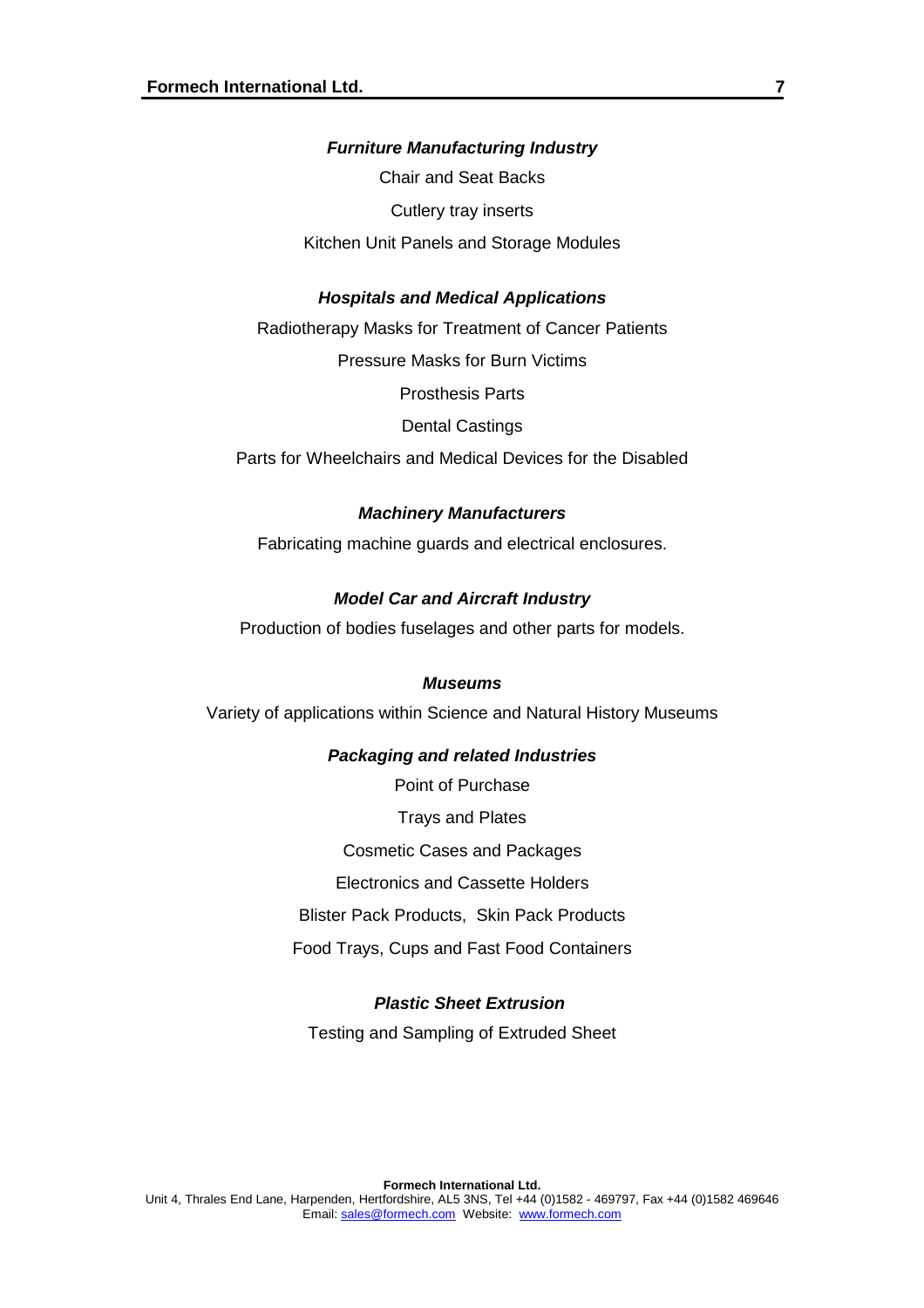## *Sanitary Industry*

Bathroom Fittings

Bathtubs, Jacuzzis and WhirlpoolsBath

Shower Surrounds, Shower Trays and Retrofit Shower Components

## *Signmaking Industry*

Vacuum Formed Exterior Signs

Point of Sale Displays

## *Souvenir Industry*

Making parts for and moulds to cast craft souvenir's.

## *Theatre*

Manufacture of Props, Sets and Costumes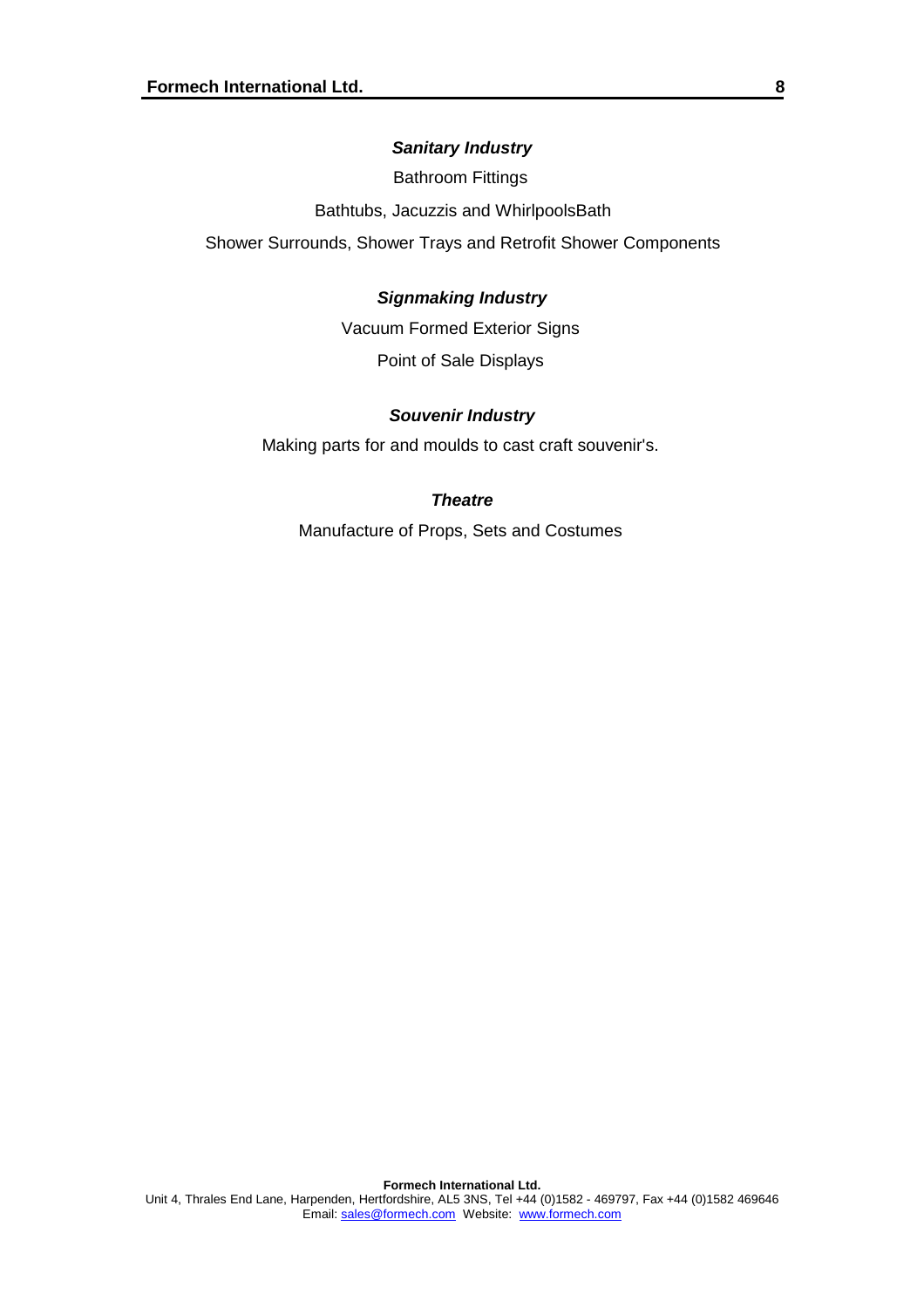## Section 3

## *The Vacuum Forming Process*

<span id="page-8-0"></span>In its simplest form the process consists essentially of inserting a thermoplastic sheet in a cold state into the forming clamp area, heating it to the desired temperature either with just a surface heater or with twin heaters and then raising a mould from below. The trapped air is evacuated with the assistance of a vacuum system and once cooled a reverse air supply is activated to release the plastic part from the mould. The process is shown in diagram form on fig. 3.1 page 13. In its advanced stage pneumatic and hydraulic systems complimented with sophisticated heat and process controllers allow high speed and accurate vacuum forming for those heavy duty and high end volume applications.

The thermoforming industry has developed despite two fundamental shortcomings. Many other thermoforming processes use a resin base in powder or pellet form. Vacuum forming begins further down the line with an extruded plastic sheet which incurs an additional process and therefore an extra cost to reach this stage. In addition, there is generally an area of material which is cut away from the formed part which unless reground and recycled has to be considered as waste and accounted for in any costings made. However these problems have been invariably resolved by strict control of sheet quality and by clever mould design to minimise the amount of waste material. Throughout this manual you will find useful hints and techniques to assist in maximising the potential from this process.

Despite the above disadvantages vacuum forming offers several processing advantages over such others as blow, rotational and injection moulding. Fairly low forming pressures are needed therefore enabling comparatively low cost tooling to be utilised and relatively large size mouldings to be economically fabricated which would be otherwise cost prohibitive with other processes. Since the moulds witness relatively low forces, moulds can be made of relatively inexpensive materials and mould fabrication time reasonably short. This results in comparatively short lead times. It provides the perfect solution for prototype and low quantity requirements of large parts as well as medium size runs utilising multiple moulds. (Moulds are discussed in greater detail in section 5).

The typical process steps can be identified as follows: clamping, heating with sheet level activated , pre-stretch, forming with plug assist, cooling with air and spray mist, release and trimming They are examined more closely under the following sub headings.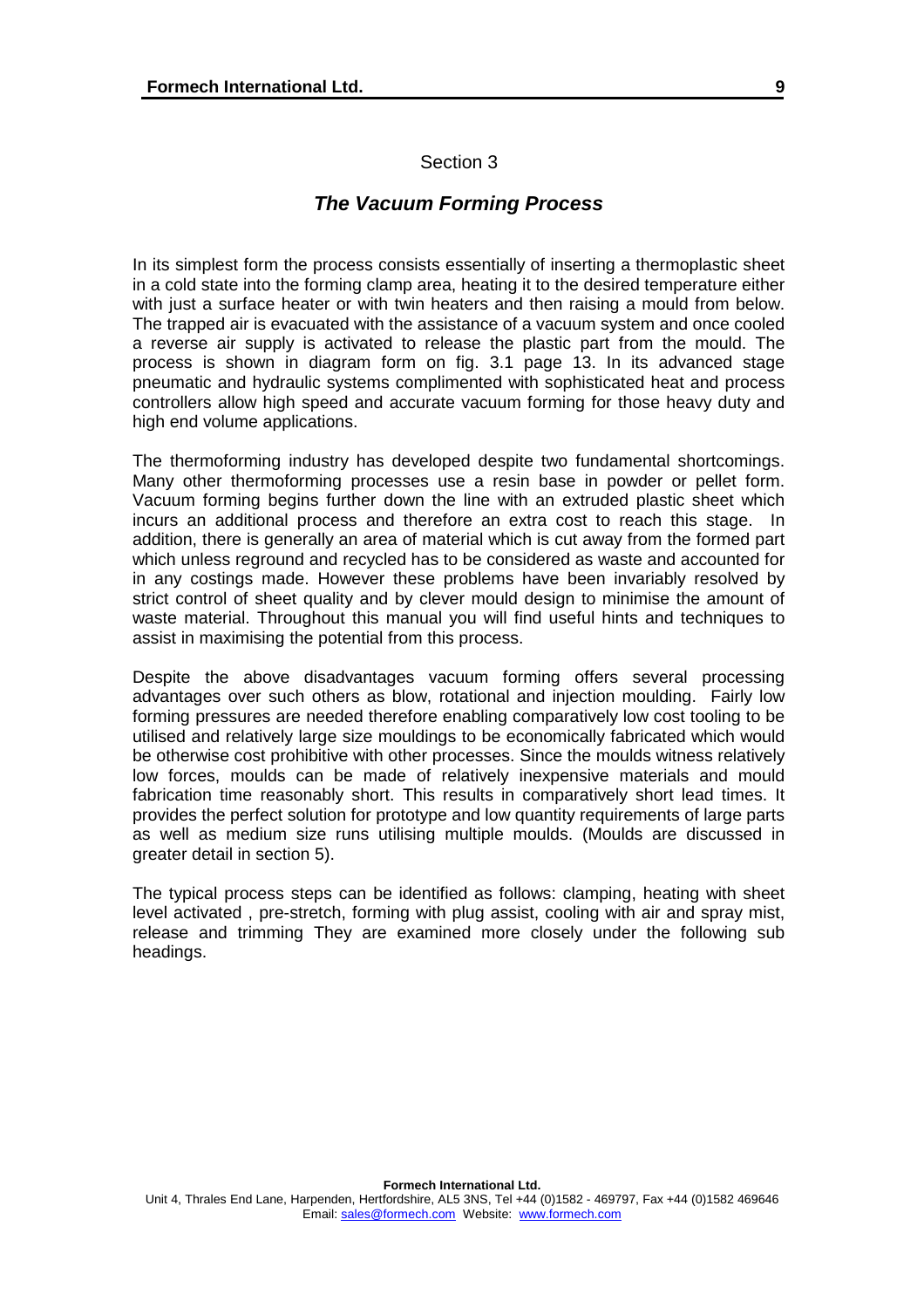## *Clamping*

<span id="page-9-0"></span>The clamp frame needs to be sufficiently powerful enough to handle the thickest material likely to be formed on the machine – up to 6mm with our single heater models and up to 10mm with the twin heater machines. If an automated process is used the operation of the moving parts must be guarded and interlocked to avoid accidental damage. In addition a safety guard ( in the form of a fabricated guard or light curtain) must be provided to protect the machine operator at all times.

## *Heating*

Heaters are generally infra-red elements mounted within an aluminium reflector plate. In order to obtain the best vacuum forming results, using any material, it is essential that the sheet is heated uniformly over its entire surface area and throughout its thickness. In order to achieve this it is necessary to have a series of zones which are controlled by energy regulators. Ceramics do have some disadvantage in that their high thermal mass makes them slow to warm up (approx 15 minutes) and slow in their response time when adjustments are made.

More sophisticated quartz heaters are available which have less thermal mass enabling more rapid response time. Pyrometers enable accurate heat temperature control by sensing the melting temperature of the sheet and interacting with the operating process control. A cooling jacket is required for the pyrometer. Precise temperature readout is also available with a computer controlled system working in unison with the pyrometer(s). The megapoint system was devised by Formech for the accurate heating of large areas, using a standard PC and a minimum of exterior electronics. The heating control system is an extension of the process controller, allowing rapid visual interpretation of the heater zoning. Temperatures are controlled precisely using thyristor modules. Full feedback is available to allow zones to be banked up or down by percentage amounts. Twin heaters are also recommended when forming thicker materials as they assist in providing more uniform heat penetration and faster cycle times.

Twin quartz heaters as used in the Formech FDH model are advisable when forming high temperature materials with critical forming temperatures. By close control of areas of heat intensity, heat losses around the edges caused by convection air currents and absorption from clamp areas can be fully compensated for and consistent results achieved on a continuous basis. Cost savings can also be considerable if quartz heaters are specified as there is an adjustable percentage power drop when the heaters are in the rear position during the forming process.

## *Sheet Level*

A photo-electric beam is incorporated in the machine to scan between the bottom heater and the sheet of plastic. If the sheet of plastic sags down and breaks the beam then a small amount of air is injected into the bottom chamber, thus lifting the sheet to stop it from sagging.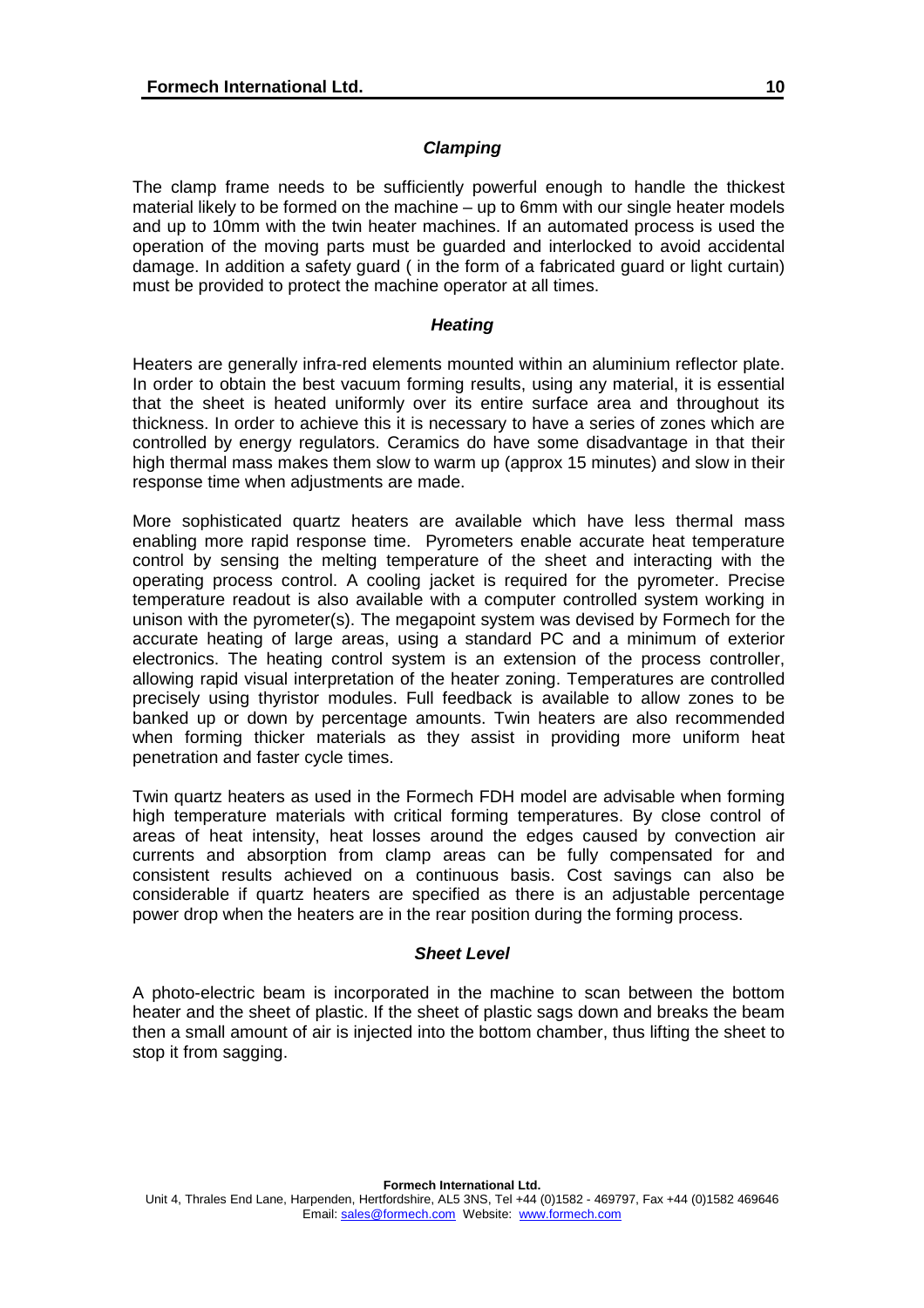## *Pre-stretch ( Bubble)*

<span id="page-10-0"></span>Once the plastic has reached it's forming temperature or 'plastic' state it can be prestretched to ensure even wall thickness when the vacuum is applied. Pre-stretch is an invaluable feature when forming deep draw parts with minimum draft angles and high mould surface detail. The method of controlling the bubble height should be such that consistent results are obtainable. Vacuum, air pressure and optional aids such as a plug assist are then used to assist in moulding the heated, stretched plastic.

## *Vacuum*

Once the material is suitably pre-stretched a vacuum can be applied to assist in forming the sheet. A dry vane vacuum pump is used to draw the air trapped between the sheet and the mould. The vacuum pump should be capable of maintaining a differential pressure of approx 27" mercury. With larger machines a vacuum reservoir is used in conjunction with a high volume capacity vacuum pump. This enables a two stage vacuum to be applied ensuring rapid moulding of the heated sheet ( before the sheet temperature drops below its ideal forming temperature).

## *Plug Assist*

Plug-assist forming is the term used to describe the use of a male plug tool, mounted on a pneumatic or hydraulic cylinder situated over the forming area of the machine, to force the material into a female cavity within the moulding area. It enables complicated and deep-draw moulds to be produced without webbing and with even thickness distribution. The idea behind the process is to feed as much material into the cavity prior to the vacuum being applied in order to avoid thinning in that area. Plug moulds are generally made from wood or metal and a smooth surface allows the sheet to slide whilst stretching into the mould. A felt or leather lining ensures that the risk of premature chilling on contact is greatly reduced. Resin plugs provide a good alternative as being good insulators they do not affect the temperature of the sheet.

Plug assist is also an essential feature when forming multiple impression male moulds as they can be placed very close together without the fear of the material webbing between the formed parts.

## *Cooling and Release*

Once formed the plastic must be allowed to cool before being released. If released too soon then deformation of the moulding will result in a reject part. To speed up the cooling cycle high speed fans are fitted and activated once the part is formed. A spray mist option is also available whereby nozzles are attached to the fans and a fine mist of chilled water is directed onto the sheet. This, in conjunction with the fans can speed up the cooling cycle by up to 30%.

Mould temperature control units are also available which regulate the temperature within the mould ensuring accurate and consistent cooling times when cooling crystalline and crystallising polymers such as PP, HDPE and PET.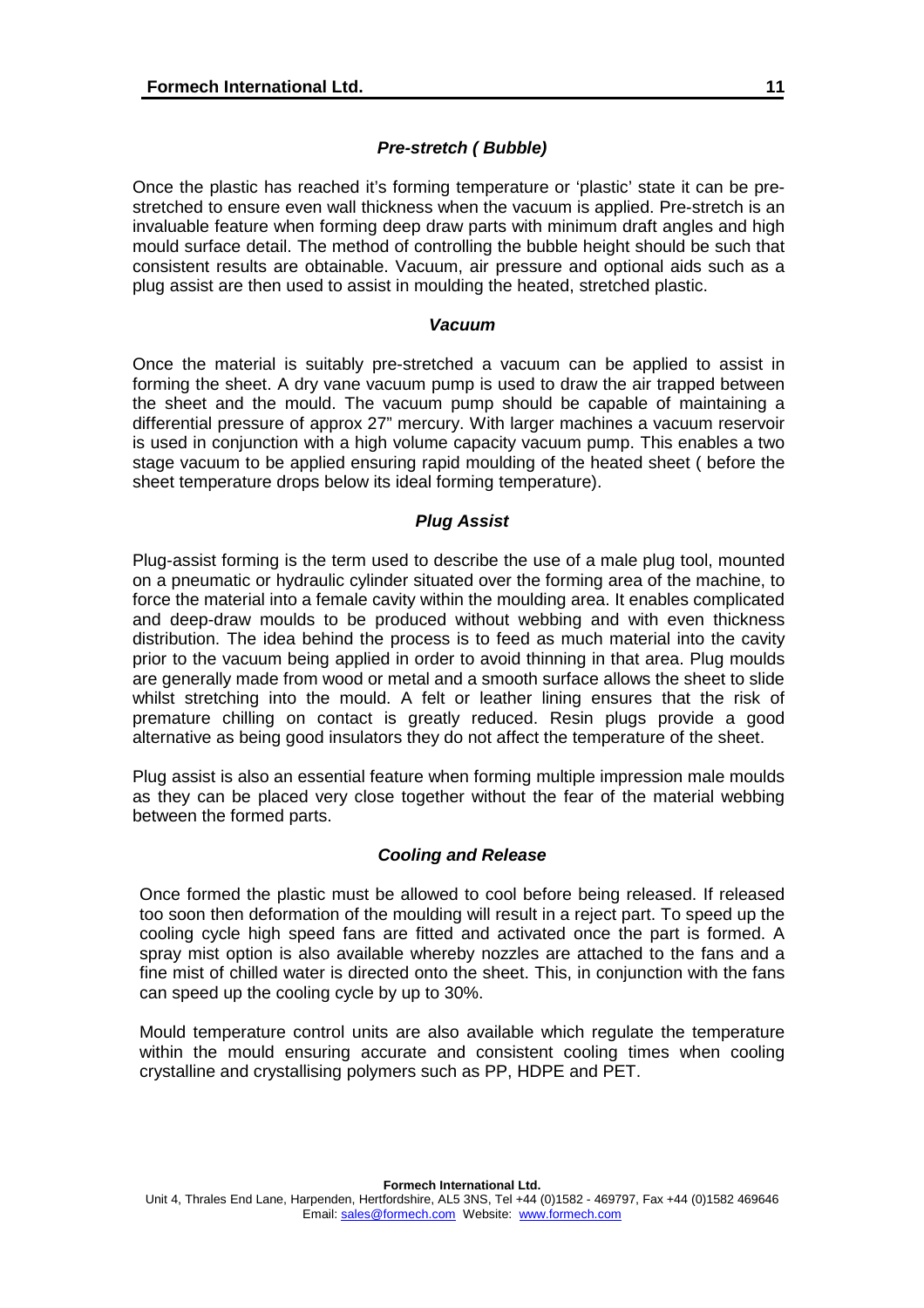Once cooled sufficiently the sheet can be released by a reverse pressure activated through the vacuum system. The part is then stripped from the mould and transferred to the trimming station. See the relevant section for further details on trimming and finishing.

The following diagrams display the basic principles of vacuum forming.



**Formech International Ltd.**  Unit 4, Thrales End Lane, Harpenden, Hertfordshire, AL5 3NS, Tel +44 (0)1582 - 469797, Fax +44 (0)1582 469646 Email: sales@formech.com Website: www.formech.com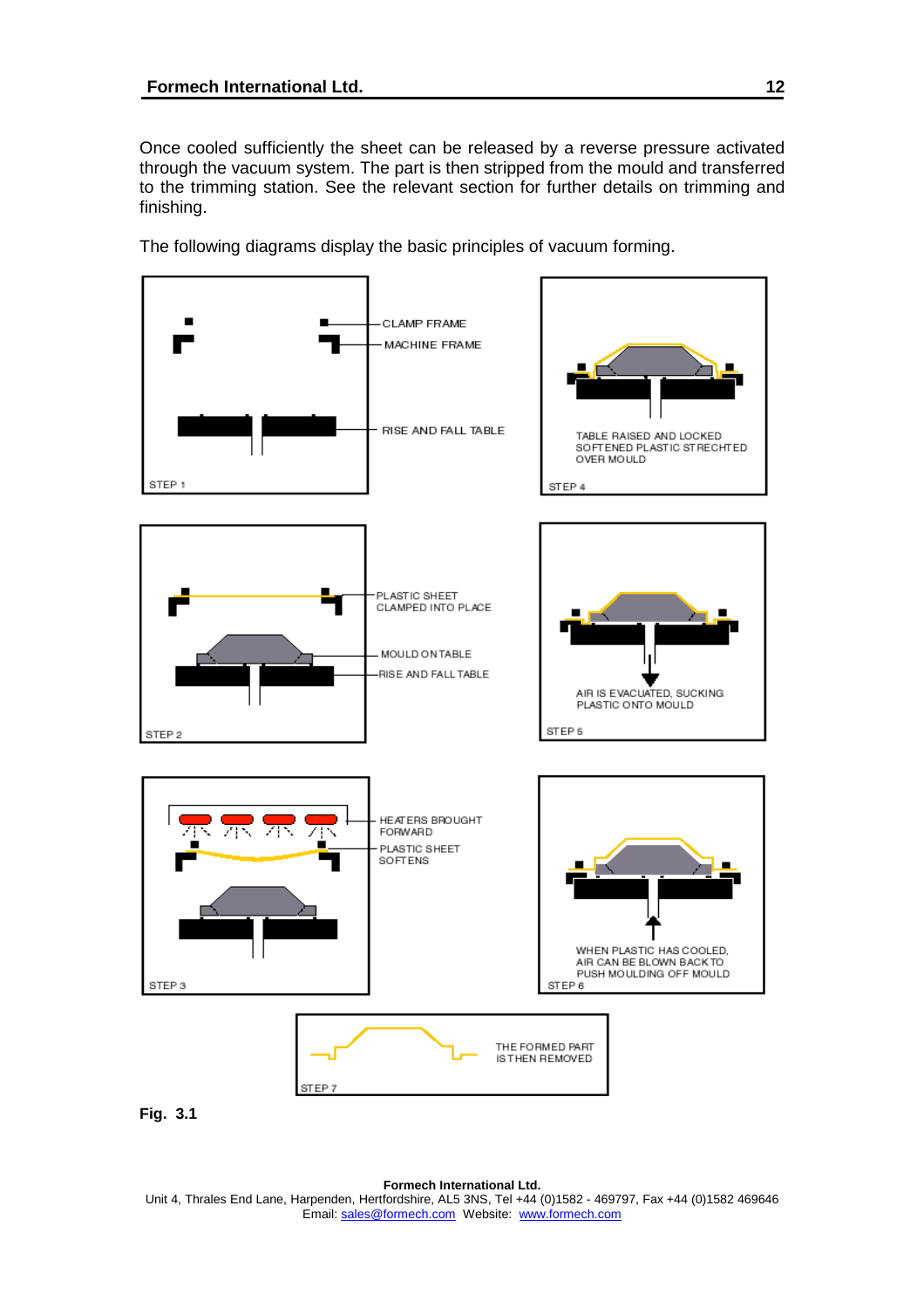## Section 4

## *Plastic Materials and Their Characteristics*

<span id="page-12-0"></span>Plastics comprise a of a wide range of materials but fundamentally fall into two groups – thermoset and thermoplastic, the latter being a material which, due to the molecular structure, has the property of softening repeatedly when heated and hardening once cooled. Thermoplastics also have what is known as a 'memory' enabling a formed part to revert to its original state when reheated.

It is the thermoplastic type that is used specifically for thermoforming and therefore we will concentrate on this category in this section. Further information on the complete range of polymers can be obtained from the contacts listed at the end of this manual.

Polymers are made up of molecules which in turn are made up of atoms. These atoms have many different combinations which all have different properties and contain a wide range of additives to give each material its own characteristics. There is constant research being carried out to develop new materials suited to an ever increasing range of applications. Later in this section we have provided a breakdown of the more common materials used for thermoforming, their characteristics and the applications to which they are most suited.

Thermoplastics are split into two different groups – amorphous and crystaline. Crystalline thermoplastics contain an ordered manner of molecules and amorphous contain a random arrangement.

Generally speaking amorphous materials, e.g. Polystyrene and ABS are easier to vacuum form as they do not have such a critical forming temperature. When heat is applied amorphous materials becomes soft and pliable – when it reaches this state it is known as its **Glass Transition Temperature (Tg).** If heated to a higher temperature it reaches a **Viscous** state (Tv). The changes occur over a range of temperatures and enable the operator to have a fairly wide forming range.

Semi-crystaline and crystaline materials, e.g. Polyethylene and Polypropylene have a far more critical forming temperature as they go rapidly from the Tg state to Tv a change known as the **Melt Transition Temperature (Tm).** When using crystalline materials is imperative that accurate temperature control is used to monitor the heating process.

In summary, the forming temperature bands for amorphous materials is much wider and as a result are easier to process in comparison to their semi-crystalline counterparts. In other words they have a much better melt strength and will not sag as much as the melt transition temperature is reached.

The accompanying table 4.1 lists some more commonly used amorphous and semi crystalline materials and provides a guideline as to their temperature characteristics.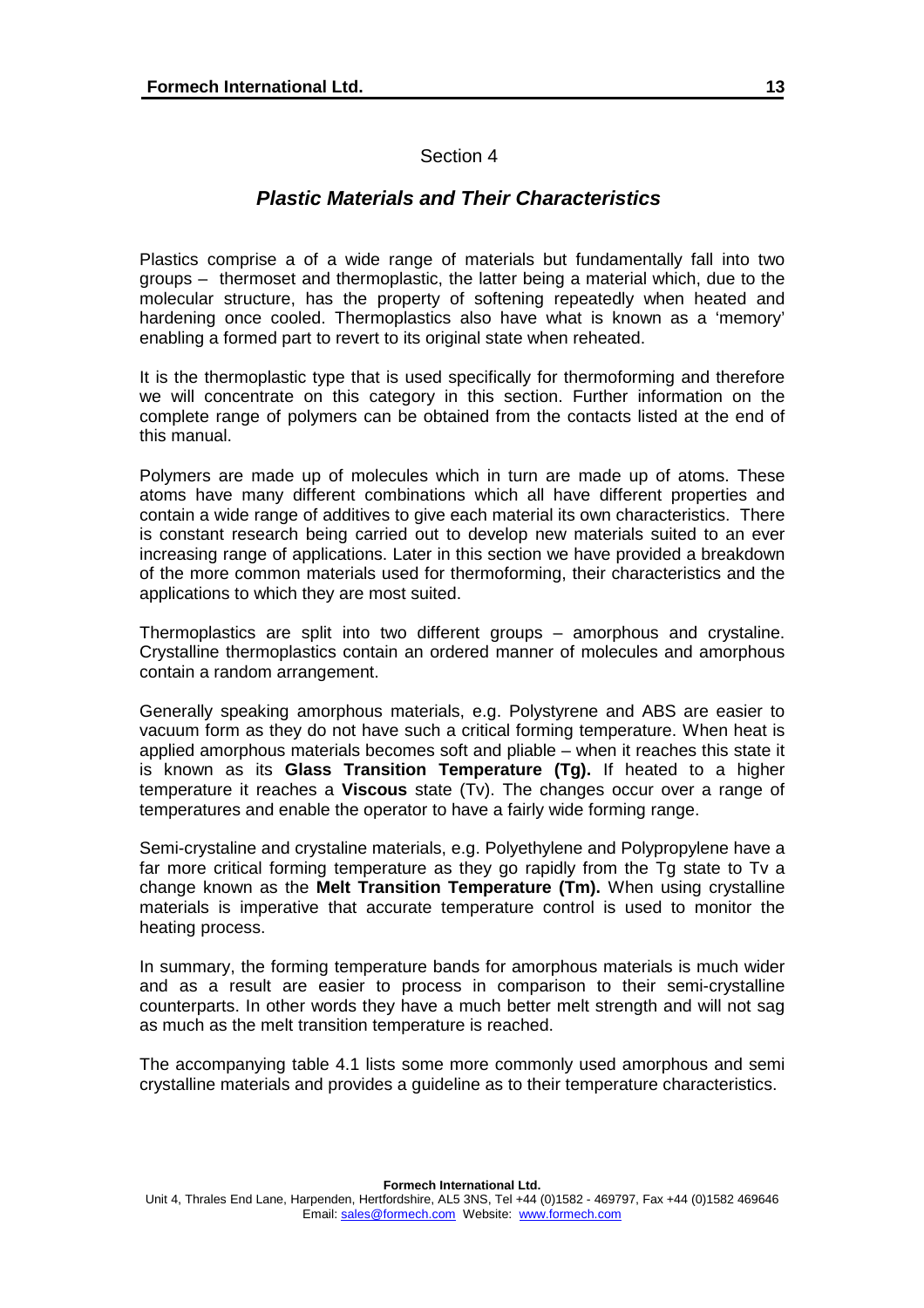| <b>Material</b>    | <b>GlassTransition</b><br>Temperature (tg) | <b>Rec.Mould</b><br>Temperature. | <b>Rec.Forming</b><br>temperature | <b>Drying</b><br><b>Temp</b> |
|--------------------|--------------------------------------------|----------------------------------|-----------------------------------|------------------------------|
| <b>PS</b>          | 94 °C                                      | 82 °C                            | 150 - 175 °C                      | $70^{\circ}$ C               |
| <b>ABS</b>         | 88-120 °C                                  | 82 °C                            | 150 - 180 °C                      | 70/80°C                      |
| <b>PP</b>          | $5^{\circ}$ C                              | $90^{\circ}$ C                   | 150 - 180 °C                      | $65^{\circ}$ C               |
| <b>Acrylic/PVC</b> | 105 °C                                     |                                  | 140 - 190 °C                      | $75^{\circ}$ C               |
| <b>PC</b>          | 150 °C                                     | 127 °C                           | 170 - 205 °C                      | $90^{\circ}$ C               |

**Table 4.1** 

Different thermoplastics have different characteristics and are better suited to specific applications. Ideally the material should be easy to form with a low forming temperature, good flow characteristics and thermal strength, high impact strength and low shrinkage on cooling.

To improve thermal stability in certain materials like, for example, PVC, stabilisers are added to help prevent degradation when heated.

Certain materials are known as *Hygroscopic* – namely that they absorb moisture which if not pre-dried prior to forming will result in moisture blisters which will pit the surface of the sheet resulting in a reject part. It is a common misconception that the blisters are as a result of too much heat. This in turn can lead to incorrect heating cycles being entered which in turn cause problems with definition on the finished part. ( To avoid the pitting the operator is forced into forming the part before the plastic has reached its forming temperature).

To overcome this problem it is therefore necessary for hygroscopic materials to be pre – dried in an oven before forming. The drying temperature and length of drying time depends on the material and the thickness. It is advisable to contact the suppliers who will advise exactly what drying temperature and time is required for their materials.

E.g.: Polycarbonate with a thickness of 3mm would require 4 hours at a drying temperature of 80-120°.

In the following pages we will look at the more commonly used plastics and list their properties, features and some of the more popular applications for which they are used. ( a full schedule of applications for thermoformed products is listed in section 2) For more detailed information and specification we recommend you contact the various suppliers who would be happy to assist with any enquiries.

In table 4.2 you will find a selection of more commonly used materials and the heating times required using a single heater Formech machine equipped with Infra-red ceramics ( if twin heaters are used then the heat cycle can be reduced by up to 30%). These are given as a guideline only as many different grades of materials exist and other factors which affect timescales. We would recommend you contact the plastic manufacturer to obtain more accurate figures prior to commencing production.

**Formech International Ltd.**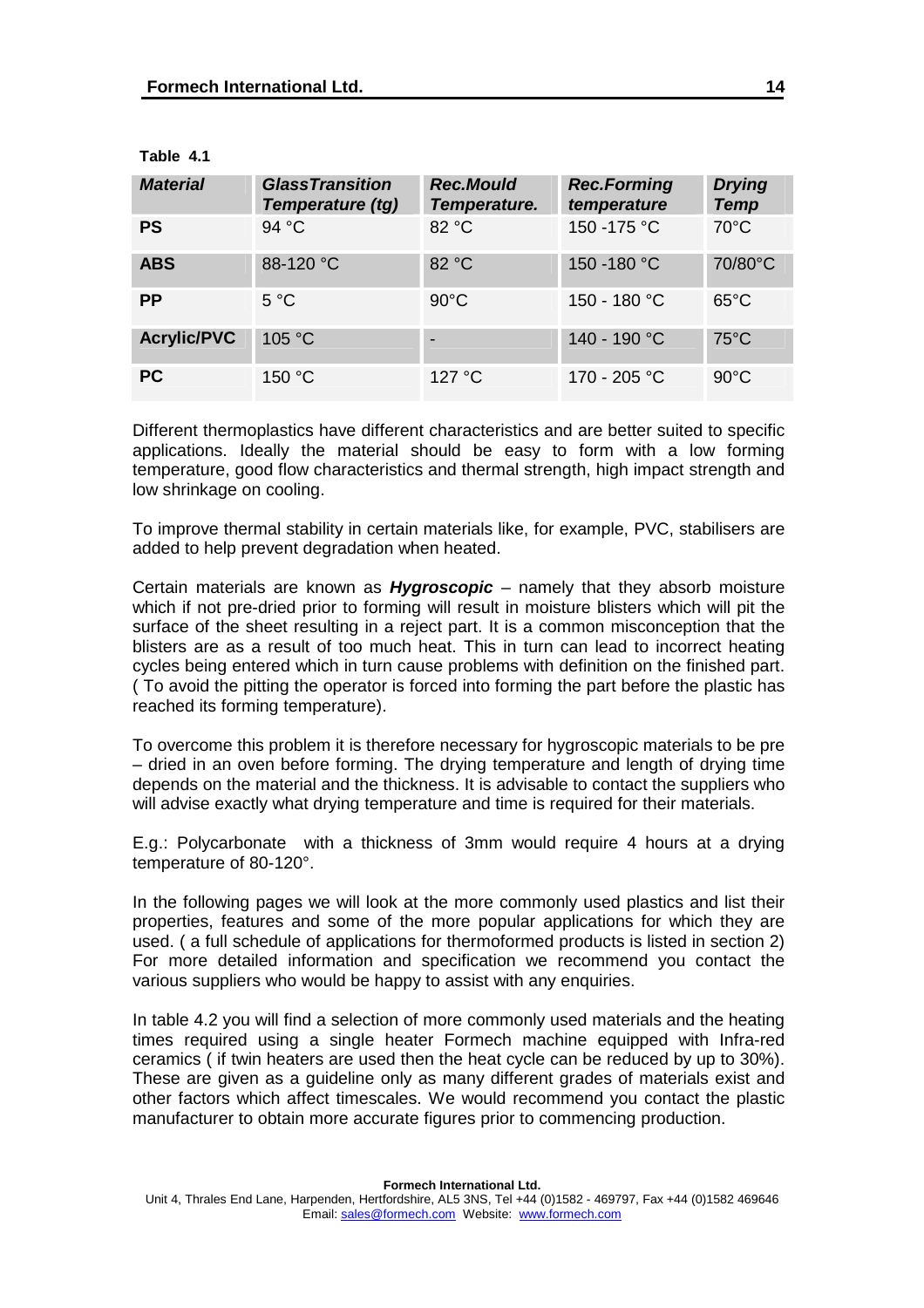| Table |  |
|-------|--|
|-------|--|

| <b>Plastic</b>  | Thickness Heat time |           |
|-----------------|---------------------|-----------|
|                 |                     | (seconds) |
| PS              | 1mm                 | 30        |
| <b>ABS</b>      | 1mm                 | 40        |
| PP              | 1mm                 | 50        |
| $\overline{PE}$ | 1mm                 | 50        |
| <b>PETG</b>     | 1mm                 | 30        |
| <b>PVC</b>      | 1mm                 | 30        |
| РC              | 1mm                 |           |

| <b>Plastic</b> | <b>Thickness Heat time</b> |           | <b>Plastic</b> | Thickness Heat time |           |
|----------------|----------------------------|-----------|----------------|---------------------|-----------|
|                |                            | (seconds) |                |                     | (seconds) |
| PS             | 1mm                        | 30        | PS             | 1.5mm               | 45        |
| <b>ABS</b>     | 1 <sub>mm</sub>            | 40        | <b>ABS</b>     | 1.5 <sub>mm</sub>   | 60        |
| PP             | 1 <sub>mm</sub>            | 50        | <b>PP</b>      | 1.5mm               | 75        |
| PЕ             | 1 <sub>mm</sub>            | 50        | <b>PE</b>      | 1.5 <sub>mm</sub>   | 75        |
| <b>PETG</b>    | 1 <sub>mm</sub>            | 30        | <b>PETG</b>    | 1.5mm               | 45        |
| <b>PVC</b>     | 1 <sub>mm</sub>            | 30        | <b>PVC</b>     | 1.5 <sub>mm</sub>   | 45        |
| <b>PC</b>      | 1 <sub>mm</sub>            | 60        | <b>PC</b>      | 1.5mm               | 90        |

| Plastic     | <b>Thickness Heat time</b> |           |
|-------------|----------------------------|-----------|
|             |                            | (seconds) |
| PS          | 2mm                        | 60        |
| <b>ABS</b>  | 2mm                        | 80        |
| PP          | 2mm                        | 100       |
| PE          | 2mm                        | 100       |
| <b>PETG</b> | 2mm                        | 60        |
| <b>PVC</b>  | 2mm                        | 60        |
|             | 2mm                        | 120       |

| <b>Plastic</b>  | Thickness Heat time |           | <b>Plastic</b> | Thickness Heat time |           |
|-----------------|---------------------|-----------|----------------|---------------------|-----------|
|                 |                     | (seconds) |                |                     | (seconds) |
| PS              | 2mm                 | 60        | PS             | 3mm                 | 90        |
| <b>ABS</b>      | 2mm                 | 80        | <b>ABS</b>     | 3mm                 | 120       |
| $\overline{PP}$ | 2mm                 | 100       | <b>IPP</b>     | 3mm                 | 150       |
| PЕ              | 2mm                 | 100       | IPF            | 3mm                 | 150       |
| <b>PETG</b>     | 2mm                 | 60        | <b>PETG</b>    | 3mm                 | 90        |
| <b>PVC</b>      | 2mm                 | 60        | <b>PVC</b>     | 3mm                 | 90        |
| PC              | 2mm                 | 120       | PC             | 3mm                 | 180       |

| <b>Plastic</b> | Thickness Heat time |           |
|----------------|---------------------|-----------|
|                |                     | (seconds) |
| PS             | 4mm                 | 120       |
| <b>ABS</b>     | 4 <sub>mm</sub>     | 160       |
| PP             | 4 <sub>mm</sub>     | 200       |
| PE             | 4mm                 | 200       |
| <b>PETG</b>    | 4mm                 | 120       |
| <b>PVC</b>     | 4 <sub>mm</sub>     | 120       |
|                | 4mm                 | 240       |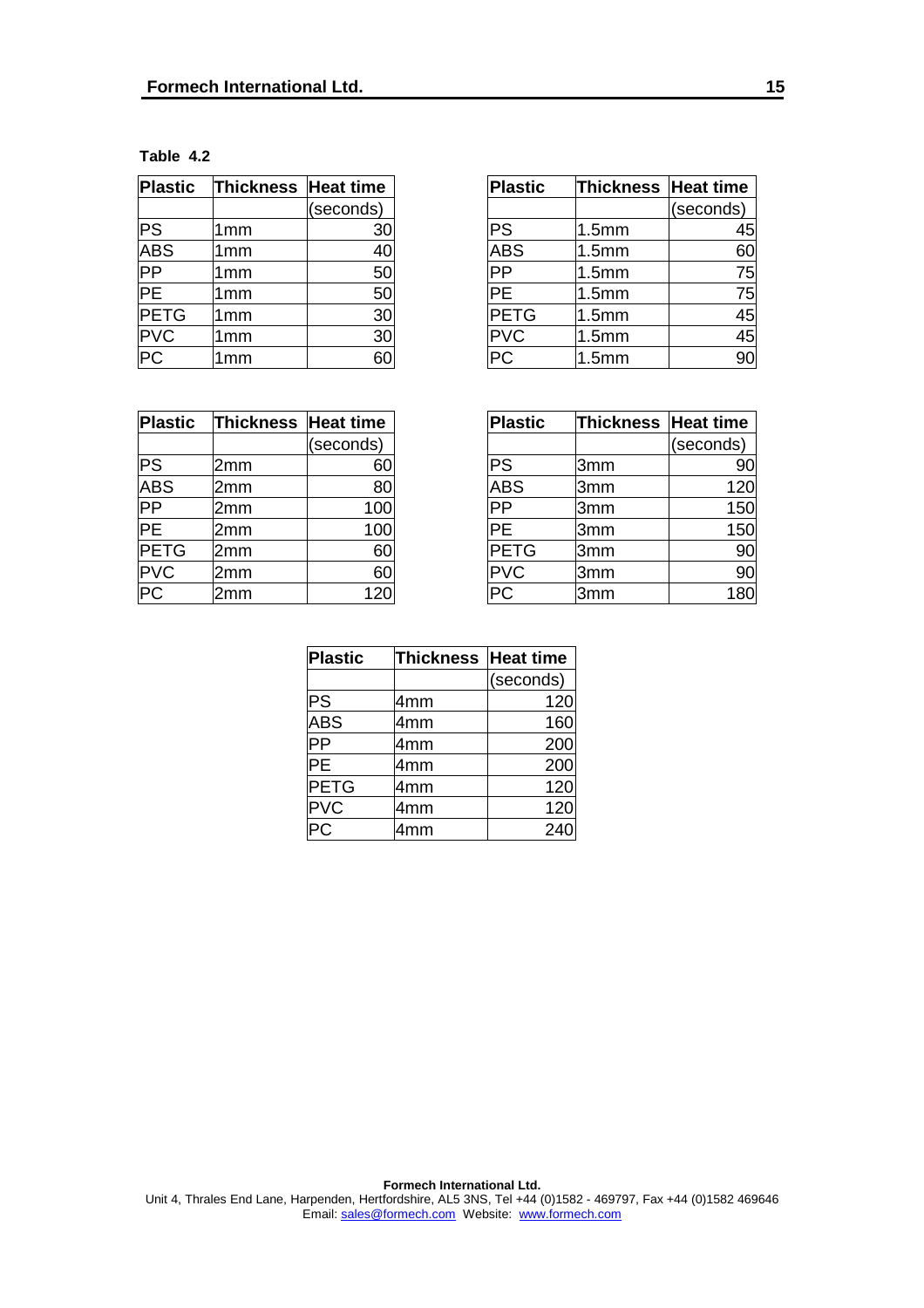## *Acrylonitrile Butadiene Styrene– (ABS)*

## <span id="page-15-0"></span>*Properties*

Hard, rigid amorphous thermoplastic with good impact strength and weather resistance. It contains a rubber content which gives it an improved impact resistance. Available with different textures and finishes in a range of thickness. Needs drying. Available in Fire Retardant and UV stabilised grades.

## *Formability*

Good – forms to a high definition.

## *Hygroscopic*

Yes – pre drying required at approx 80° (1 hour per mm)

*Strength*  Good – High Impact

## *Shrinkage Rates*

 $0.3 - 0.8\%$ 

#### *Availability*  From stock

## *Solvent/ Filler*

Methyl Ethyl Ketene (MEK), Toluene and Dichloromethane Solvent will make filler paste.

## *Finishing/ Machining*

Machines well with Circular Saws, Routers and Band saws– takes all sprays. Can be Guillotined and Roller cut.

## *Clear*

Not Available

## *Colours*

Black / White / Grey and limited colours.

## *Applications*

Luggage, Caravan Parts, Vehicular Parts, Sanitary Parts, Electrical Enclosures.

## *Price*

**Medium** 

## *Stockist*

Stephen Webster, Amari Plastics, Larger quantities - Doeflex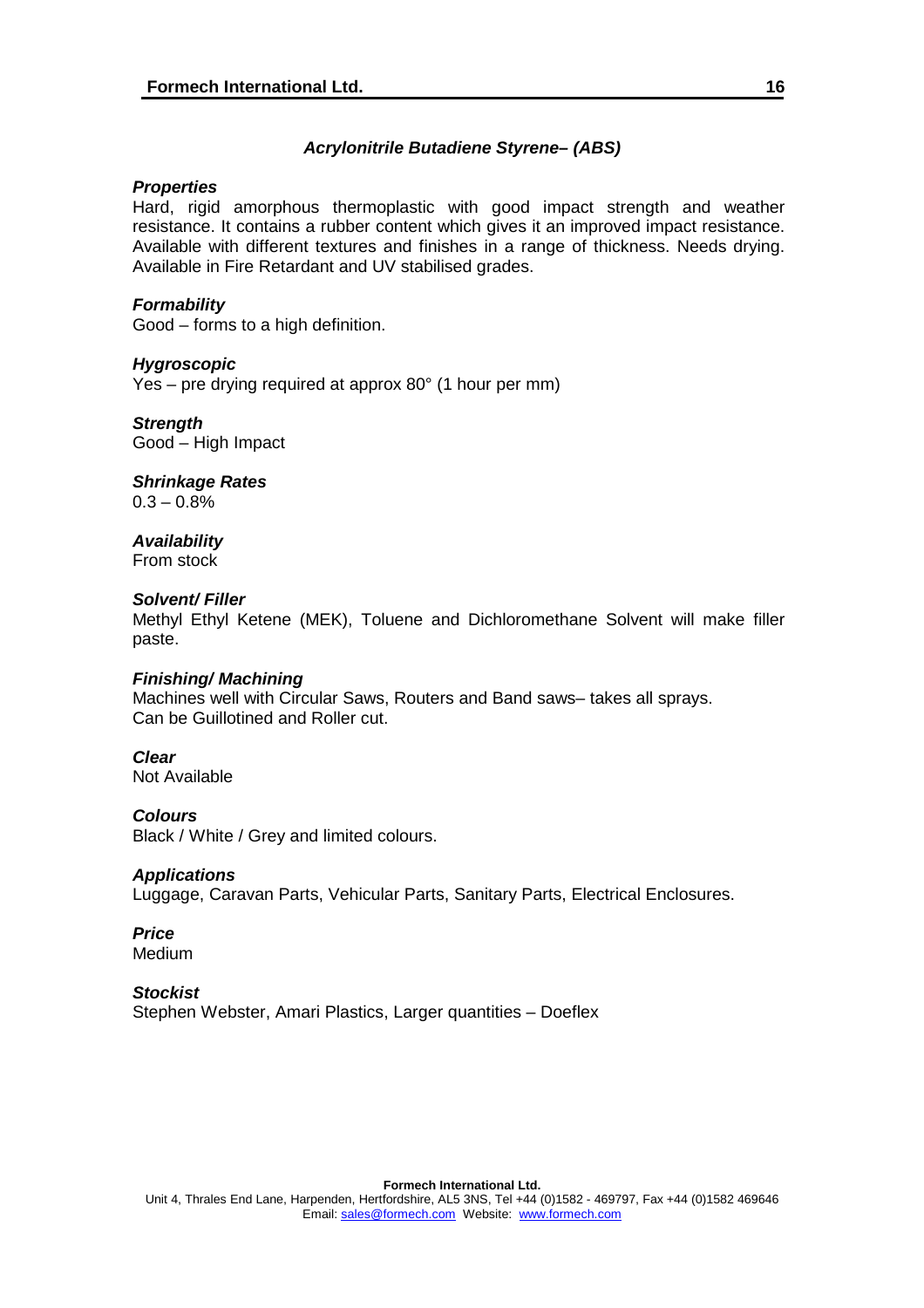## *Acrylic - PMMA – (Perspex, Oroglas, Plexiglas)*

## <span id="page-16-0"></span>*Properties*

A high quality hard amorphous plastic with good clarity that can be worked after forming. **NOTE:** Only extruded sheet is suitable for vacuum forming effectively. Cast Acrylic will not respond well as it displays a very small usable plastic zone. As a result it will only produce general contours with large drape radii. Needs drying. Often replaced by PETG – see separate heading.

## *Formability*

Tends to be brittle and is temperature sensitive.

## *Hygroscopic*

Yes – Consult supplier for drying times.

*Strength*  Medium to High strength

*Shrinkage Rate*   $0.3 - 0.8\%$ 

*Availability*   $Ex stock - 2 weeks$ 

*Solvent/ Filler*  Tensol, Solvent and gap filler.

## *Finishing/ Machining*

Prone to Shatter. Takes cellulose and enamel spray. Good for hand working.

*Clear*  Yes.

#### *Colours*  Solid colours

*Applications* Signs, Roof Lights and Domes, Baths and Sanitary Ware, Light Diffusers

*Price*  Expensive

*Stockist*  Amari, Visijar Tuckers, Multiplastics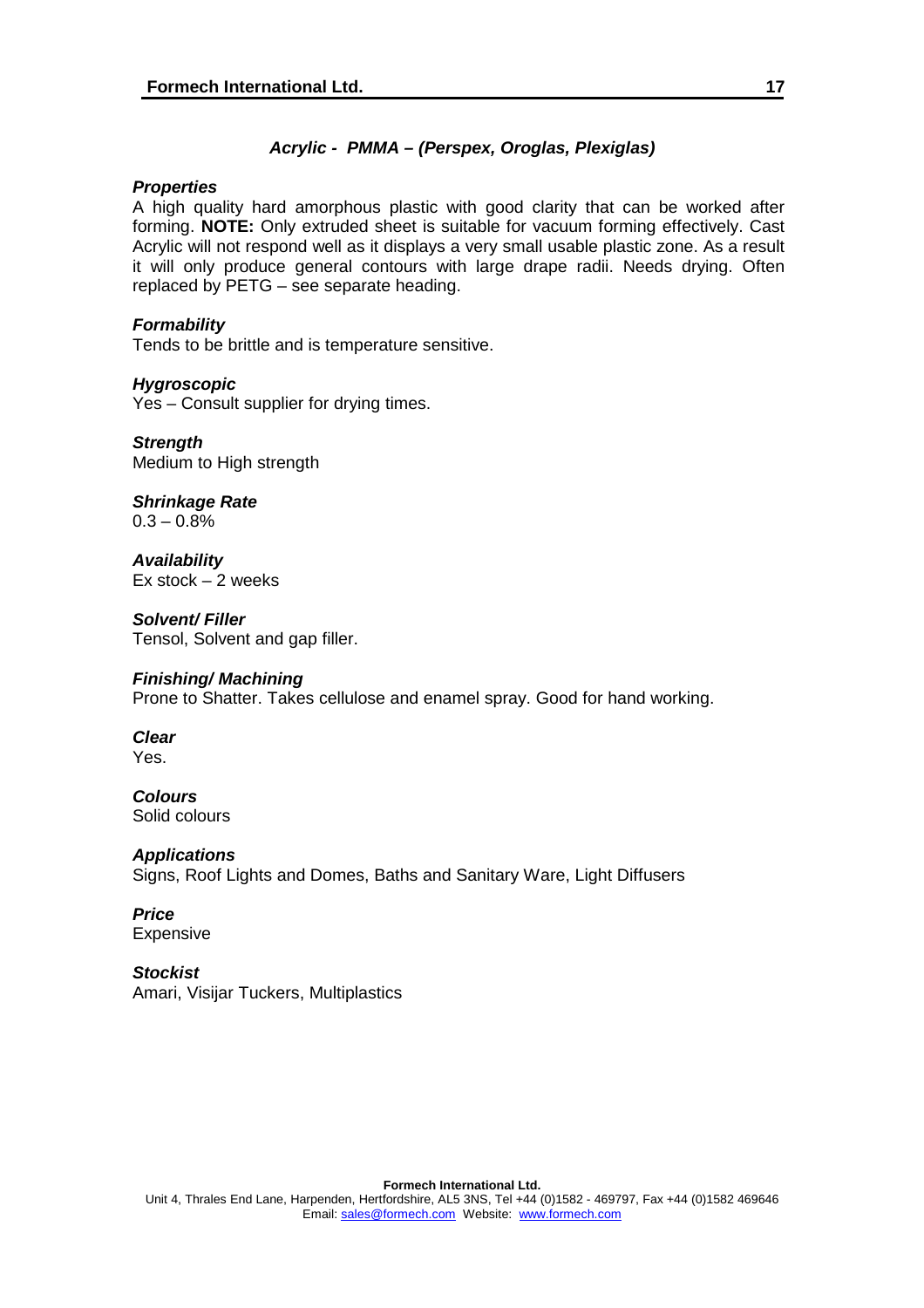## *Co-Polyester – (PETG / VIVAK)*

## <span id="page-17-0"></span>*Properties*

An easy forming amorphous thermoplastic. FDA approved for food applications. Optically very good with excellent fabricating performance. Thermoforms with ease utilising low temperatures and fast cycle times. Can be sterilised and is resilient to a wide range of acid oils and alcohols. Not recommended for use with highly alkaline solutions.

## *Formability*

Very Good – forms to a high definition. Forming range 80 - 120°C

## *Hygroscopic*

Not normally required. If sheet is exposed to high humidity conditions for an extended time then pre-drying is required  $-8$  hours at 60 $^{\circ}$  C.

## *Strength*

Good – High Impact

## *Availability*

From stock

## *Solvent/ Filler*

Cementing can be done using solvents or commercial glues. Can be Ultrasonically Welded.

## *Finishing/ Machining*

Can be Guillotined, Saw Cut or Routered. Die Cutting and Punching also possible up to 3mm. Paints and Inks for Polyester can be used for printing on PETG.

## *Clear*

Yes

*Colours*  Limited – Contact Supplier

## *Applications*

Point of Sale and Displays, Medical Applications

## *Price*

Expensive – ( competitive with other clear materials e.g. PC/ PMMA

## *Stockist*

ABG, Axxis ViVak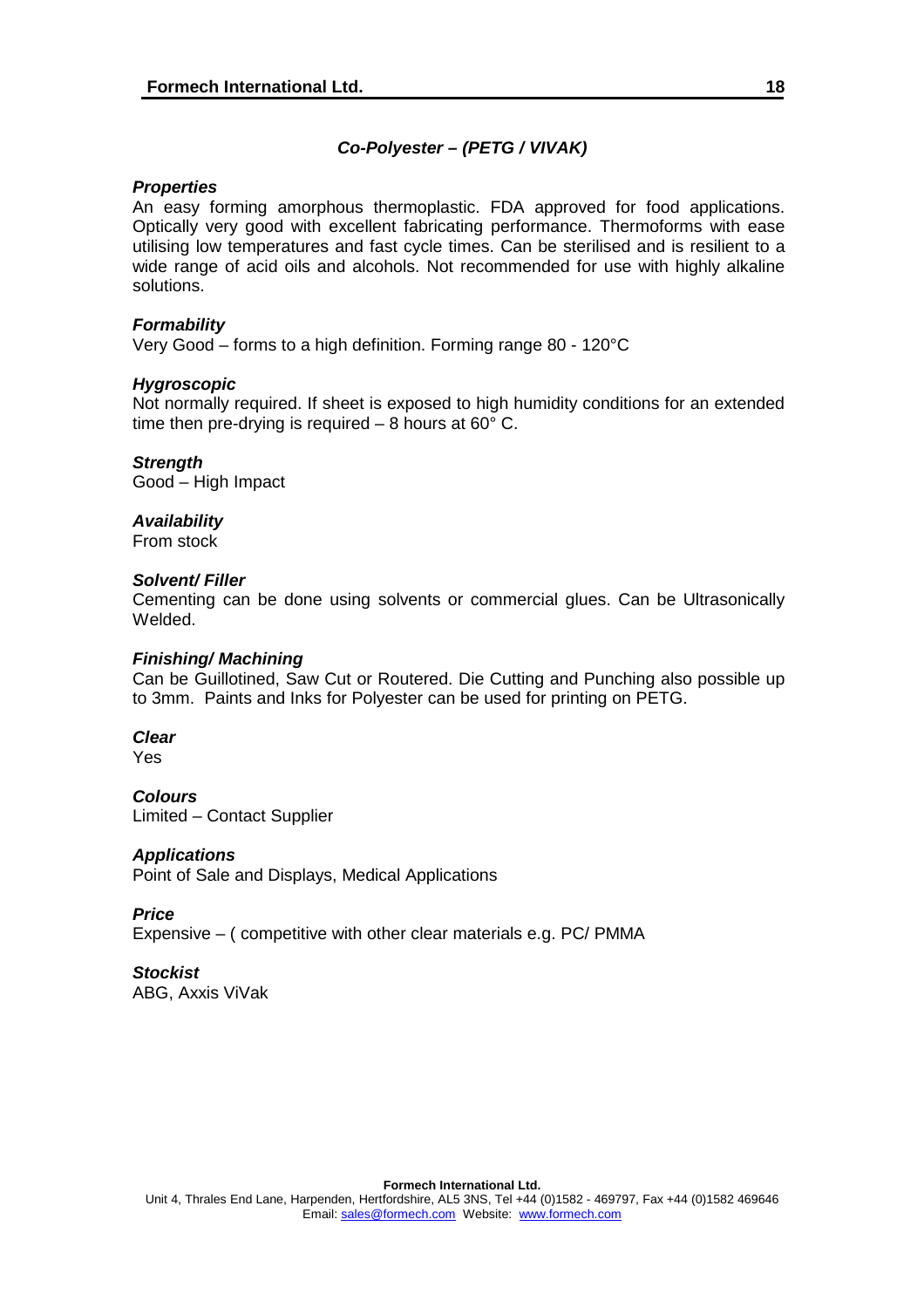## *Polystyrene– Polyphenylethene (H.I.P.S / BEXTRENE)*

## <span id="page-18-0"></span>*Properties*

One of the most widely used materials An easy forming amorphous thermoplastic. Thermoforms with ease utilising low temperatures and fast cycle times. Available with different textures and patterns. No pre drying required. Poor UV resistance –not suitable for outdoor applications.

## *Formability*

Very Good – forms to a high definition. Forming range circa 150°C

*Hygroscopic* No

*Strength*  Medium to Good impact strength

## *Shrinkage Rate*

 $0.3 - 0.5\%$ 

#### *Availability*  From stock

*Solvent/ Filler*  Dichoromethane, Toluene. Filler can be made from dissolved plastic in solvent.

## *Finishing/ Machining*

Needs special etch primer before spraying. Good machining with all methods.

## *Clear*

Yes – Styrolux ( Clarity not to quality of PETG/ PC/PMMA

## *Colours*

All colours and also available in a **Flocked** finish ideal for presentation trays and inserts.

## *Applications*

Low cost and disposable items, toys and models, packaging and presentation, displays.

*Price*  Low - Medium

## *Stockist*

Stephen Webster, Larger quantities - Doeflex.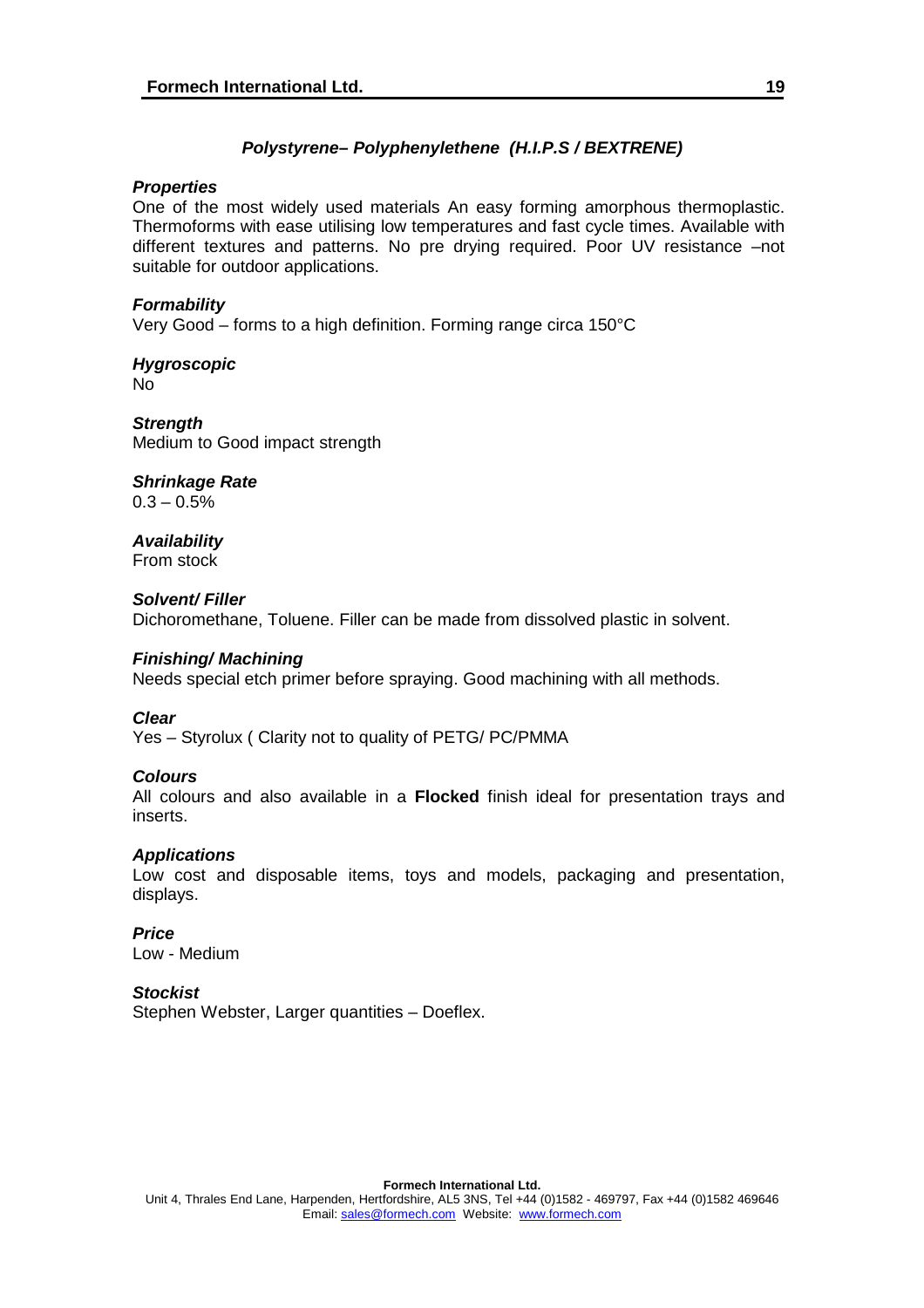## *Polycarbonate – (P.C. / LEXAN/ MAKROLON)*

## <span id="page-19-0"></span>*Properties*

Hard, rigid clear amorphous material with high impact resistance and good fire rating. Self extinguishing. Requires high forming temperatures. Needs drying. Excellent clarity. Similar properties to Acrylic.

## *Formability*

Good

## *Hygroscopic*

Yes – Drying temperature 90° C. 1mm – 1 hr. 3mm – 4hrs. 4mm – 10hrs.

## *Strength*

Very good impact strength

*Shrinkage Rate* 

 $0.6 - 0.8%$ 

*Availability* 

From stock

## *Solvent/ Filler*

Between PC components Dichloromethane or MEK solvent. Care must be taken with solvents as PC is a stress sensitive material and can be adversely affected by the solvents at its weak points. Most proprietary adhesives can be used to join PC with metal, glass and wood.

## *Finishing/ Machining*

Good for screen printing. Good machine qualities. Can be ultrasonically welded, drilled and tapped. Takes spray.

#### *Clear*

Yes

## *Colours*

Translucent and solid colours. Opal and diffuser patterns. Available in a variety of embossed textures.

## *Applications*

Light diffusers, Signs, Machine Guards, Aircraft trim, Skylights, Riot Shields, Guards and Visors

*Price*  Expensive

*Stockist*  Amari , Comco

## **SEE PETG AS AN EXCELLENT ALTERNATIVE TO PC**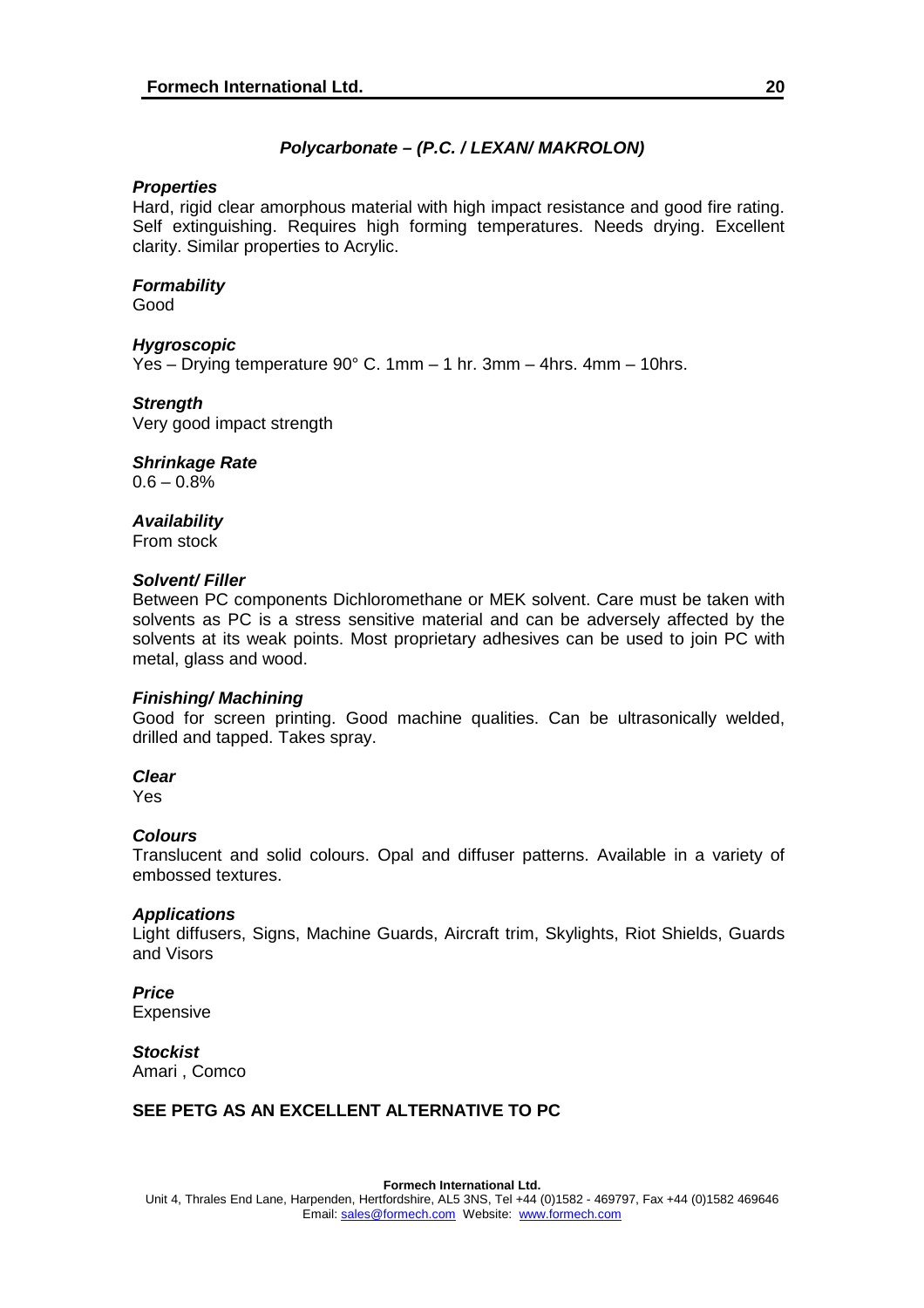## *Polypropylene – (PP)*

## <span id="page-20-0"></span>*Properties*

PP is a semi-crystalline thermoplastic which has difficult form characteristics with sheet sag inevitable. Chemically inert and very flexible with minimum moisture absorption make it suitable for a wide range of applications. High forming temperature but no drying required. Many grades of PP are available containing fillers and additives. Co polymer as opposed to homo-polymer PP is recommended for vacuum forming, as the copolymerisation process helps reduce stiffness and broaden the melt and glass transition temperatures increasing thermoforming ability.

## *Formability*

Difficult – Translucent material goes clear when in its plastic state – occurs within temperature band of approx 10°C and provides excellent indicator to forming temperature. Good temperature control required in conjunction with a sheet level facility.

*Hygroscopic* No

*Strength*  Very good impact strength

*Shrinkage Rate*   $1.5 - 2.2%$ 

*Availability*  From stock

*Solvent/ Filler*  No solvent

*Finishing***/** *Machining* Does not take spray

*Clear*  Translucent –

*Colours*  Black / white and colours available

## *Applications*

Luggage, Food Containers, Toys, Enclosures, Medical Applications, Chemical Tanks.

*Price*  Inexpensive

*Stockist*  **Doeflex** 

> **Formech International Ltd.**  Unit 4, Thrales End Lane, Harpenden, Hertfordshire, AL5 3NS, Tel +44 (0)1582 - 469797, Fax +44 (0)1582 469646 Email: sales@formech.com Website: www.formech.com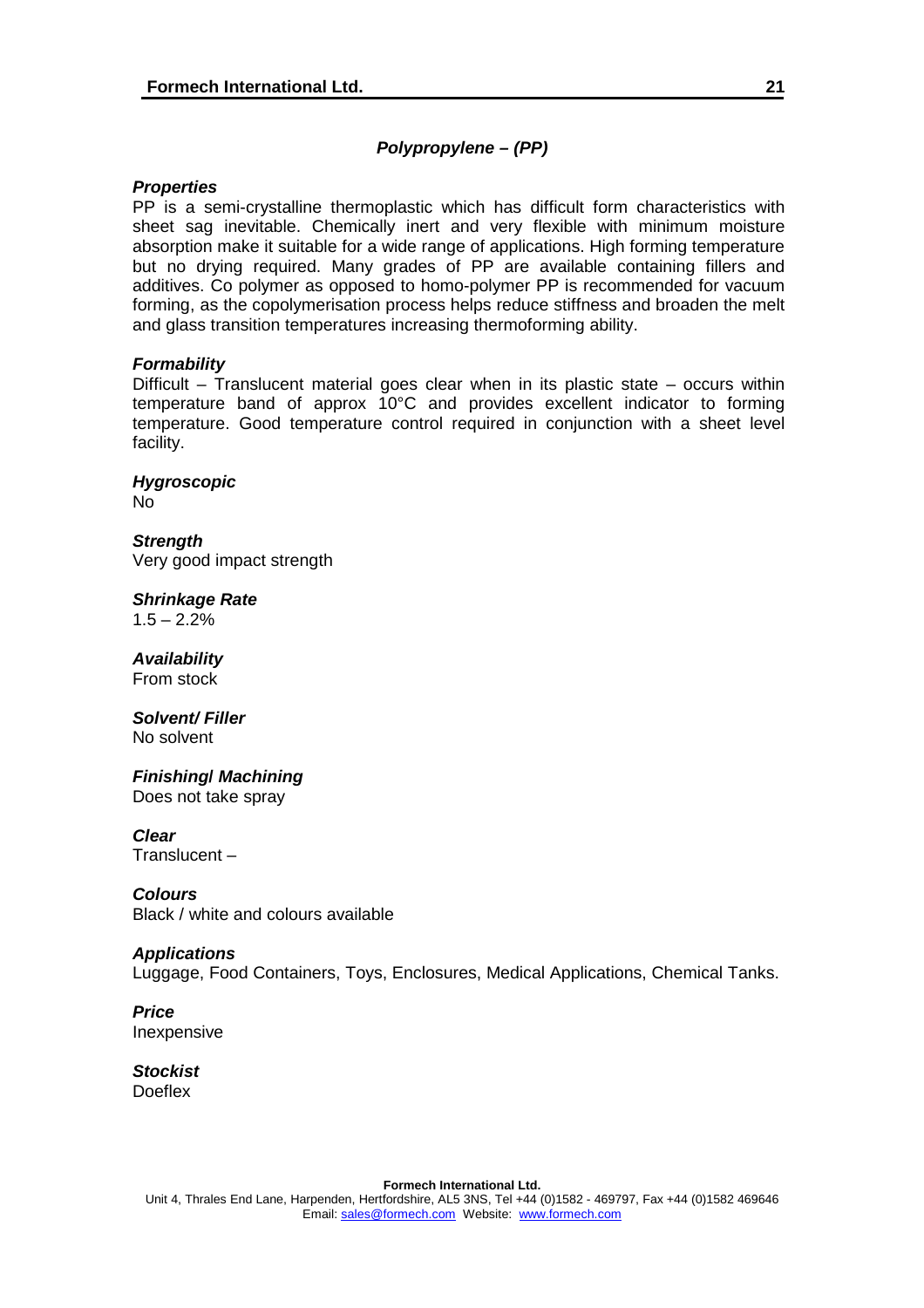## *Polyethelene – (PE, HDPE, LDPE, PE FOAM)*

## <span id="page-21-0"></span>*Properties*

PE is a semi-crystalline thermoplastic with similar forming properties to PP. Good heat control with sheet level required for successful forming. High shrinkage rates but good chemical resistance and strength. Available also as a cross linked closed cell foam (PLASTAZOTE) - ideal for packaging and liners.

## *Formability*

PE – Difficult PE FOAM – Good but form at lower temperatures to prevent surface scorching.

## *Hygroscopic*

No

*Strength*  Very good impact strength

## *Shrinkage Rate*

LDPE -  $1.6 - 3.0\%$ HDPE - 3.0 – 3.5%

## *Availability*

From stock

## *Solvent***/** *Filler*

No solvents

## *Finishing/ Machining*

Does not take spray. Takes some specialist inks.

## *Clear*

Translucent – Goes clear when in its plastic state – occurs within temperature band of approx 10°C and provides excellent indicator to forming temperature.

## *Colours*

Black / white and colours available

## *Applications*

Caravan Parts, Vehicular Parts, Enclosures and Housings.

## *Price*

Inexpensive

## *Stockist*

PE - Amari, Simona PE FOAM – Polyformes CONDUCTIVE PE – Dentec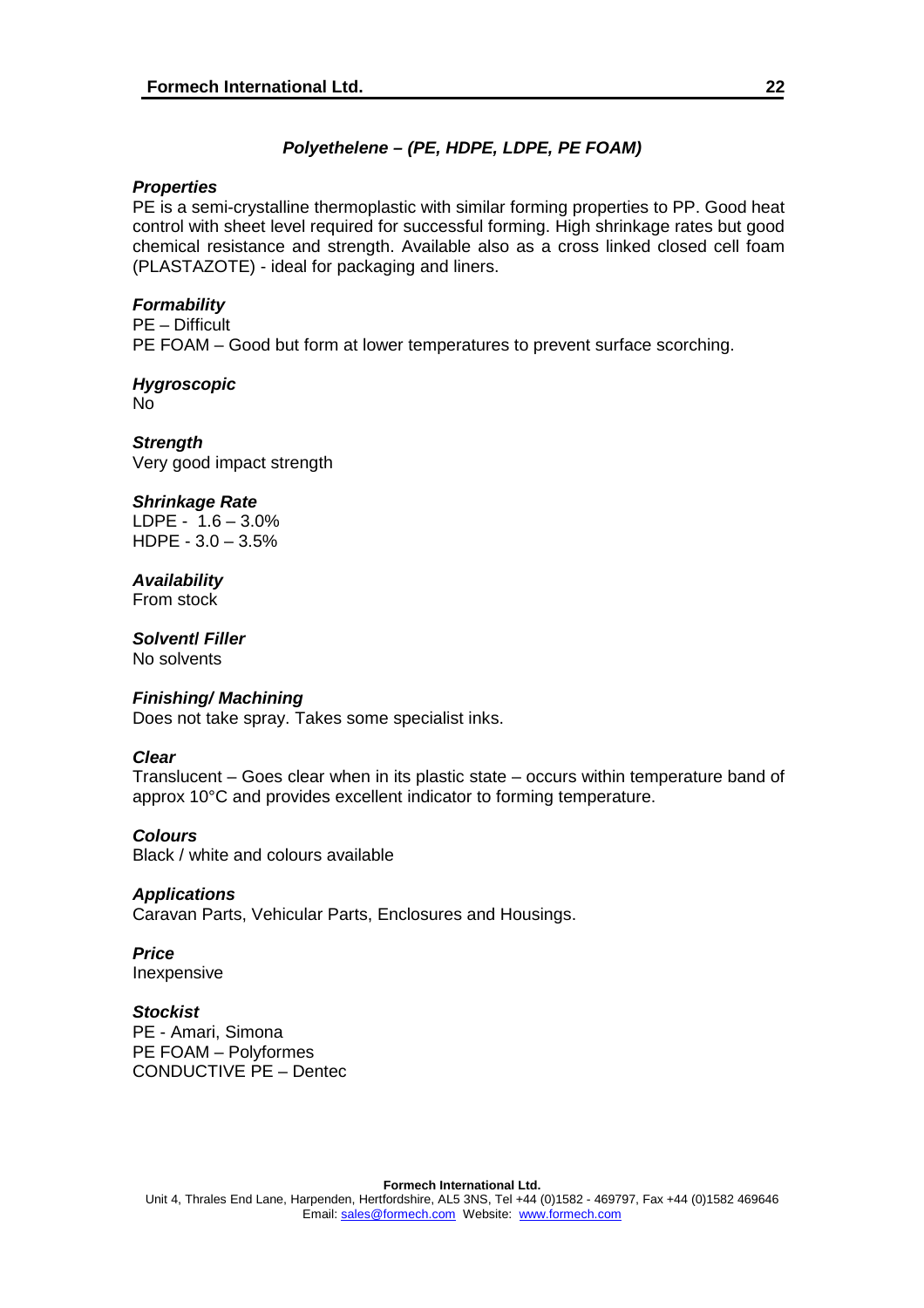## *Polyvinylchloride – (PVC)*

## <span id="page-22-0"></span>*Properties*

Strong, tough thermoplastic with good transparency in thinner gauges. Good chemical and fire retardant properties. Highly resistant to solvents. Thicker materials are rigid with good impact strength ideally suited to outdoor industrial applications.

## *Formability*

Forms well but with a tendency to web.

*Hygroscopic* No

*Strength*  Good

*Shrinkage Rate*  N / A - Contact Supplier

*Availability*  From stock – Sheet or Reel

## *Solvent/ Filler*  Toluene may be used – no others solvents suitable. Hot air weld or glue.

## *Finishing/ Machining*

Does not take spray. Takes some specialist inks.

## *Clear*

Yes – Different web widths available with thickness from 150 microns – 750microns.

## *Colours*

Black / white and colours available

## *Applications*

Packaging, Machine Guards and Car Trim.

#### *Price* Inexpensive

*Stockist*  Smaller quantities – Stephen Webster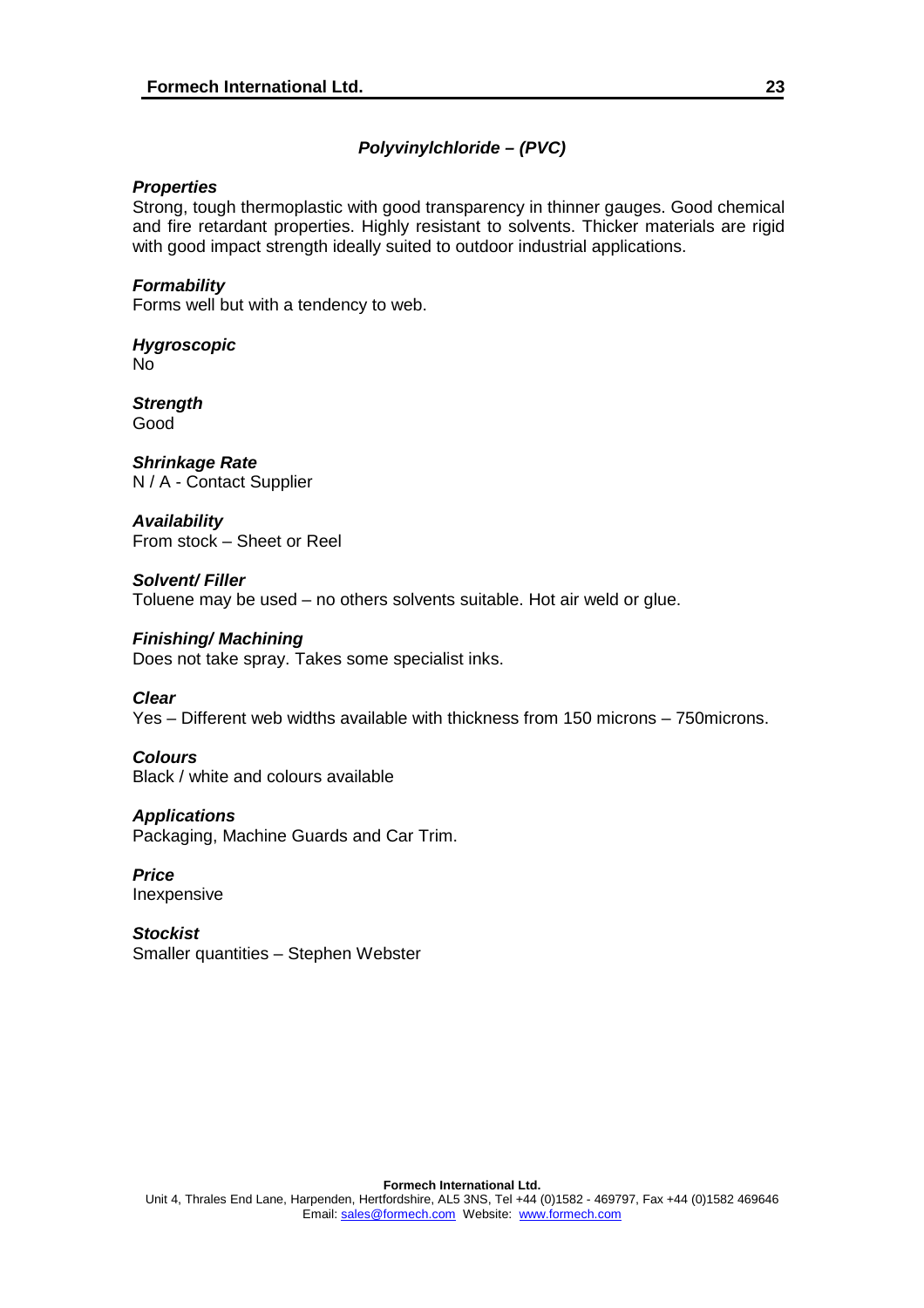## Section 5

## *Mould and Mould Design*

<span id="page-23-0"></span>The thermoforming mould can be as simple as a wooden block or as sophisticated as an injection mould with all the ancillary elements to enable in mould trimming. They are one of the most important parts of the thermoforming cycle. One of the main advantages of vacuum forming is that the pressures used are significantly less compared to, for example, the injection moulding process. The result is that vacuum formed tools can be produced economically and in a wide range of materials to suit different prototype and production requirements. In this manual we concentrate on moulds ideally suited to the vacuum forming process. The prime function of a mould is to enable the machine operator to produce the necessary quantity of duplicate parts before degradation.

 A wide range of materials can be used but it is important to determine the correct mould material and type most suitable for a particular application. In this section we look firstly at the different types of mould material available. We then look more closely at different types of moulds, mould design and techniques and provide some useful tips and hints to assist the 'in house' production of moulds.

## *Mould Materials*

Selection of the best suited mould material depends largely on the severity and length of service required. If only a few parts are required using fairly low temperature plastics then wood or plaster could be used. However, if the quantity requirements run into the thousands and material temperatures are higher then ideally an aluminium based resin or aluminium mould would be recommended.

Once a prototype mould has been fabricated then it is a simple process to cast a resin mould into a forming taken from the original tool.

## *See the heading Resin moulds for further details.*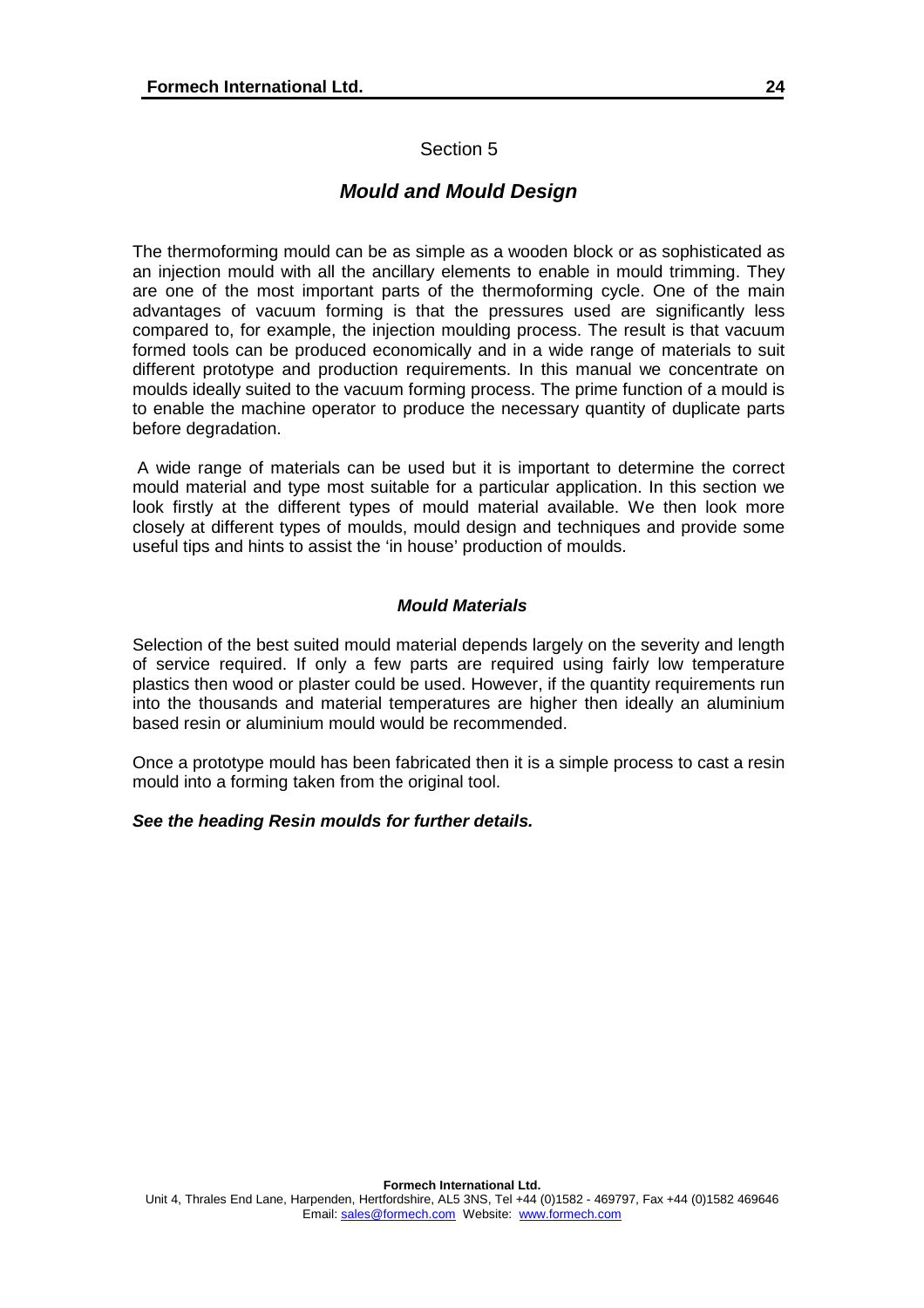## *i) Modelling Clay, Plaster*

Modelling clay is widely used for educational and model making purposes. It enables the user to quickly shape a low cost prototype which can then be cured in an oven overnight. Suitable only for a few formings as the heat and pressures applied cause it to deteriorate rapidly.

Plaster is a good material for making inexpensive prototype moulds. However it is essential that the plaster is allowed to dry in a warm environment for up to three days. The reasons are twofold;

- 1) Moisture can be drawn into the vacuum system causing internal damage to the machine and pump.
- 2) The time is required for the plaster to develop final properties and stabilise the water content.

When using plaster moulds it is also essential to have a filter fitted to ensure no powder or particles are drawn into the vacuum system.

The surface of a plaster mould is sensitive to heat build up and therefore tend to crack and break up after about 50 cycles. It is not normally necessary to vent plaster moulds as the surface is porous.

## *ii) Wood*

Wooden moulds are cheap and easy to fabricate, and have a longer life than plaster moulds – in many cases being used on a production basis for in excess of 500 formings. Hardwoods are recommended, notably 'jelutong' and 'obeche' which both have a close and even grain which makes them easier to work and less prone to cracking and splitting during the forming process.

Conventional woodworking techniques are used to fabricate the moulds. It is important to ensure the wood is kiln dried before working to ensure there is no warping or cracking during fabrication. As with any wood due to expansion and contraction during the forming process deterioration is inevitable but can be reduced by sealing with an enamel or varnish. This will enable countless mouldings to be produced with minimum refinishing required.

Because of the cost implications there are many cases where for particularly large applications such as signs, displays and whirlpools which require thicker materials wooden moulds are used on a production basis.

Grease, paraffin and vaseline and silicone release sprays can all used as a release agent.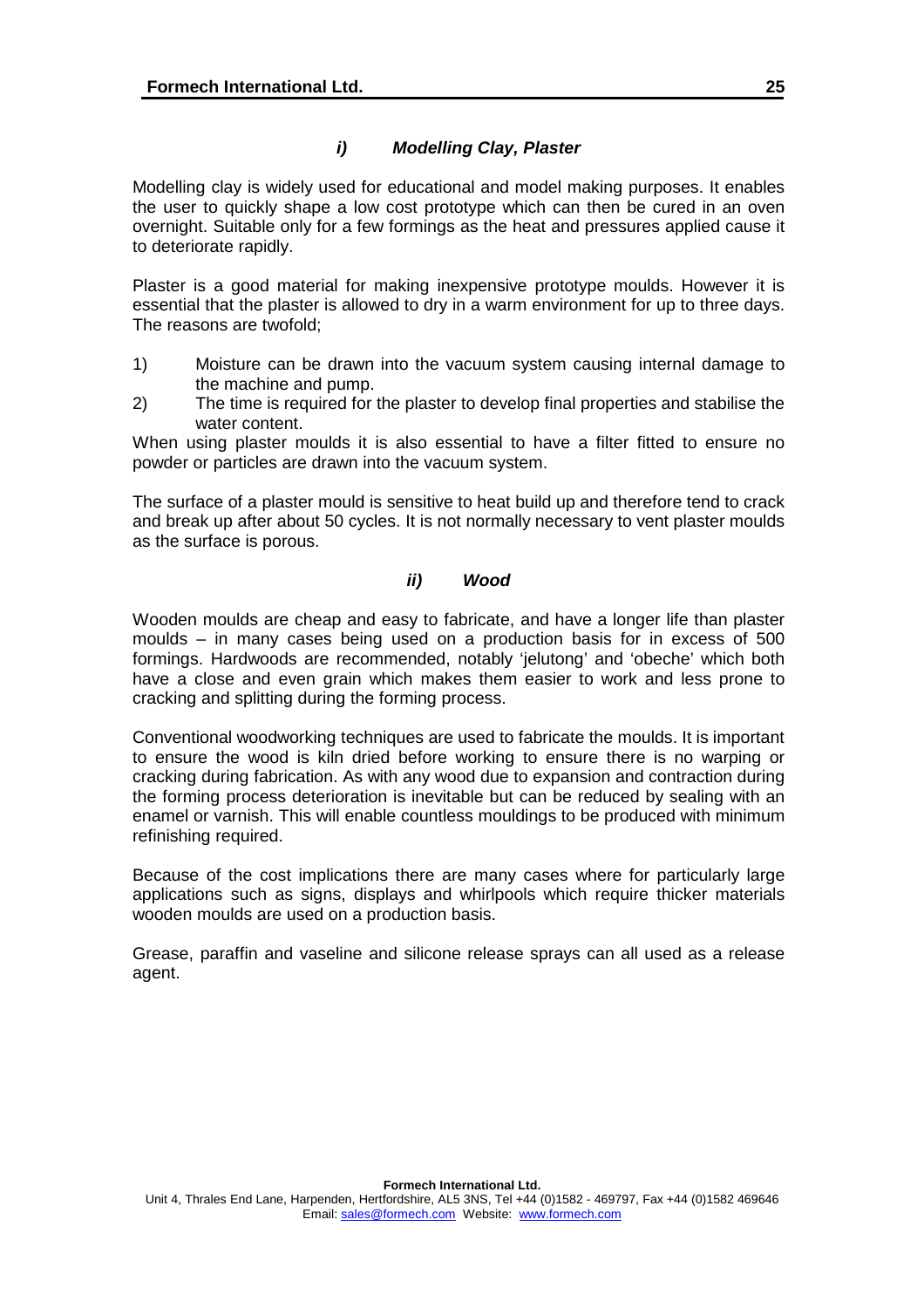## *iii) Cast Epoxy Resins*

There are numerous resins available which are relatively cheap and easy to work. Moulds made from this material are durable and produce a forming with good surface finish. Some synthetic resins are sensitive to surface heat build up but this can be alleviated by incorporating aluminium powders to increase the heat stability and also the longevity. They are normally supplied as a two part mix; the resin itself and a hardener.

Once an original pattern has been produced either in wood or other material it is possible to use a forming taken off this as a mould in which to cast the resin.

You can see from the accompanying pictures the process in its different stages. The pictures are supplied courtesy of Ciba Geigy who produce a compatible resin XD4500 for vacuum forming applications. Alchemie also supply a range of resin tooling systems suitable for vacuum forming moulds.

(see the suppliers section for company details.)

The plastic moulding should be at least 2mm in thickness, mounted into a wooden frame filled with sand for support to avoid distortion. It is then necessary to mix the resin and hardener according to instructions and then allow time for curing. With larger moulds and to save on resin costs and reduce mould weight it is normally advisable to fill the mould with wooden blocks or foam around which the resin is poured.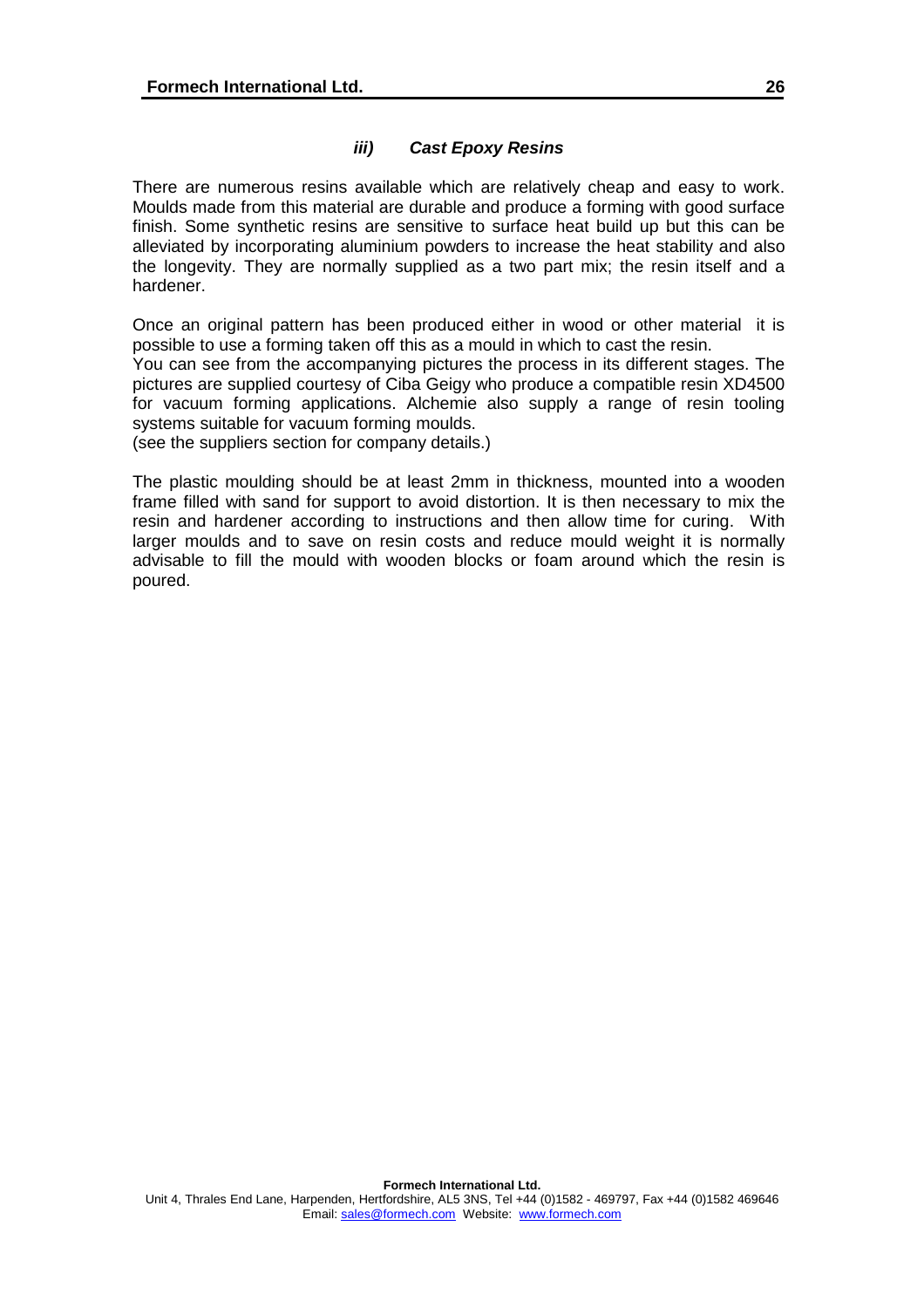

## **MODEL**

Models may be made from a variety of patternmaking materials, e.g. wood, plastics, and metal etc. Porous materials should be sealed before use, for instance with a polyurethane varnish. Care taken at the model making stage will be reflected in the quality of the finished tool.

The next stage depends on whether a male or female production tool is required.

To produce a female tool, apply a wax release agent or a suitable alternative to the model in preparation for the casting operation.

A male tool can be made by taking a vacuum forming from the model. The forming should be backed with a material such as plaster of paris for rigidity and then be released as above for casting.

**Fig. 5.1** 



## **MIX**

Select the pack size which is appropriate to the casting being made. The pack volumes are given below as a guide.

#### 5 kg pack - 3 lt

 $2$  kg pack  $-1.2$  lt Pour all of the hardener into the resin container and add accelerator according to the thickness of the<br>cross section to be cast. Mixing instructions are enclosed with each pack and these define accelerator additions. Stir thoroughly taking care to mix in resin from the sides and bottom of the container.

After stirring allow the mix to stand for 3-5 minutes to enable air bubbles to rise and break. Alternatively, if the equipment is available de-aerate in a vacuum chamber.

The mix should be cast well within its pot-life which is 40 min at 21°C. As with all resin systems the mix is exothermic in bulk and this effect is increased by higher temperatures and by the use of XD 4500 accelerator.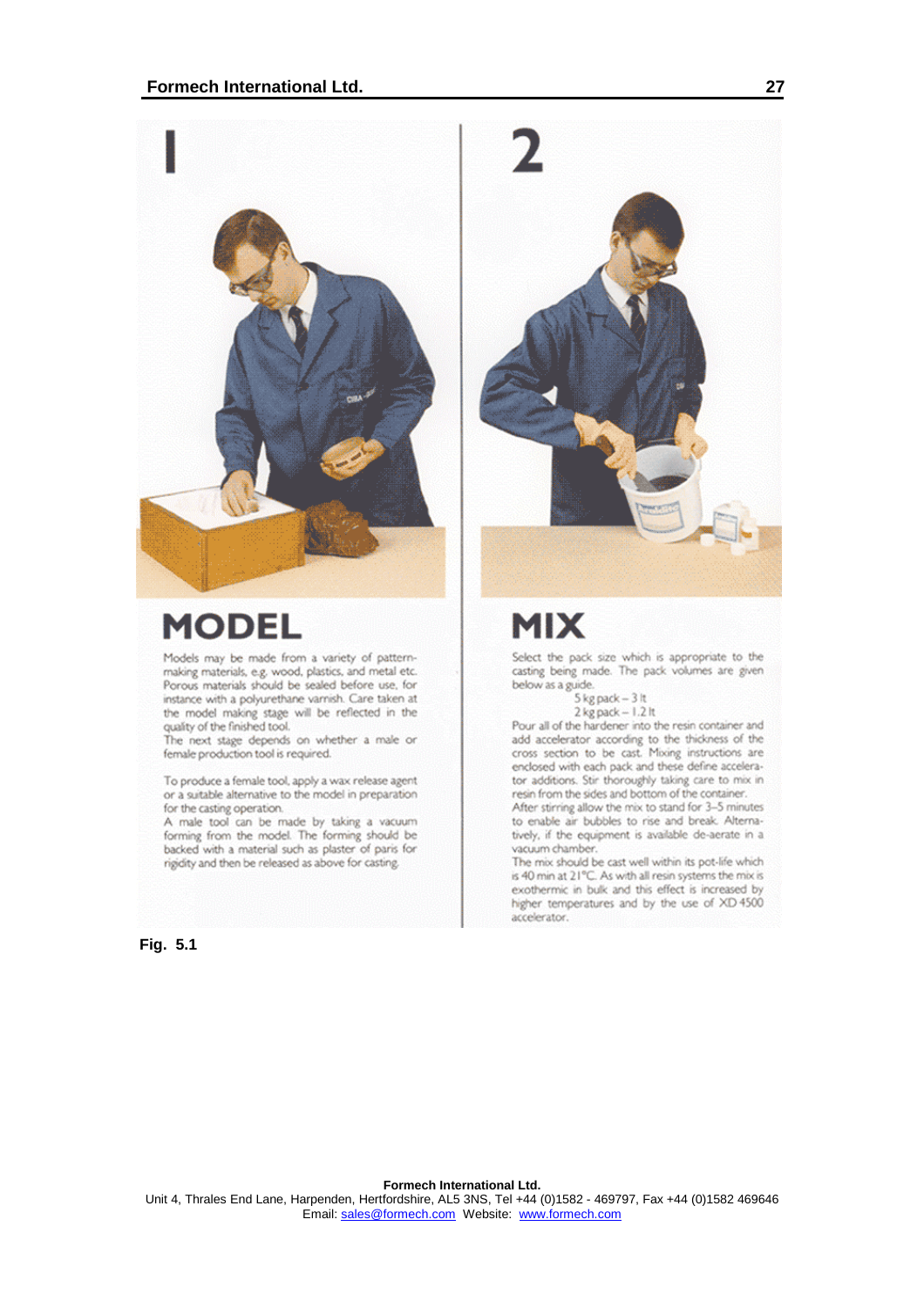

## **CAST**

Pour the mixed resin system slowly and in a steady stream into the lowest point of the mould until the required tool thickness is reached.

For mould surfaces with fine detail, first carefully brush a thin coat of mix over the surface and then proceed as above.

Castings of greater thickness than the normal maximum of 3 in (75 mm) can be made by pouring subsequent layers of mix onto the back of the preceding one, once it has gelled but not fully hardened.

Wood or polystyrene blocks can be suspended in the mould cavity to reduce cross sectional thickness. This serves to reduce the risk of excessive exotherm and to economise on resin usage.



## **FINISHING**

**CURING.** Allow the resin casting to harden at room temperature and then post-cure as follows:

- 16 hours at room temperature to demould
- 4 hours at 40°C
- 3 hours at 60°C
- 2 hours at 80°C
- The above times are minimums.

In the case of tools with a cross section thickness of less than 1 in (25 mm) the room temperature stage must employ a temperature of at least 15°C to provide an adequate initial cure for demoulding and further processing. e.g. machining etc. When time is at a premium tools may be post-cured by putting them into service. Care is essential to

avoid overheating during the early stages of tool life.

**DRILLING AND MACHINING.** Evacuation holes may be drilled by any one of the engineering techniques available.

Araldite Vacuum Forming Tooling System XD 4500 is formulated to be easy and clean to machine. It contains no hard fillers and produces swarf rather than dust.

**Fig. 5.2**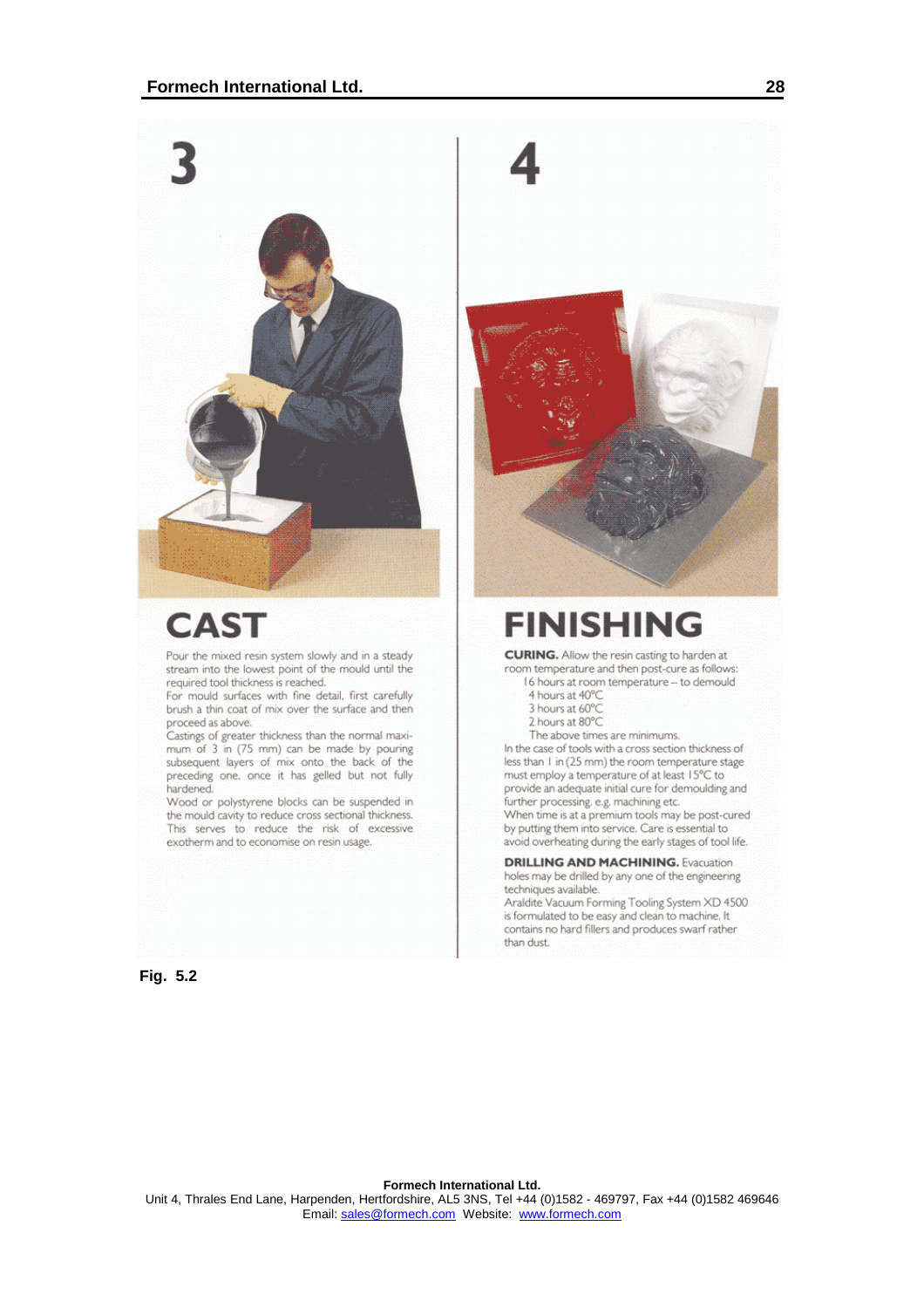

XD 4500 in use on a small scale vacuum former.

Araldite Vacuum Forming Tooling System XD 4500 is designed to meet a particular need of the toolmaker for small to medium size cast resin tooling.

The Araldite Tooling resin range also includes resin systems suitable for the production of larger vacuum forming tools. These are produced by employing gel coats, laminating systems in combination with fabrics, and sometimes aluminium pellets, to provide a variety of materials and techniques for many applications.

**Fig. 5.3**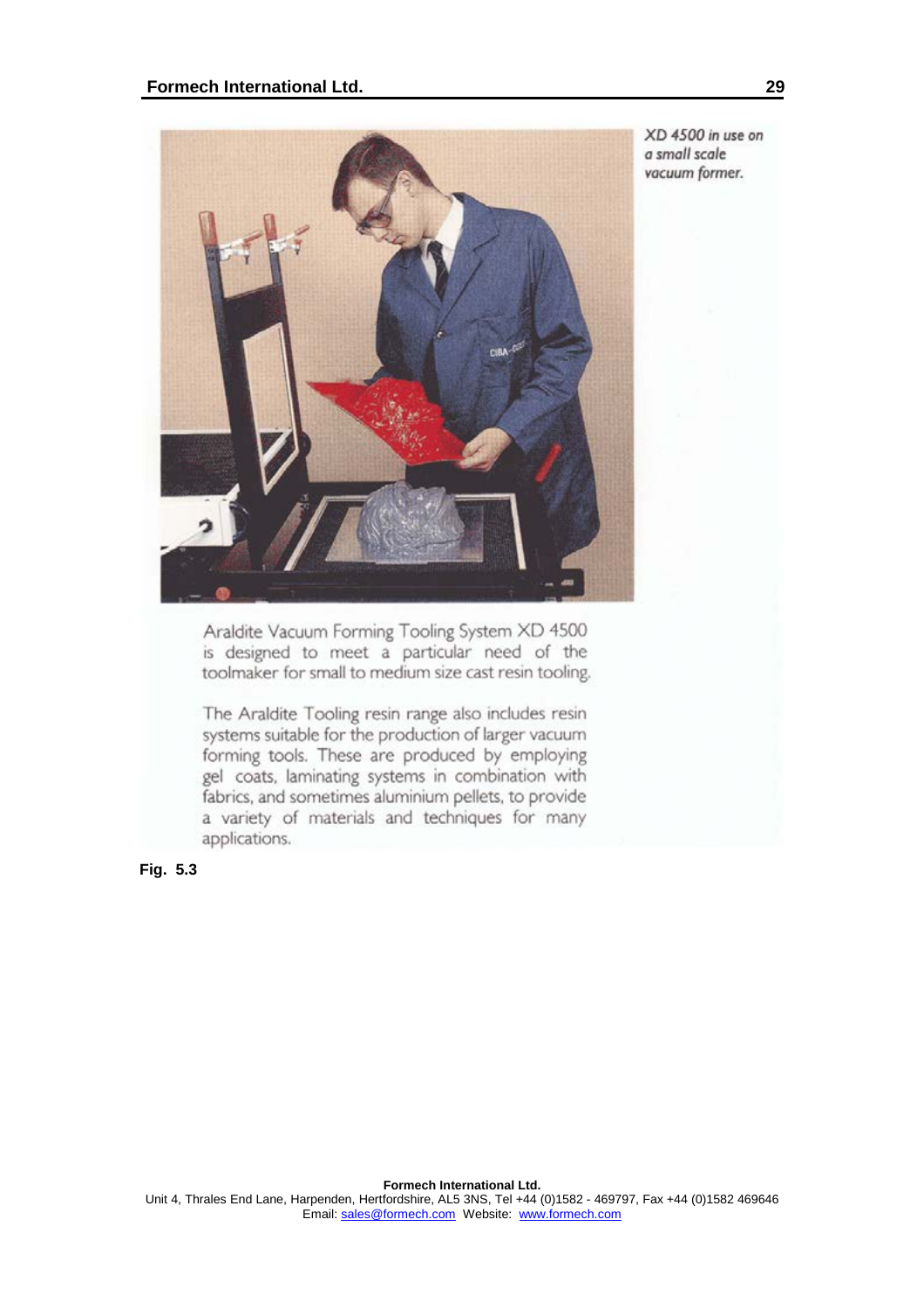## *iv) Aluminium*

Aluminium is frequently the material chosen for production tooling due to its good surface hardness, heat conductive properties and low wear. It is lightweight and has an excellent strength to weight ratio. It can be machined from blocks or cast from patterns and due to its thermal properties heat from the formed plastic sheet is quickly and efficiently dissipated.

A wide range of surface finishes are possible but generally speaking a sand blasted surface is ideal in that it prevents air being trapped between the mould and heated sheet.

Aluminium moulds have a virtually unlimited lifespan.

## *v) Metaphor – Porous Aluminium*

Metaphor – F100 Al is a micro porous air permeable aluminium. It is an exciting new breakthrough in material science, where a material has been custom designed specifically to enhance the performance of tools for vacuum forming. Although expensive it has the following advantages over aluminium;

- It permits more accurately finished thermoformings because the micro vents are micro close together, allowing the material to be firmly held in place over the entire tool during tooling.
- It machines faster than aluminium and does not require venting as it is naturally porous.
- More intricate moulds with steeper draughts are possible.

It is available in slab form and can be obtained through the UK supplier, Alchemie. See the suppliers section for company details.



**Fig. 5.4** A metaphor mould demonstrated on one of the Formech range of vacuum forming machines

**Formech International Ltd.**  Unit 4, Thrales End Lane, Harpenden, Hertfordshire, AL5 3NS, Tel +44 (0)1582 - 469797, Fax +44 (0)1582 469646 Email: sales@formech.com Website: www.formech.com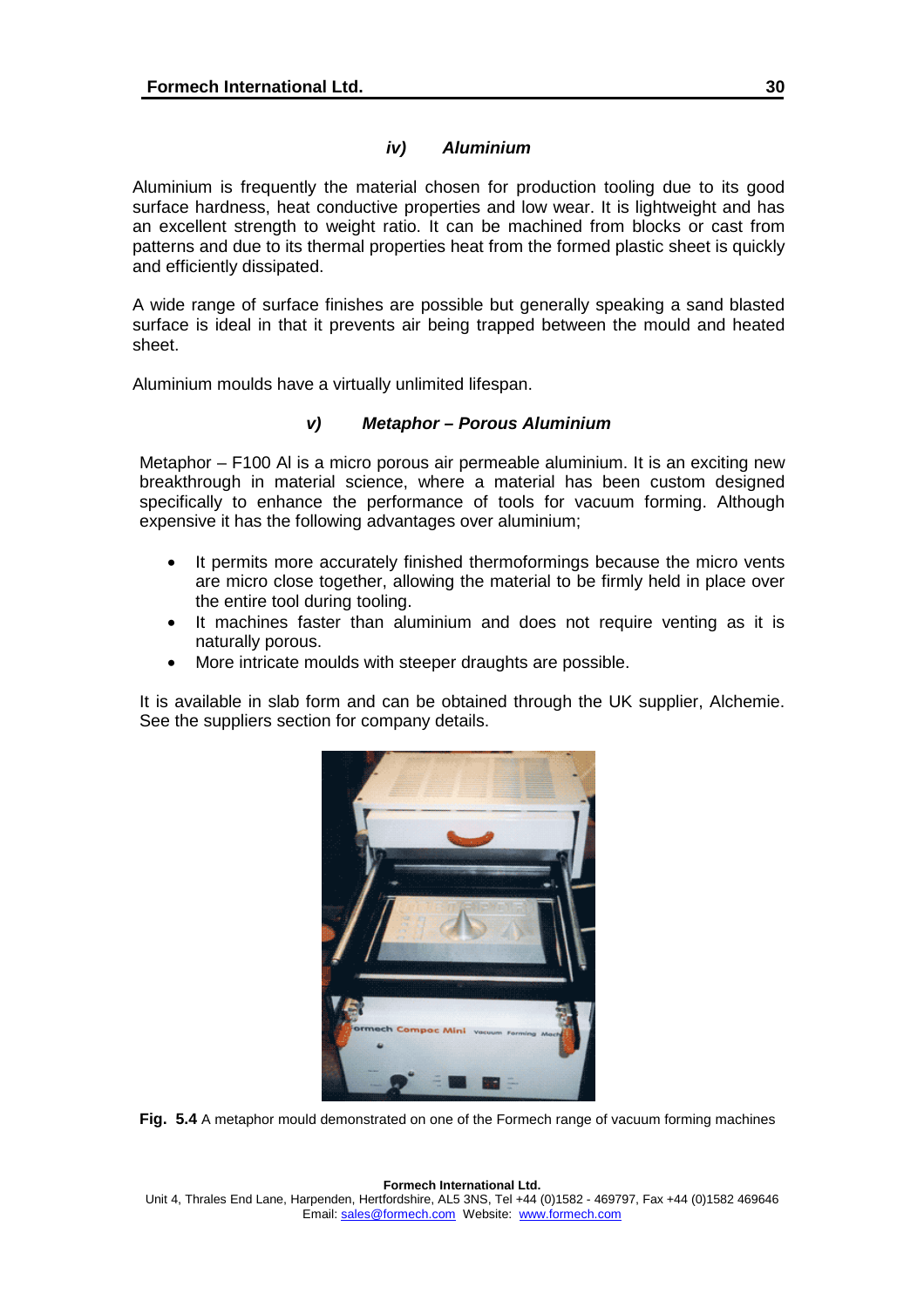## *Male and Female Moulds*

<span id="page-30-0"></span>There are basically two kinds of moulds: male (positive) and female (negative). See fig 5.5 below.



#### **Fig. 5.5**

Several factors will affect the decision as to which is more suited and below we provide a few useful pointers.

The top surface of a moulding (the part not in contact with the mould) is invariably the better finished surface, since it cannot pick up any marks such as dust particles from the tool itself. This factor alone may dictate whether a male or female mould is required. Often a male tool is much easier to make and more suitable for a single deep-draw object. On the other hand, a compartment tray with divisions, would typically be of female construction.

Fig 5.6 shows a male and female forming and the effects of thinning to the plastic sheet.



A greater degree of definition is achieved on the side of the plastic in contact with the mould. The choice of a male or female should be considered so that the side requiring the highest definition is the one in contact with the mould especially thicker plastics.

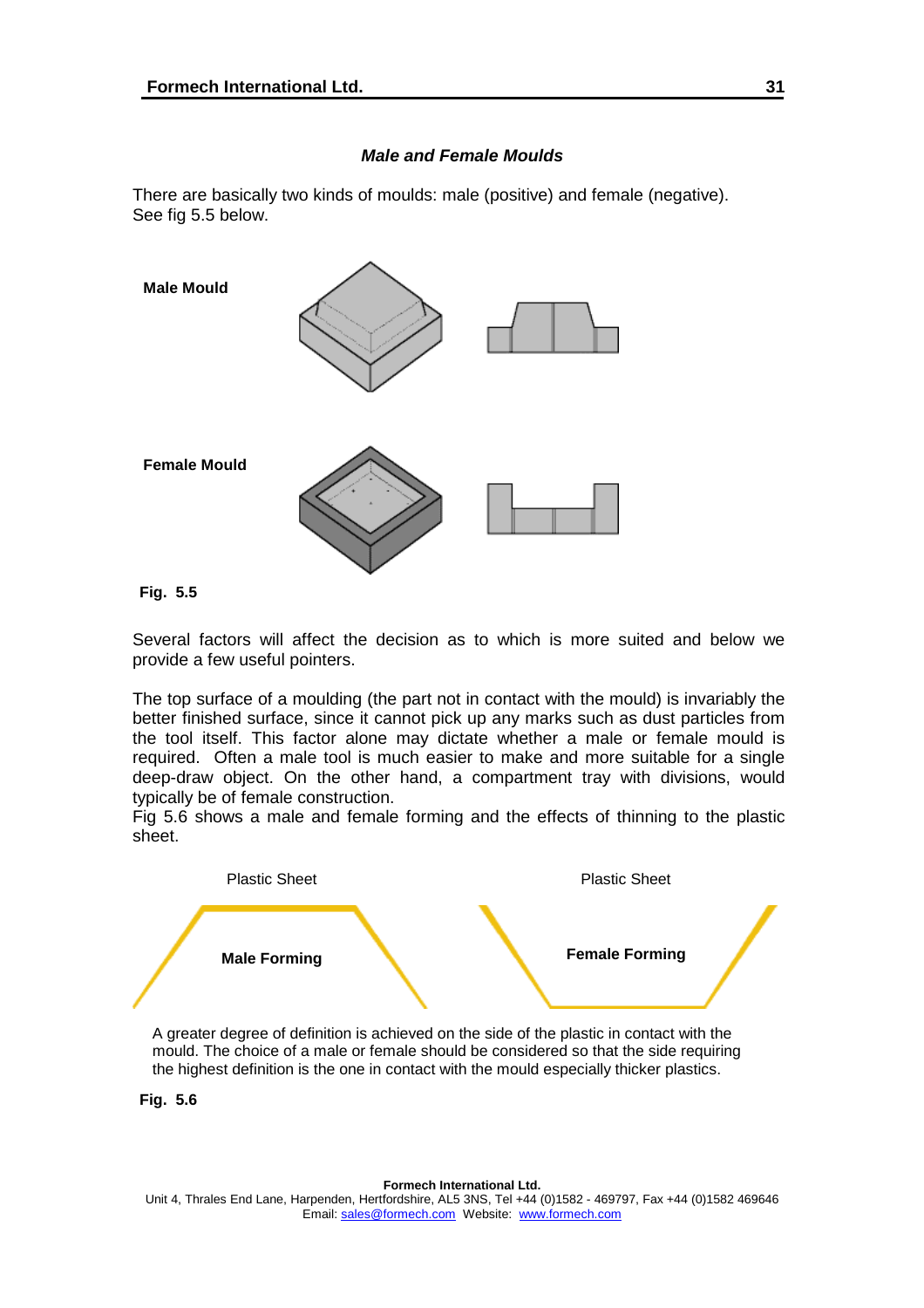<span id="page-31-0"></span>In general, a mould cavity which is deeper than its diameter will give unacceptable thinning at the bottom corners. Negative moulds will produce a forming progressively thinner towards the bottom, because, directly vacuum is applied, the material will cling to the sides of the mould and will tend to stretch like a piece of elastic. To produce a more uniform thickness a plug should be used to stretch the material mechanically before vacuum is applied. On a positive mould and especially if the Pre-Stretch (bubble) option is used this mechanical stretching is done automatically. It may be worth discussing your mould requirements with the material manufacturer if in any doubt.

#### *Baseboards and Mounting*

Generally speaking moulds should be mounted onto baseboards prior to forming to assist release. However, from time to time and often when a quick prototype is required moulds are placed directly onto the mould table and formed over. The main setback with this method is that when it comes to releasing the cooled part from the mould it often, due to shrinkage, sticks to the mould. It is then necessary to remove the part with the mould inside and physically split the two or trim the part whilst attached to the mould.

e.g. In the case of radiotherapy mask moulds which have many undercuts and are placed directly on the table, the part and mould are removed together and trimmed out with an air powered hand operated slitting saw.

In most cases it is recommended to use a baseboard. The baseboard can be made from hardboard or steel plate. It's primary purpose is to locate and hold down the mould when using the reverse blow facility. We recommend that a thickness of between 3 – 5mm is used to ensure it sits flush with the top of the forming area seal on the machine.

Depending on which machine you have will determine which size the baseboard should be. We advise that if, for example, you are utilising the full forming area (620mm x 620mm) with the model 660 machine then the baseboard should be made to fit tightly into this aperture.

To improve further the release the baseboard can be mounted directly to the table. In order to do this the table needs first to be drilled and tapped in the four corners which act as the location points for the baseboard.

When mounting moulds to the baseboard it is necessary to ensure there is some clearance for airflow between the mould base and the board. This can be done by either using a thin gauze or by incorporating channels.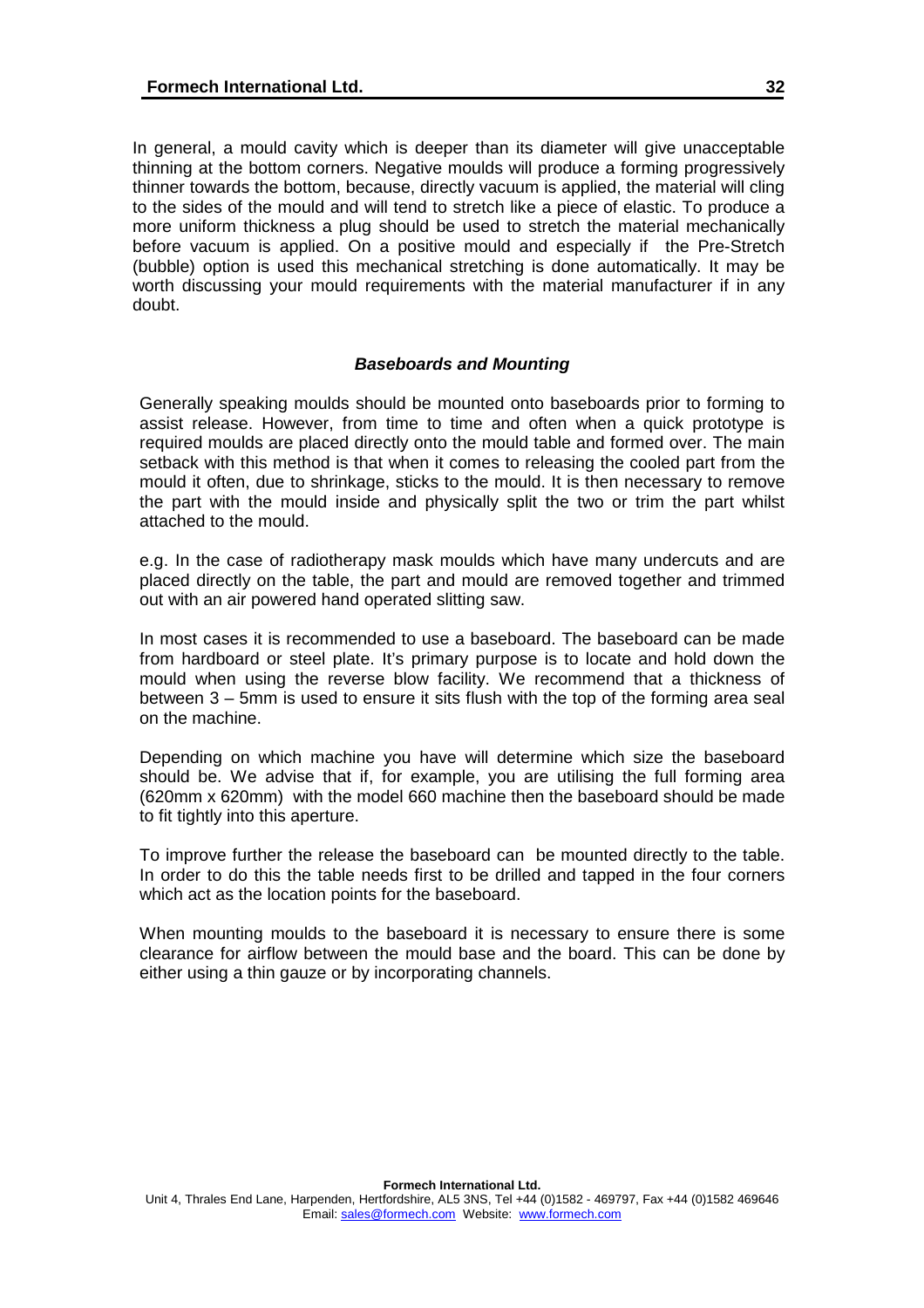#### *Draught Angles / Tapers*

<span id="page-32-0"></span>Most moulds are made with a base to sit flat on the forming table and must be provided with a draught or taper to facilitate removal, (fig 5.7.) The degree of taper will depend on various factors, such as the surface quality of the tool, the depth of near vertical faces, type of material used and if the option of pre-stretch is being utilised. In some instances, an internal recess may be made with zero draft angle, since the shrinkage will actually pull the sheet away from the mould. However the minimum typical taper we would recommend to ensure good quality forming and moulding release would be circa 5°. It therefore goes without saying that the greater the taper, the more even the thickness of sheet and the easier it will be to release. In summary, if using female moulds we recommend a minimum taper of 3° and 5° for male moulds.



**Fig. 5.7** 

#### *Venting*

An important feature of mould design is the requirement for suitably positioned vent holes to facilitate the evacuation of air trapped between the plastic sheet and the mould. Ideally located in parts where the sheet last makes contact - notably edges, cavities and internal corners. All these areas need to be vented to ensure good definition and rapid air evacuation. ( fig 5.8 and 5.9)



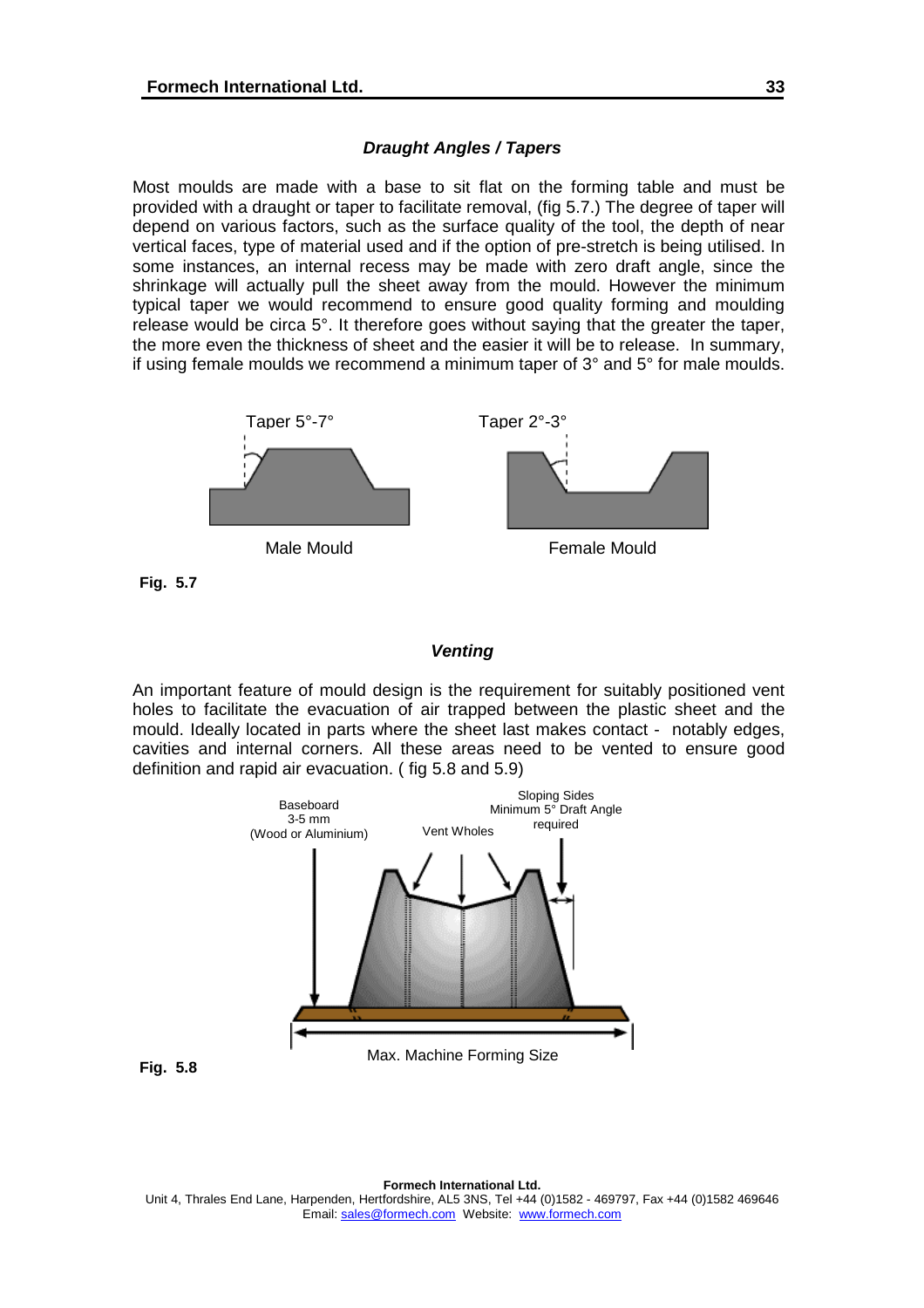<span id="page-33-0"></span>

**Fig. 5.9** 

Typical Vent Whole Position

Depending on plastic used and mould design determines the number of vent holes required. Ideally they should be as few as possible and small enough to prevent them witnesses on the finished parts outer surface. However if too few vent holes are provided or if the vent area is too small, the rate of draw-down will be controlled by the rate of air flowing from the bubble. If this is too slow then the plastic may cool before the required definition has been achieved.

The diameter of vents at the surface should be less than half the material thickness at the mould surface or between ½ and 1mm. They can be far larger below the surface and one solution is to drill the smaller hole from the surface using a high speed hand powered drill or pillar drill. The mould can then be inverted and a larger hole drilled from the underneath.

As an alternative to a drill it is possible to use spring steel otherwise known as piano wire. This material when flattened and sharpened is ideal for venting difficult angles and for creating evacuation holes in deeper moulds when drill lengths restrict the venting depth.

## *Shrinkage and Mould Release*

On cooling and hardening, a molding will tend to shrink on to a male mould. Different thermoplastics have differing shrinkage rates depending on the grade and thickness. Crystalline and semi crystalline materials tend to shrink more than amorphous normally due to the higher forming temperatures required. The shrinkage rates of some of the more widely used plastics are listed in the plastics section under the specified materials, however, we do recommend you contact the supplier for more accurate figures as different grades of material may have different shrinkage rates.

The shrinkage rate of the materials will also affect the mould design in that these differences need to be taken into consideration during the design phase especially if tolerances are critical.

Difficulties in stripping the molding from the tool will depend to a large extent on mould design. If generous tapers, no undercuts, good surface finish exist then removal should be fairly straight forward.

In order to assist removal there are a number of oil and silicone based release sprays which when applied to the mould prior to forming facilitate easy release.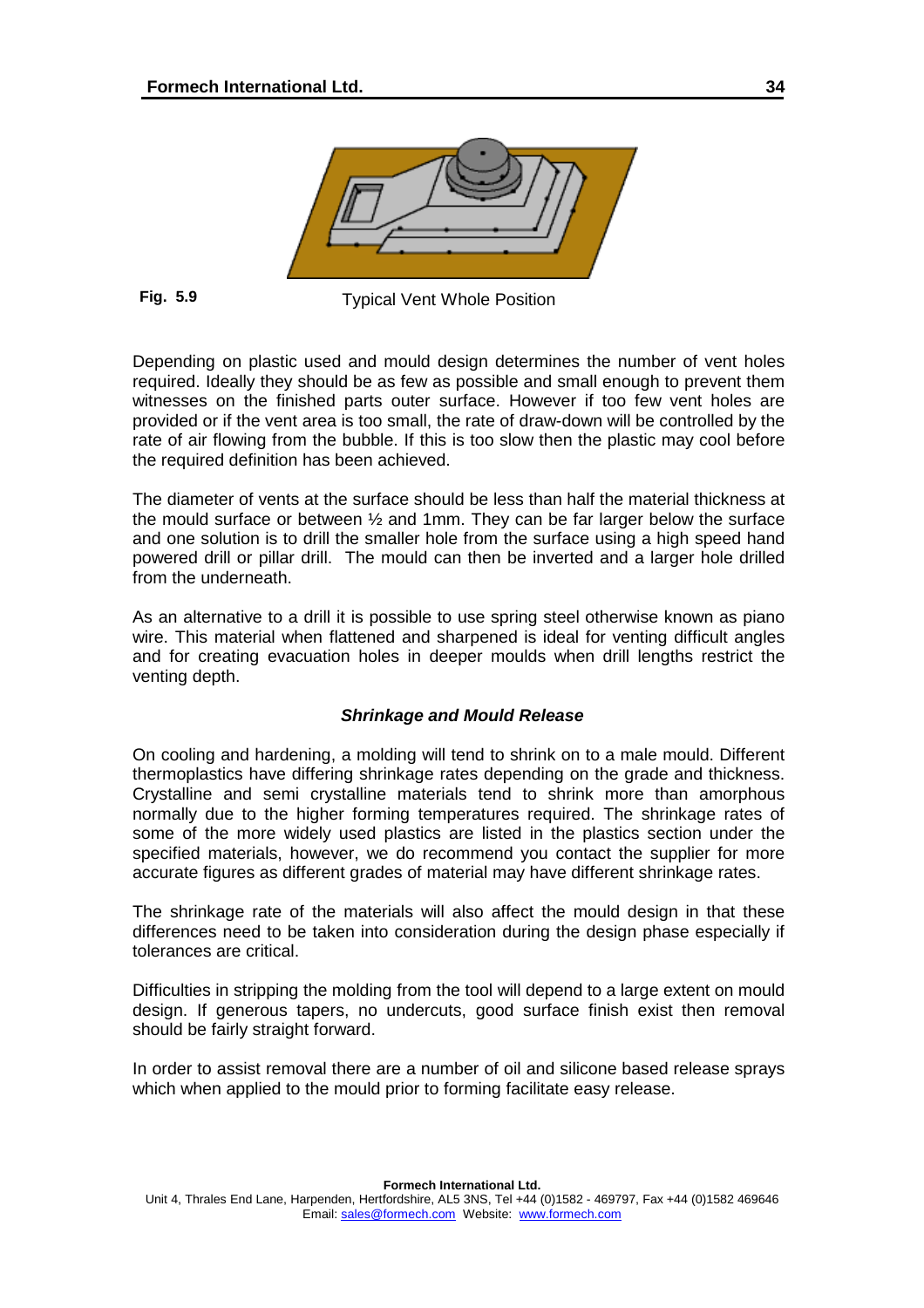<span id="page-34-0"></span>It is also possible to use a compressed air line to blow air between the molding and the tool.

The most effective way to ensure that the moldings are released on a repeated basis is to ensure that the moulds are mounted on baseboards which in turn can be attached to the mould rise and fall table on the machine. This ensures that only the plastic part is ejected when release is activated.

( please cross reference with the sub heading *Baseboards and Mounting*)

#### *Undercuts, Split and Multi Impression Moulds*

A number of other features can be incorporated into mould design. Although technically not possible as once formed it is impossible to release, undercuts can be incorporated into a mould design with the use of split tooling. With the use of a removable side entrant tool it is possible to achieve undercuts in forming. Tooling costs are higher in most cases.

If the mould has an undercut at one end but an equal angle at the other end then the finished part can also be released. (fig 5.10)



**Fig. 5.10** 

Multi impression moulds are used when production requirements justify the added expense. It is normally the case that with higher levels of production the maximum forming area of the machine is utilized by making multi impression moulds.



**Fig. 5.11** 

One Mould **Multi-Impression Mould**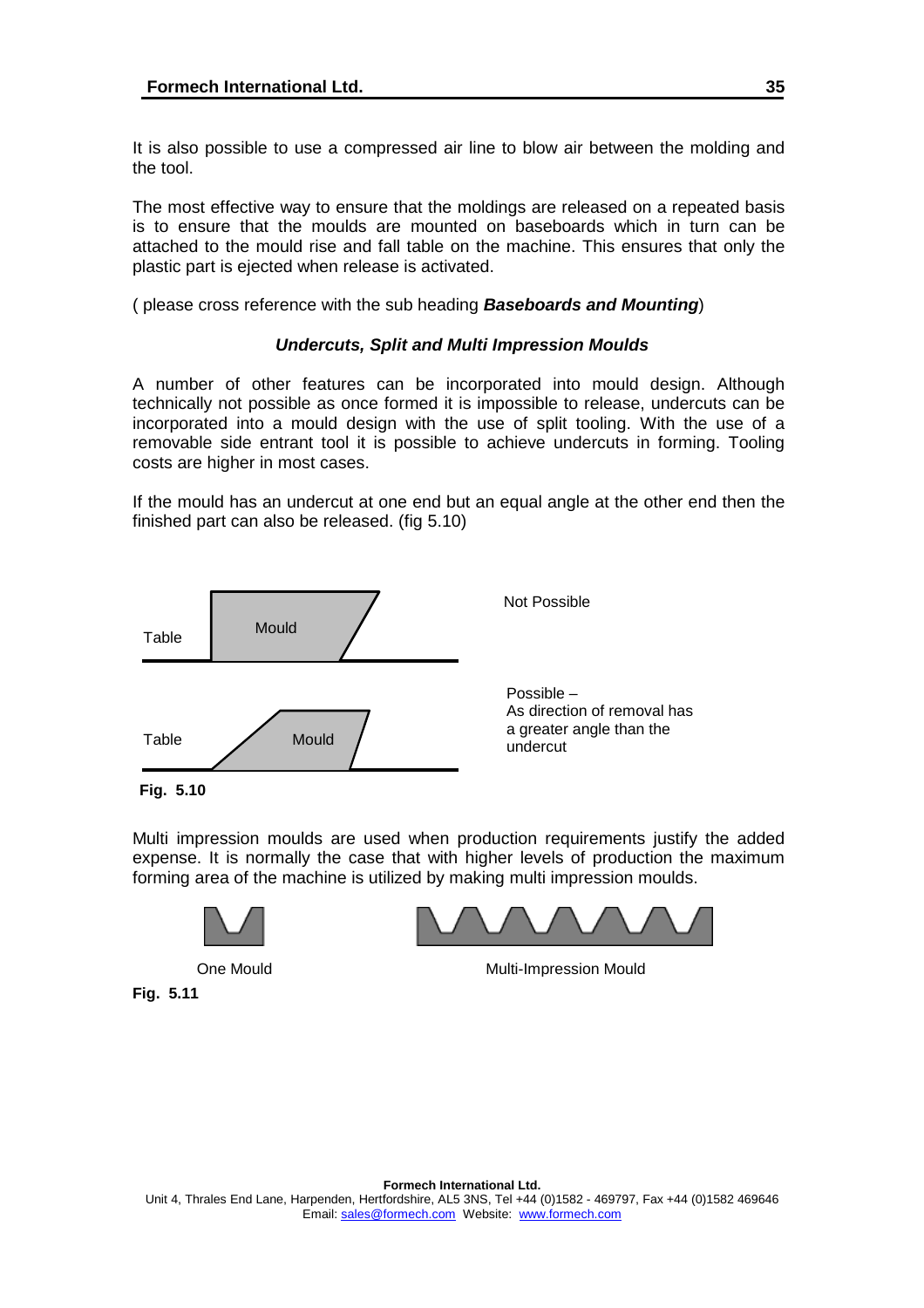## *Mould Cooling*

<span id="page-35-0"></span>For large production runs we recommend a water cooled mould. The temperature can be controlled by a chiller unit which is connected directly to the mould. Channels are incorporated in the moulds during manufacture to accommodate this facility. This helps maintain a constant mould temperature ensure consistent results combined with optimum cycle times. It is also possible to mount the mould onto a cooling bolster which contains channels for circulating cooling fluid. Costs for these moulds are considerably higher than conventional moulds, however it is normally a justifiable expense due to the production levels required.

## *Plug Assist Design*

The purpose of a plug feature is two fold. It is used to prevent webbing in the forming of multiple male moulds which are close together and to help achieve good wall thickness when forming into deep cavities. Under normal conditions plastic will start to thin radically once it exceeds in depth more than 75% of the cross section (fig 5.12).



\* Depth of cavity can be 75% of the width of the opening on the surface. Excess thinning will occur beyond this depth.

**Fig. 5.12** 

The plug is used to push the heated material into a female mould prior or in conjunction with the vacuum being applied. It is used whenever large draw ratios are required.

**Draw Ratio** = depth of the aperture divided by the length of the shortest cross section. For example a refrigerator liner has a large draw ratio in that it is a deep molding with small cross section.

In most cases the plug assist facility is a feature suspended above the forming area and activated by pneumatic or hydraulic systems. (fig 5.13) However on smaller machines with manual operation the plug is often operator handled on a manual basis. The majority of plug moulds are simple in design and made from hardwood. A felt or flocked surface is often added to ensure the plug glides into the aperture without tearing or marking the plastic too much.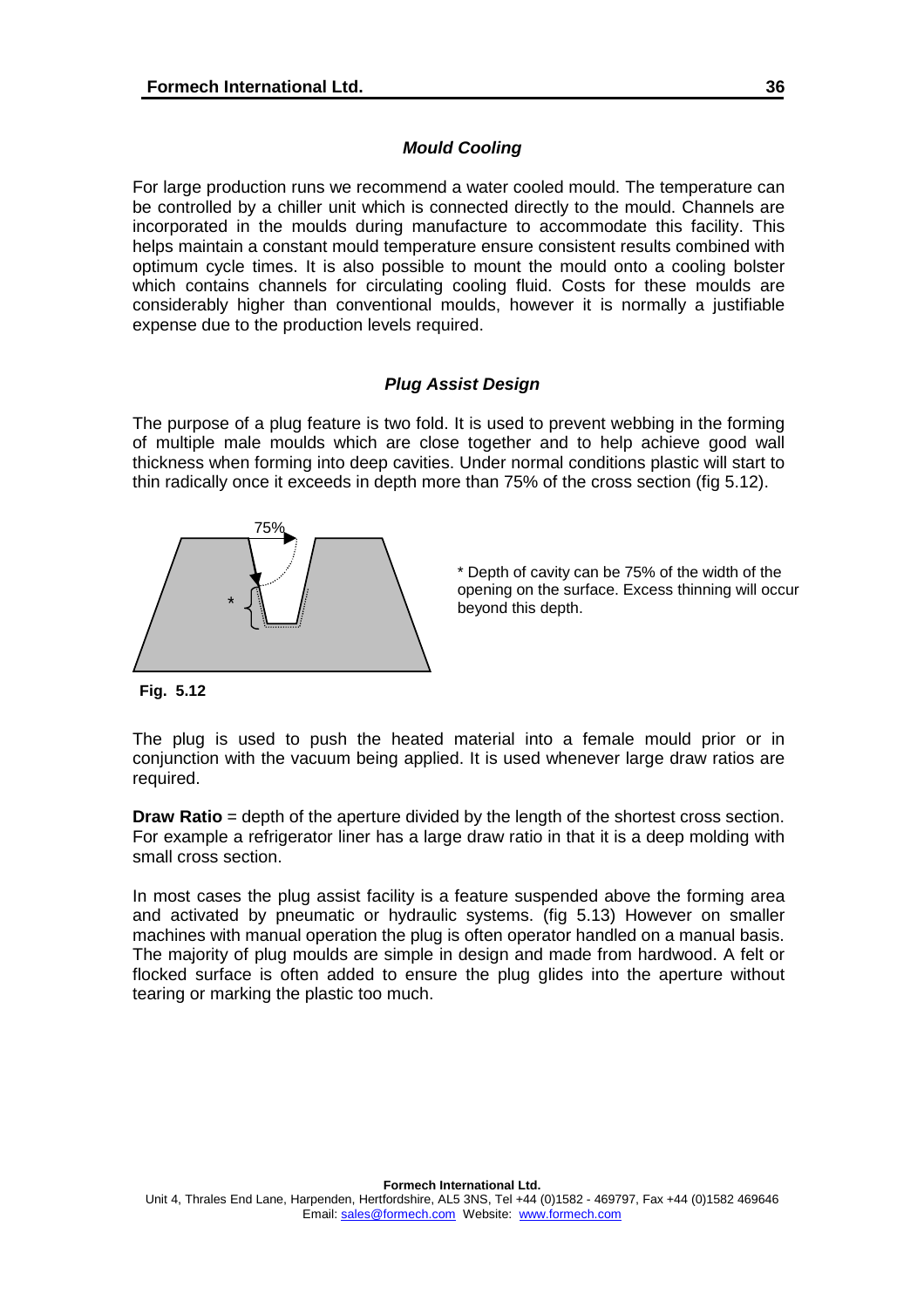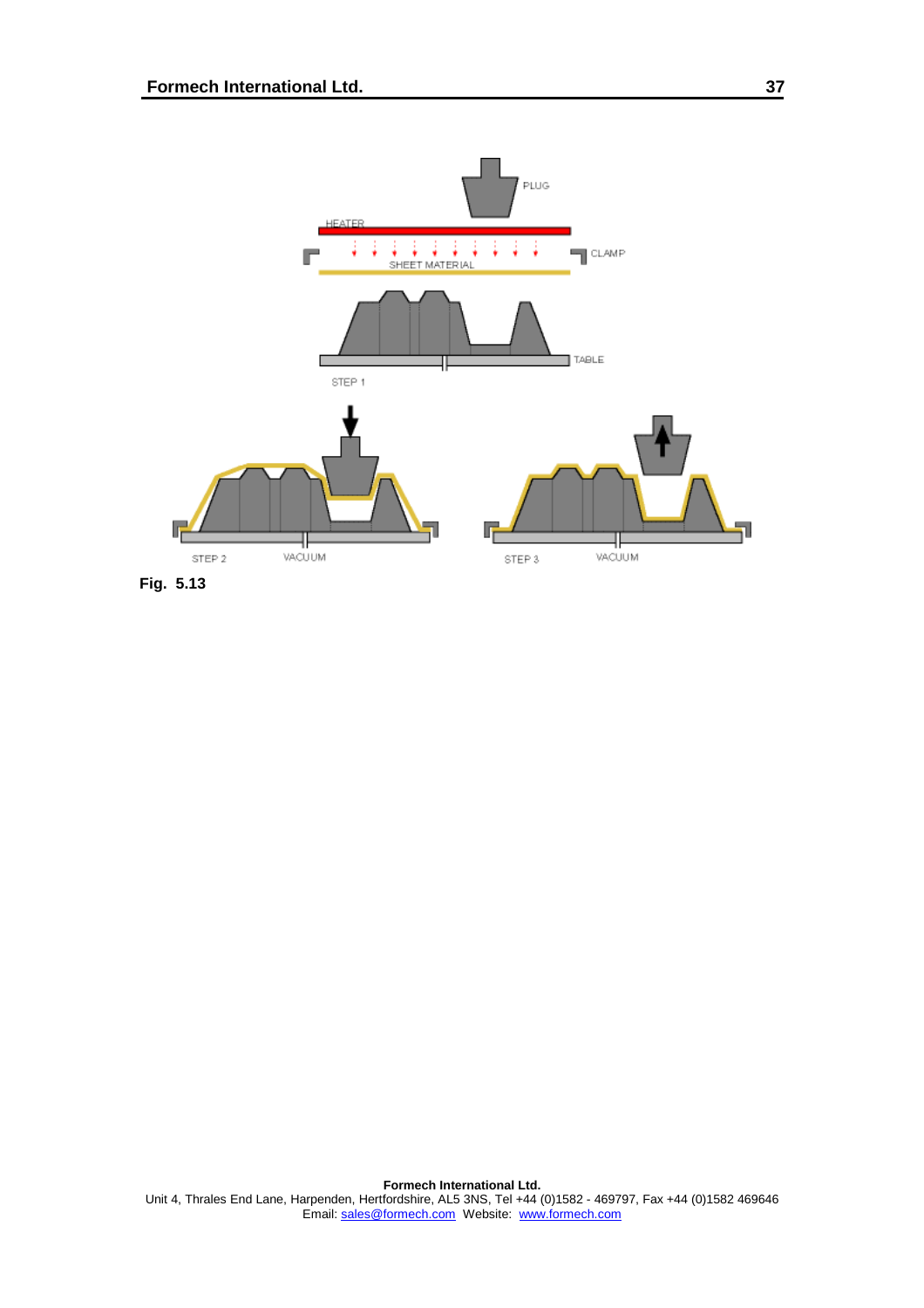## *Webbing/ Chill Marks/ Thinning*

## *Webbing*

<span id="page-37-0"></span>Another factor which affects mould design is webbing. This occurs when the material shrinks back on itself. The cause of this can be any of the following;

- When the mould is too high in relation to its base area.
- By sharp vertical corners with minimum draught angles
- By deep multiple male moulds in close proximity to each other.(Fig 5.14)
- Excess of sheet material when using small moulds.



**Fig. 5.14** 

**Male Tool** 

A female mould Fig 5.15 can often overcome the webbing caused by multiple male moulds.



**Fig. 5.15** 

Webbing can be voided by restricting the amount of sheet around the mould. This can be in the form of reducing windows (fig 5.16) or with the use of a plug. It can be minimized by a slower application of vacuum or by using thicker sheet. It may be necessary to modify the mould design if all else fails to solve the problem.

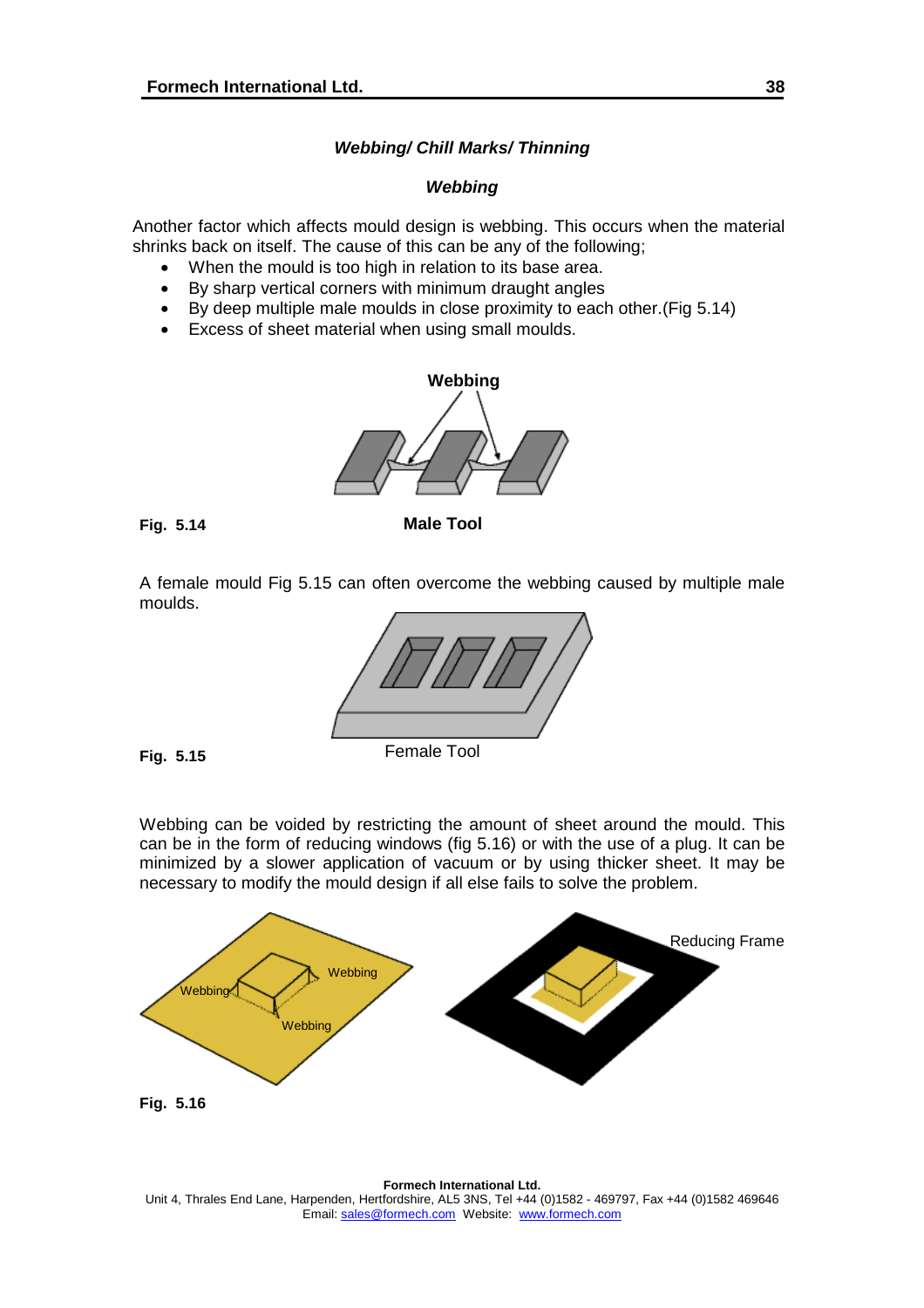## *Chill Marks*

<span id="page-38-0"></span>When raising a deep draw mould into a heated sheet, the point which first makes contact cools, reducing its flow characteristics and producing a uneven flow of material at the top which thins down the sidewalls as the vacuum is applied. (fig 5.17) This can be eliminated by increasing the draught angles and ensuring the mould is not too cool. The pre-stretch facility (bubble) is also a useful feature in overcoming this problem.



**Fig. 5.17**

#### *Thinning*

This is one of the most common problems with mould design and is the result of deep draw ratios and minimum draught angles. See fig 5.18 shows thinning caused as a result of deep draw male mould with minimum draft angles. There are numerous solutions which include pre-stretch ( bubble), plug assist , strengthening ribs incorporated into the mould design and increased internal draught angles.



#### **Fig. 5.18**

The above three problems are examined further in the trouble shooting section of this manual.

## **Formech offer a pattern making facility with moulds from wood, resin and aluminium.**

For all your mould requirements please contact us at : [sales@formech.com](mailto:sales@formech.com)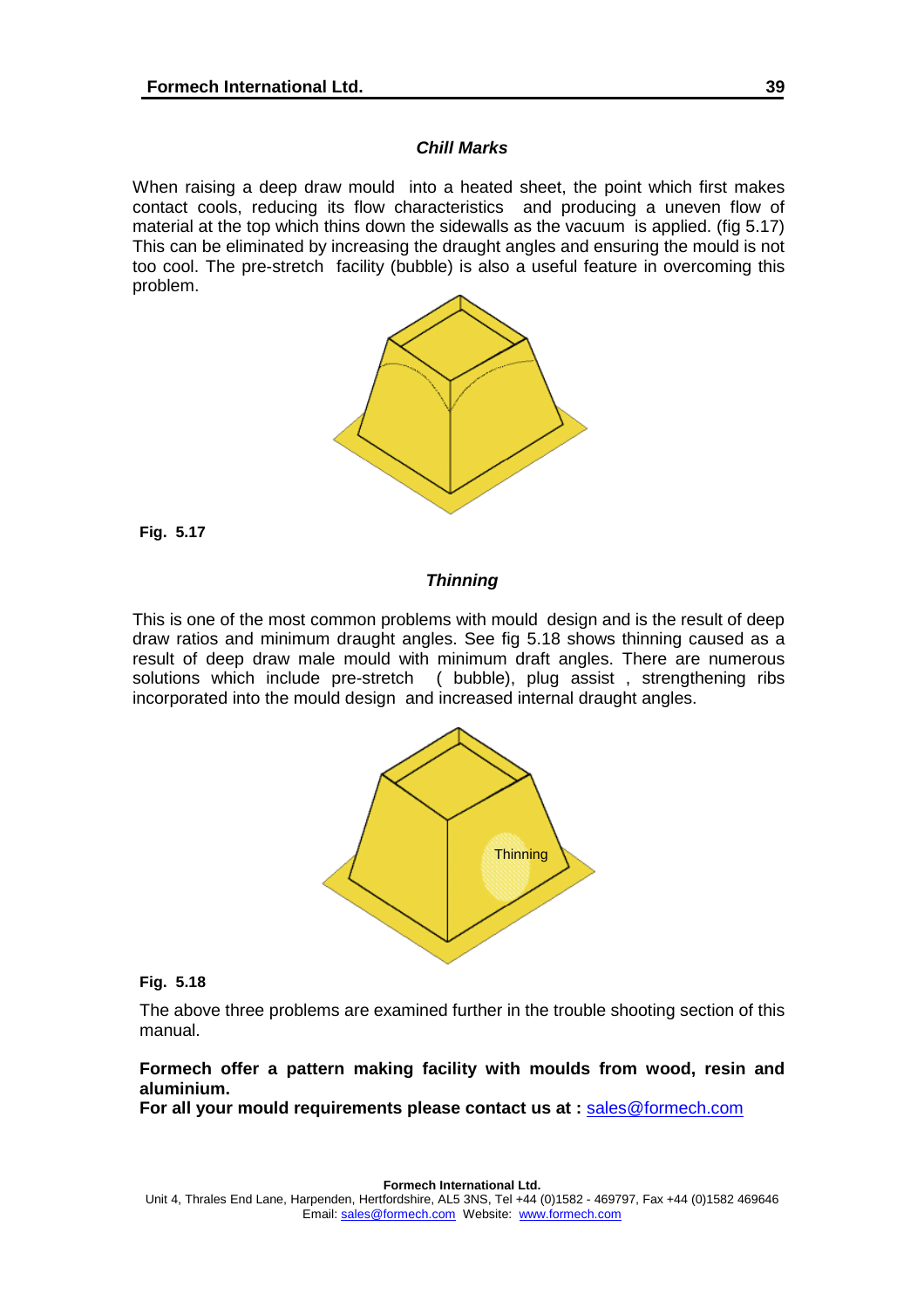## Section 6

## *Finishing and Trimming*

<span id="page-39-0"></span>With vacuum forming there are secondary processes and operations required before a finished part will be ready for the customer. Once the formed part has cooled and been removed from the machine the excess material is removed, holes, slots and cutouts are drilled into the part. Other post forming processes include decoration, printing, strengthening, reinforcing and assembly.

A variety of different trimming methods are used to trim the product from the sheet. The type of equipment best suited depends largely on the type of cut, size of the part, draw ratio, thickness of material and the production quantity required. They are also factors to consider when determining the investment cost of such equipment. Below are listed some of the more popular methods adopted. Thin gauge parts are normally trimmed on a mechanical trim press – otherwise known as a Rollerpress. Heavy gauge parts can be removed, placed into trim "jigs" or fixtures and trimmed with most of the methods listed below.

## *Heated knife/ Scalpel*

Educational user / Model maker/ R & D work – thin plastics only.

## *Formech Gerbil (Fig 6.1/6.2)*

Educational and R & D Depts. Accurate and cost effective method of removing " Flash" from vacuum formed parts. Suitable for a variety of plastics up to 3mm thick. The cutter is mounted under a table and powered by a motor. Cutter disc is manufactured from Tungsten Carbide to ensure longevity and safety. Multi tool unit suitable for a variety of other purposes including tilting table and drum sander for producing wooden moulds, flange cutter, guide rails for decorative finish on moulds and an adaptor for connection to a simple dust extraction system.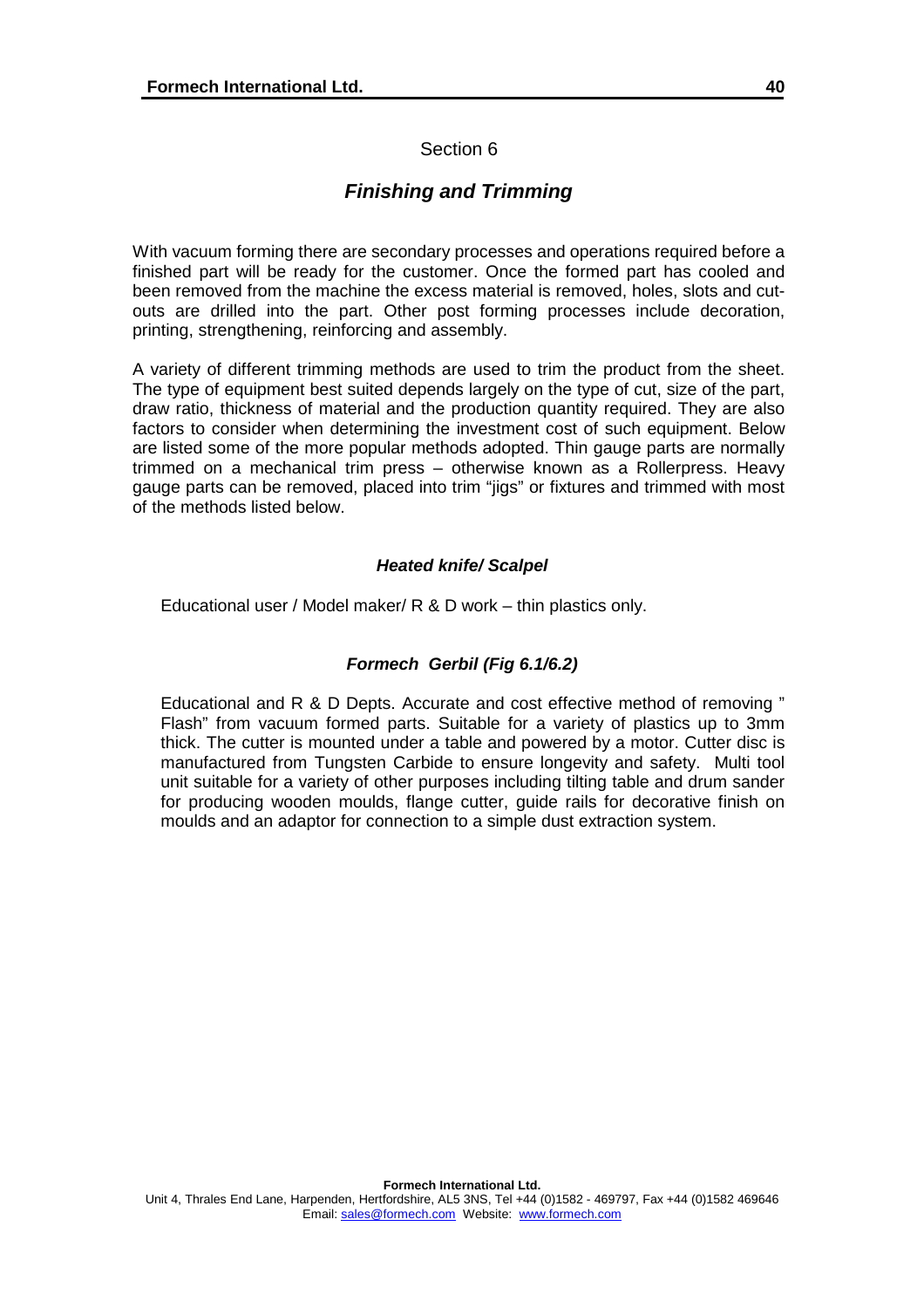## GERBIL **Formech VACUUM FORMING CUTTER**

The GERBIL Vacuum Forming Cutter is an accurate and cost effective method of removing "Flash" from vacuum formed moulds.

Suitable for a variety of plastics including Acrylic, PVC and Polystyrene.

Cutter height is easily adjustable for precision cutting, allowing variable material thickness, ranging from 0.5 mm -3.0 mm.

Intricate and delicate shapes are "cut out" in a fraction of time compared to other methods.

**Eliminates the difficulties of** conventional cutting in vacuum formed components



## 16" x 16" (400 mm x 400 mm) Table Size **Vacuum Forming Cutter**

**Fig. 6.1**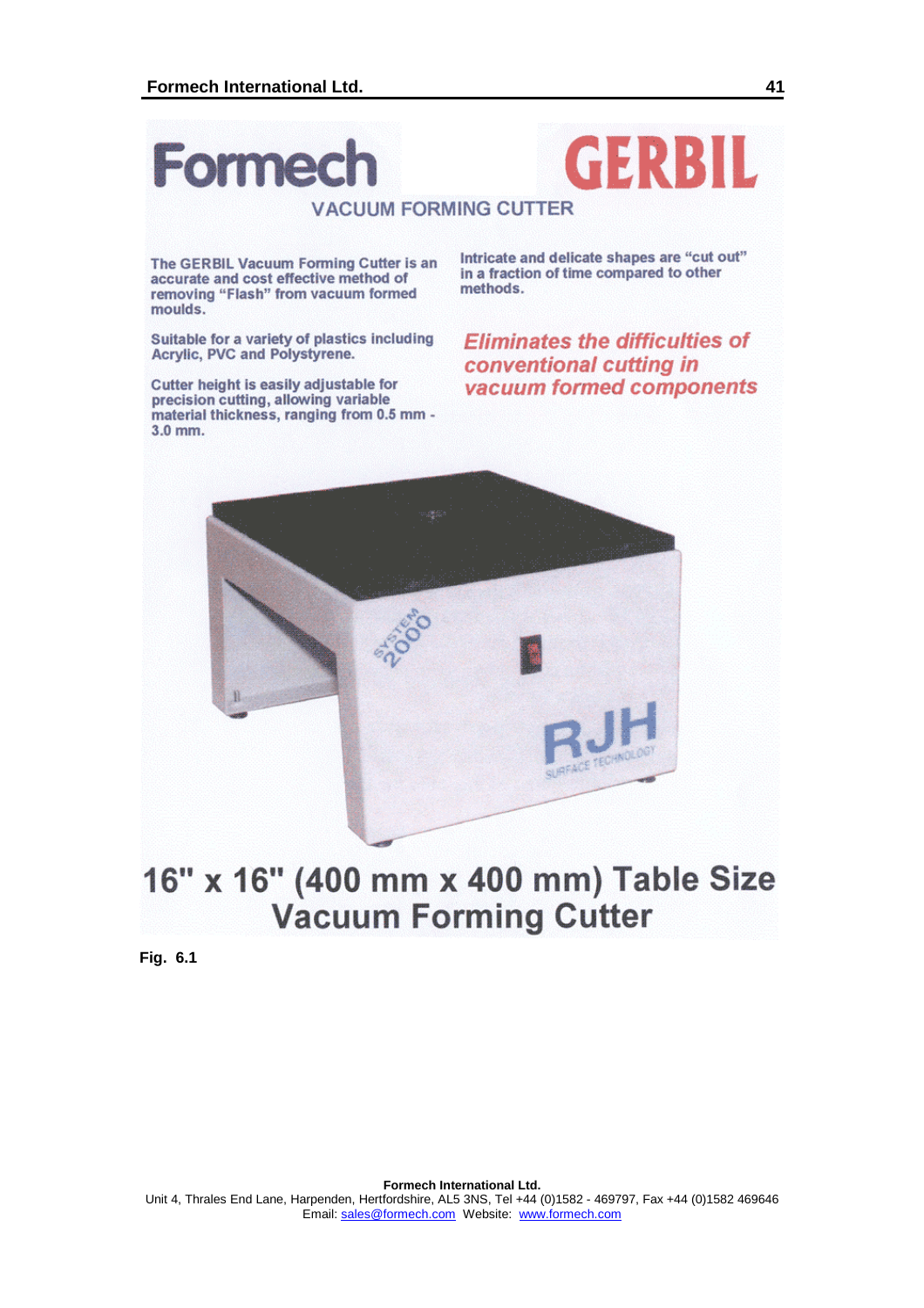

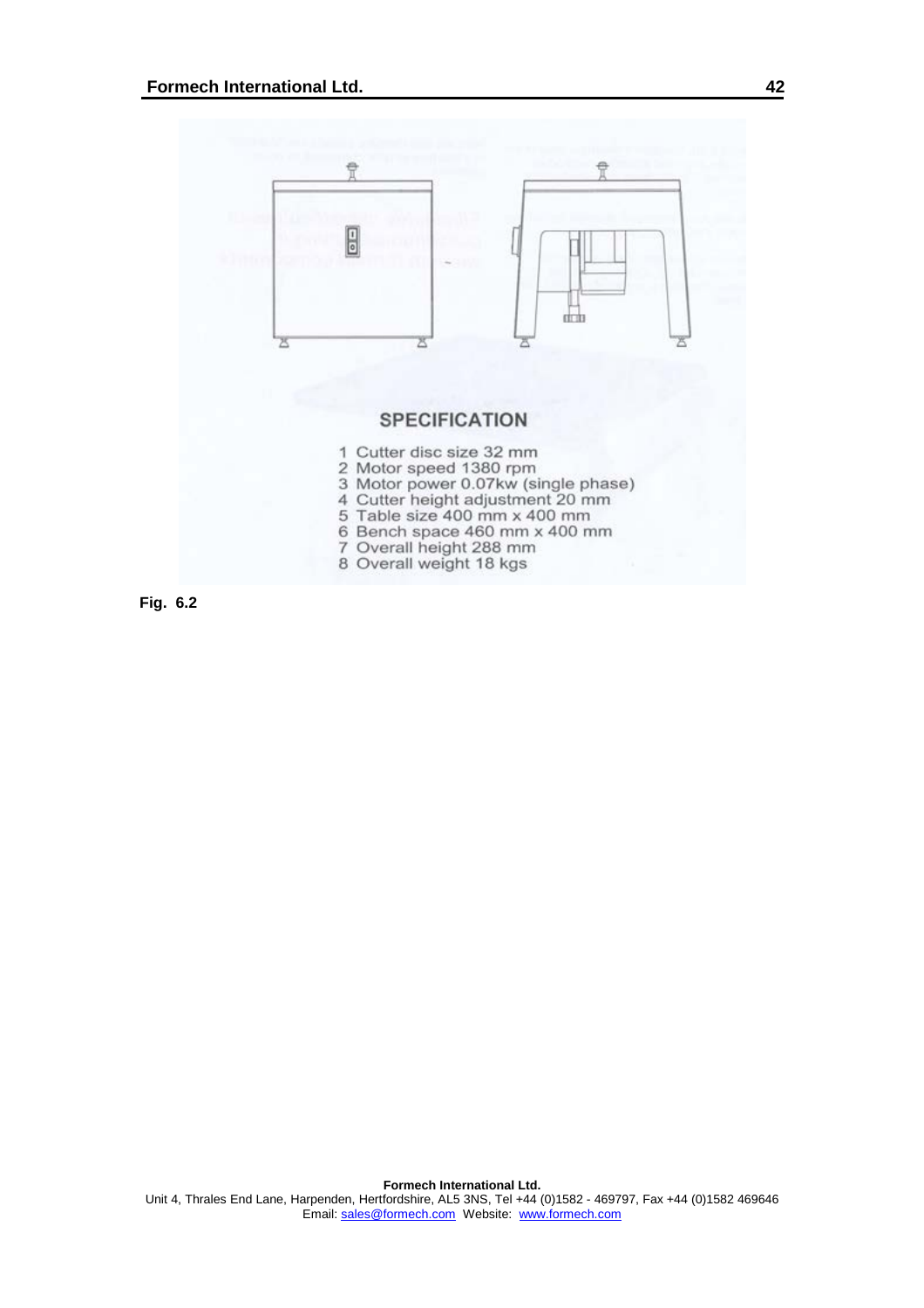<span id="page-42-0"></span>

## *Vertical Bandsaw*

**Fig. 6.3**

## *Horizontal Bandsaw (Fig 6.4)*

This method can be used for both thick and thin thermoplastics formings. The technique has a very wide application, the essential features being a sliding table whose height relative to the saw blade can be adjusted ( or vice versa).



## **Fig. 6.4**

[Click here](http://www.formech.com/english/indexp.htm) to visit the products section for further information on the horizontal band saws we offer.

#### **Formech International Ltd.**

Unit 4, Thrales End Lane, Harpenden, Hertfordshire, AL5 3NS, Tel +44 (0)1582 - 469797, Fax +44 (0)1582 469646 Email: sales@formech.com Website: www.formech.com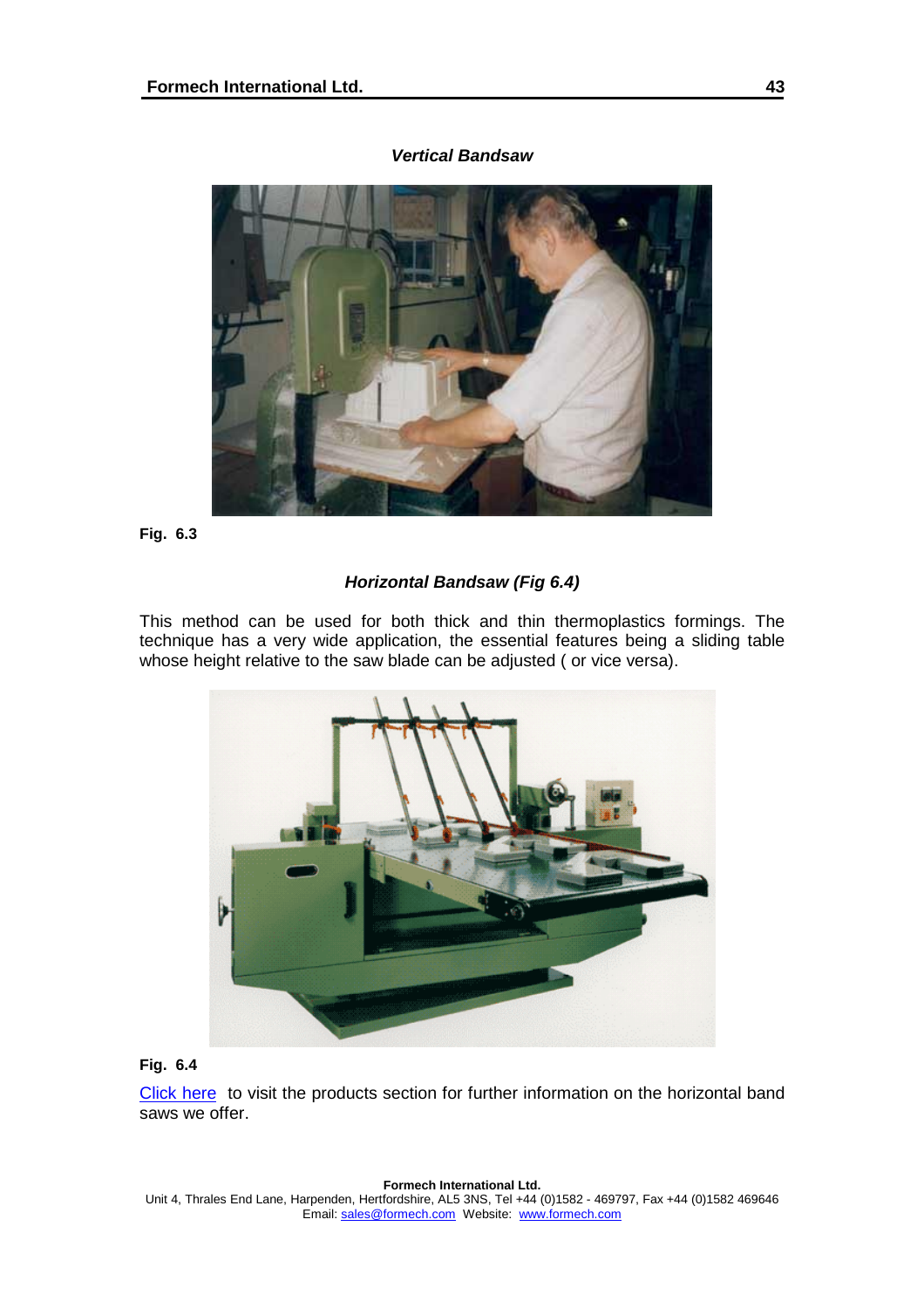## *Rollerpress/ Steel Rule Dies (fig 6.5)*

<span id="page-43-0"></span>The machine consists of a pair of adjustable, electrically driven rollers, placed one above the other. The rollers rotate in opposite directions to draw the cutting tool and the material to be cut between them.

High quality shape and hole cutting can be achieved with low cost cutting dies. Simple and easy to operate they will form cut virtually all types of flexible and semi rigid materials up to a thickness of about 4mm. Cutting widths from 700mm upwards can be accommodated.

Please refer to the products section for more information on the range available.



- . High quality shape and hole cutting with low cost tooling.
- . Easy to use with simple operating controls.
- . Cuts virtually any flexible and semi-rigid material quickly and efficiently.
- . 50% faster than ordinary Roller Presses -
- . Easily replaced polypropylene sleeve eliminates the need for a matrix cutting board
- . Cutting form change in minutes ... ideal for both short and long runs
- . Conveyor belt tool feed for consistent, accurate quality cutting

## **Fig. 6.5**

#### **Formech International Ltd.**

Unit 4, Thrales End Lane, Harpenden, Hertfordshire, AL5 3NS, Tel +44 (0)1582 - 469797, Fax +44 (0)1582 469646 Email: sales@formech.com Website: www.formech.com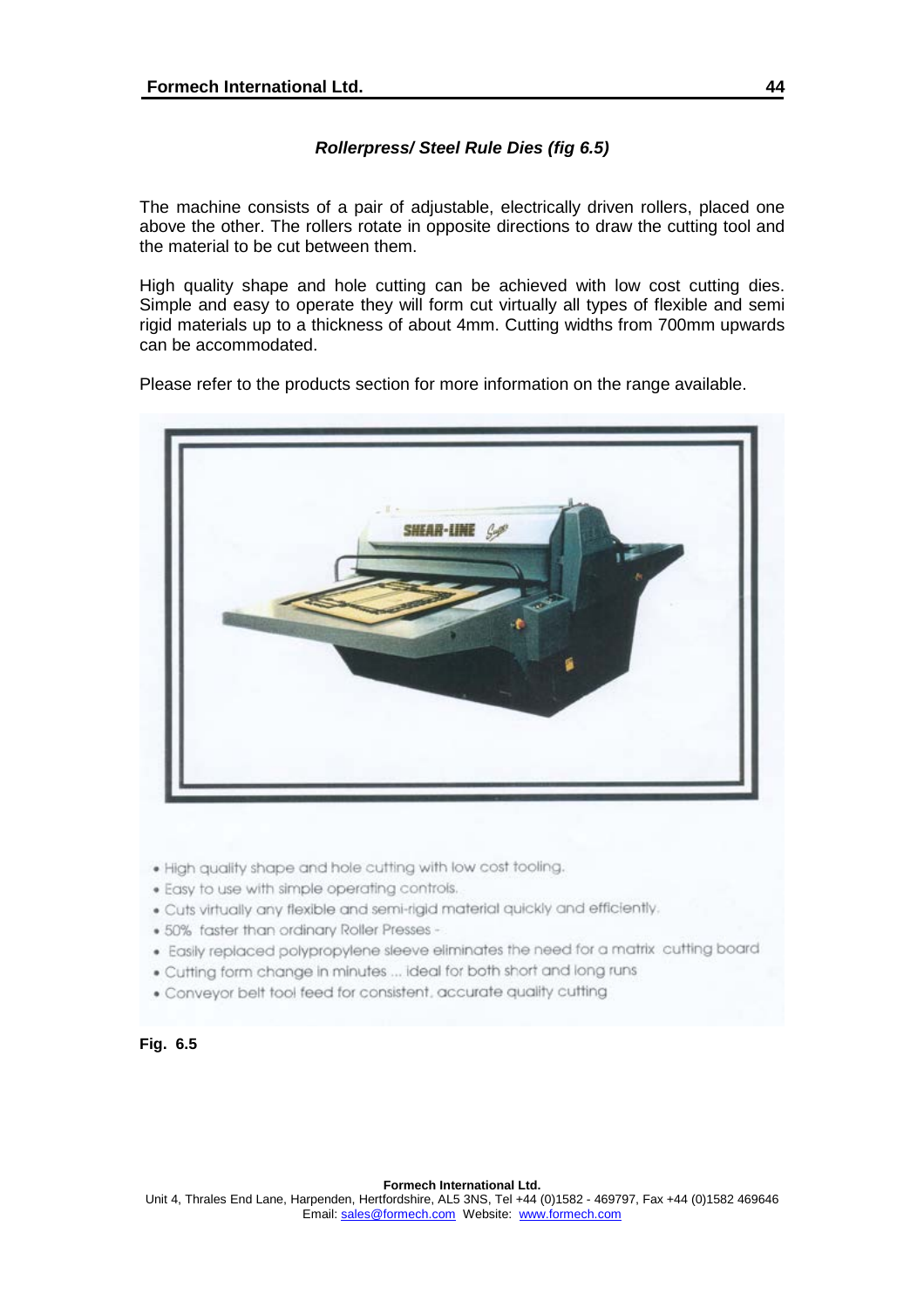## *Guillotine*

<span id="page-44-0"></span>The industrial guillotine is similar to those used to cut paper. Used to cut non brittle and thinner materials. Available in manual and powered versions probably the most well known supplier in the U.K is the company Edwards who have a good range of industrial guillotines.

## *Clicker / Punch Press*

A moving head which is moved over the trim jig containing the formed part and then activated to press down and cut the part.

## *Hand Held Air Powered Router*

This is a versatile and accurate manual method of trimming awkward shapes. The moulded part is located in a 'trim jig' with guidelines along which the operator can run the router. A bearing is attached to the router cutter to ensure smooth movement when trimming parts. See fig. 6.6-6.9 for examples of products trimmed using this method.



**Fig. 6.6** 



**Fig. 6.7**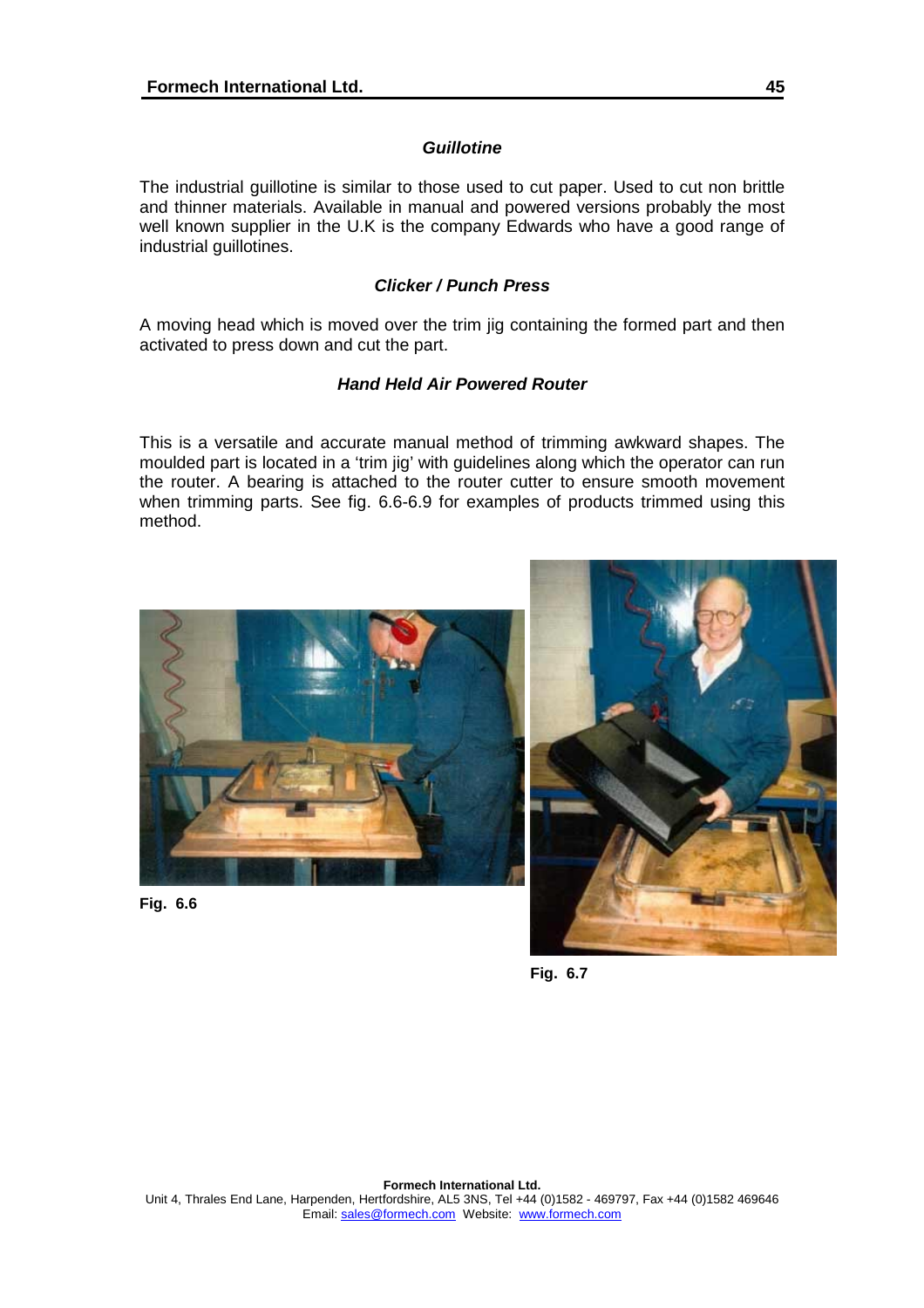<span id="page-45-0"></span>



**Fig. 6.9** 

**Fig. 6.8** 

De Soutter provide very reliable air tools and have branches nationwide. Bearings and cutters are added to suit.

## *CNC Routers - 3, 4 and 5 axis*

State of the art CNC routers are used for large parts on a production basis and prices start at around £50,000.00. The machine is computer programmed to select the correct cutting tools and angle to suit each cutting area.

Formech recommend and work closely with the company **Thermwood**. They are firmly established as the market leader in this field and supply a complete line of CNC Machining Centres for plastics. Visit our links section to contact them.

#### *Circular spindle saw*

As the name suggests this is a circular cutter mounted on a spindle and fixed in a pillar drill. The cutting disc is reversed to ensure safety when trimming parts. Cuts vertically from above.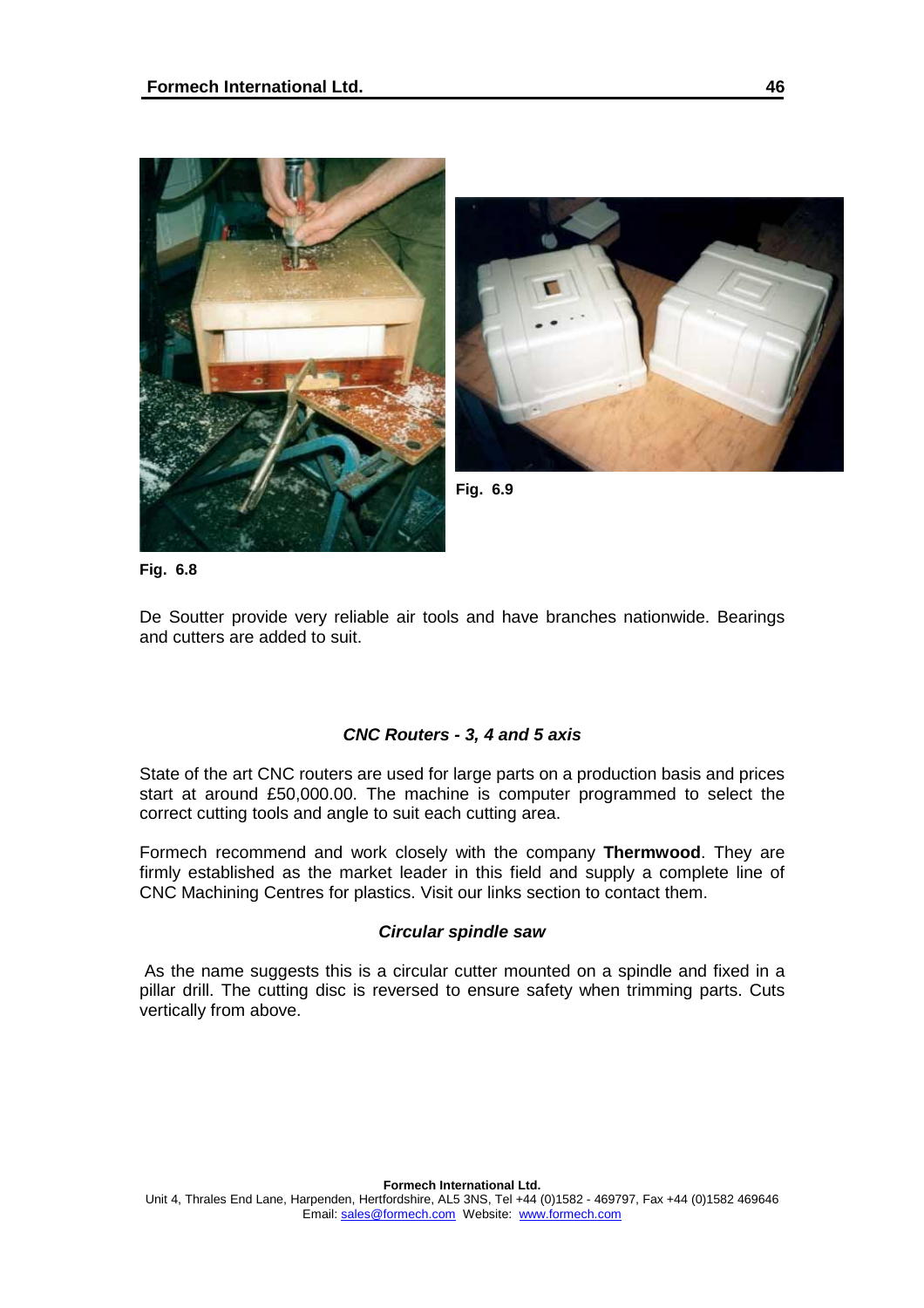## *Circular Cutter mounted from under table.*

<span id="page-46-0"></span>Larger industrial version of the Formech Gerbil and powered by a router motor mounted under a table. Ideal for cutting on a vertical edge. Below we have provided a guideline to the preferred trimming methods for a

range of the more commonly used thermoplastics.

#### **Table 6.1**

| <b>Material</b>                            | <b>Thickness</b> | <b>Preferred</b>    | 2nd        | 3rd                 |
|--------------------------------------------|------------------|---------------------|------------|---------------------|
| P.S                                        | $<$ 3mm          | Die                 | Shear      | <b>Band Saw</b>     |
| P.S                                        | >3mm             | <b>Circular Saw</b> | Router     | <b>Band Saw</b>     |
| <b>ABS</b>                                 | $<$ 3mm          | Die                 | Shear      | <b>Band Saw</b>     |
| <b>ABS</b>                                 | > 3mm            | <b>Circular Saw</b> | Router     | <b>Band Saw</b>     |
| <b>HDPE</b>                                | $<$ 3mm          | Shear               | Die        | <b>Circular Saw</b> |
| <b>HDPE</b>                                | > 3mm            | Shear               | Router     | <b>Circular Saw</b> |
| <b>LDPE</b>                                | $<$ 3mm          | Shear               | Die        | <b>Circular Saw</b> |
| <b>LDPE</b>                                | > 3mm            | Shear               | Router     | <b>Circular Saw</b> |
| <b>PP</b>                                  | $<$ 3mm          | Shear               | <b>Die</b> | <b>Circular Saw</b> |
| <b>PP</b><br>$\mathbf{I}$ and $\mathbf{I}$ | > 3mm            | Shear               | Router     | <b>Circular Saw</b> |

 $\leq$  = less than

**>** = more than

Formech are able to assist with any questions you may have and also provide further details of suitable trimming machines and suppliers. Please also refer to the products section of the web page.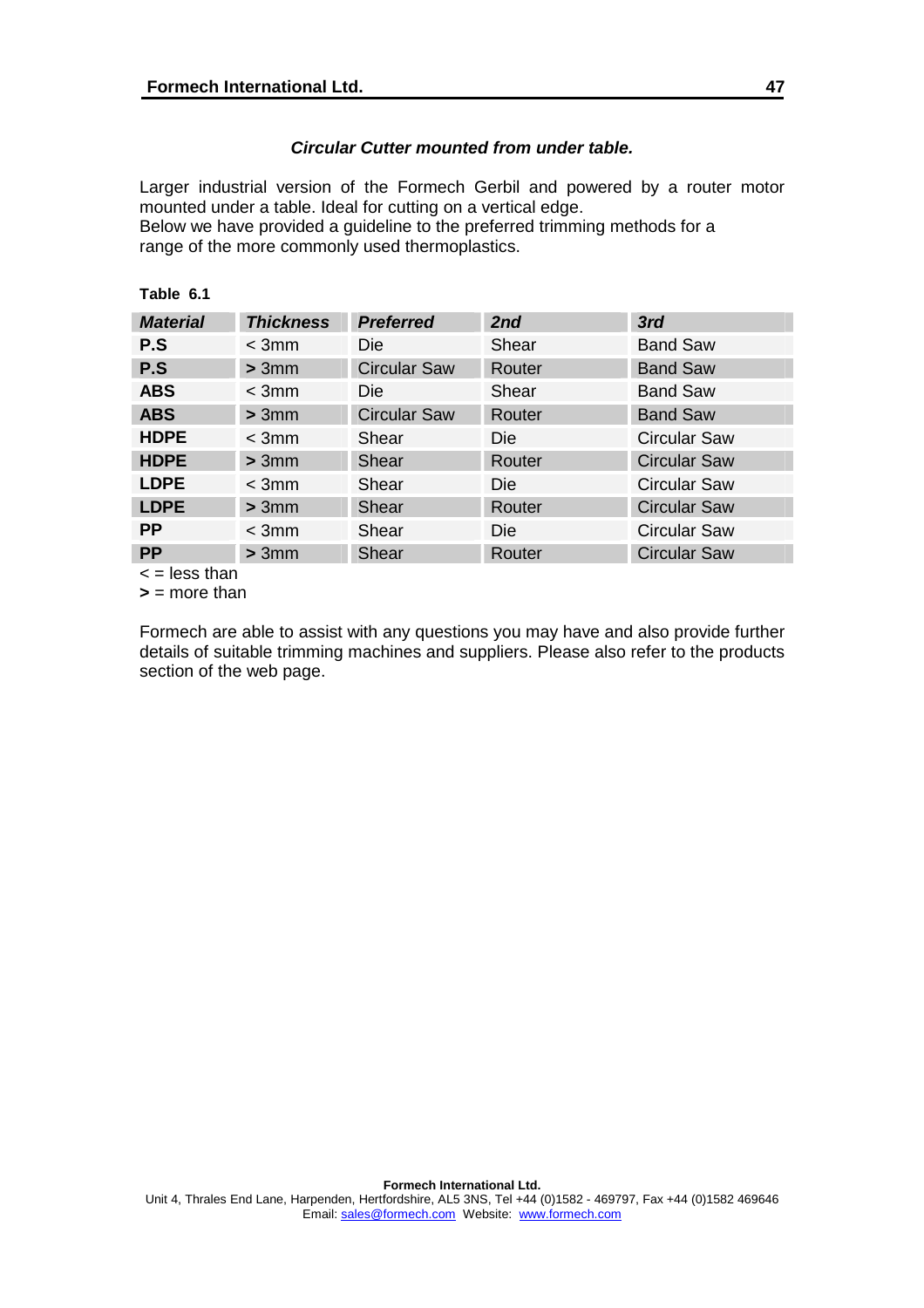## Section 7

## *Trouble Shooting Guide*

<span id="page-47-0"></span>The purpose of the following section is to help the user in overcoming some problems frequently encountered in thermoforming. Most of the major problems identified in thermoforming can be traced back inadequate process control. Improper sheet temperature at the time of forming is a primary source of problems. Poor vacuum control and insufficient cooling are also typical causes. The table below lists the majority of recurring problems in thermoforming along with the suggested courses of action to correct or eliminate the processing problem.

## **Table 7.1**

| <b>Problem</b>             | Cause                                     | <b>Remedy</b>                                                                                                  |
|----------------------------|-------------------------------------------|----------------------------------------------------------------------------------------------------------------|
|                            |                                           |                                                                                                                |
| <b>Blisters or Bubbles</b> | Overheating / Sheet<br>heated too rapidly | Lower the heater<br>temperatures or reduce the<br>top heater if using twin<br>heating.                         |
|                            |                                           |                                                                                                                |
|                            | Excessive moisture                        | $Pre-dry$ sheet.<br>Pre - heat sheet.<br>Heat from both sides.<br>Keep material wrapped until<br>ready to use. |
|                            |                                           |                                                                                                                |
|                            | <b>Uneven Heating</b>                     | Check consumption.<br>Increase zone control                                                                    |
|                            |                                           |                                                                                                                |
| <b>Poor Mould Release</b>  | Mould or part too hot                     | Increase cooling cycle.<br>Decrease mould temp.                                                                |
|                            |                                           |                                                                                                                |
|                            | Mould undercuts                           | Increase release time and<br>pressure.                                                                         |
|                            |                                           |                                                                                                                |
|                            | Insufficient draft angles                 | Increase draft.<br>Convert mould to female.                                                                    |
|                            |                                           |                                                                                                                |
|                            | Poor Mould Surface                        | Use mould release. Improve<br>mould surface.                                                                   |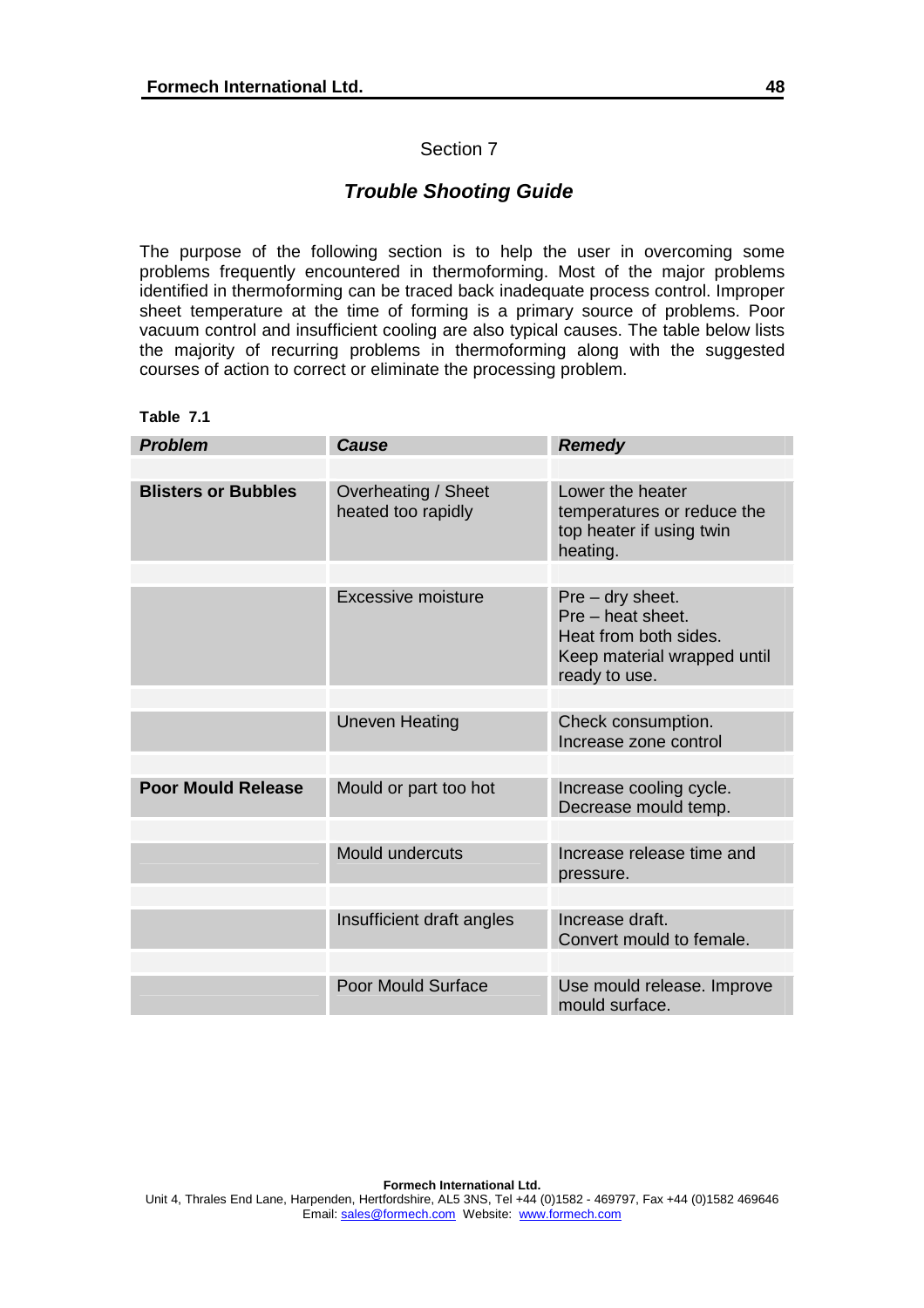| <b>Problem</b>            | <b>Cause</b>                           | Remedy                                                                                                                                                                                                                                                                      |
|---------------------------|----------------------------------------|-----------------------------------------------------------------------------------------------------------------------------------------------------------------------------------------------------------------------------------------------------------------------------|
|                           |                                        |                                                                                                                                                                                                                                                                             |
| <b>Sheet Scorching</b>    | Top/Bottom surface too<br>hot          | Decrease heating cycle time.<br>Decrease heater temp.<br>Check for faulty heat zones if<br>problem in isolated area. Pre<br>- heat material.                                                                                                                                |
|                           |                                        |                                                                                                                                                                                                                                                                             |
| <b>Lack of Definition</b> | Material too cold                      | Increase heating time.<br>Increase heater temp.<br>Increase heater density and<br>or wattage.<br>If localized problem check<br>heater zone and elements.                                                                                                                    |
|                           |                                        |                                                                                                                                                                                                                                                                             |
|                           | Mould too cold                         | Ensure mould is at optimum<br>temp. for forming.                                                                                                                                                                                                                            |
|                           |                                        |                                                                                                                                                                                                                                                                             |
|                           | Insufficient vacuum                    | Adjust vacuum timings.<br>Check vent holes on mould<br>Increase number and or<br>diameter of vacuum holes.<br>Check mould is not restricting<br>vacuum flow - are vacuum<br>tracks in mould adequate?<br>Check for leakage in vacuum<br>system.<br>Increase vacuum capacity |
|                           |                                        |                                                                                                                                                                                                                                                                             |
| Webbing                   | Material too hot                       | Shorten cycle time.<br>Lower heater temperature.                                                                                                                                                                                                                            |
|                           |                                        |                                                                                                                                                                                                                                                                             |
|                           | Insufficient vacuum                    | Check system for leaks.<br>Increase size of vacuum<br>holes.<br>Check for blocked holes.                                                                                                                                                                                    |
|                           |                                        |                                                                                                                                                                                                                                                                             |
|                           | <b>Incorrect Pre-stretch</b><br>height | Adjust pre-stretch flow and<br>time.                                                                                                                                                                                                                                        |
|                           |                                        |                                                                                                                                                                                                                                                                             |
|                           | <b>Excess material</b>                 | Reduce material size and use<br>reducing windows.                                                                                                                                                                                                                           |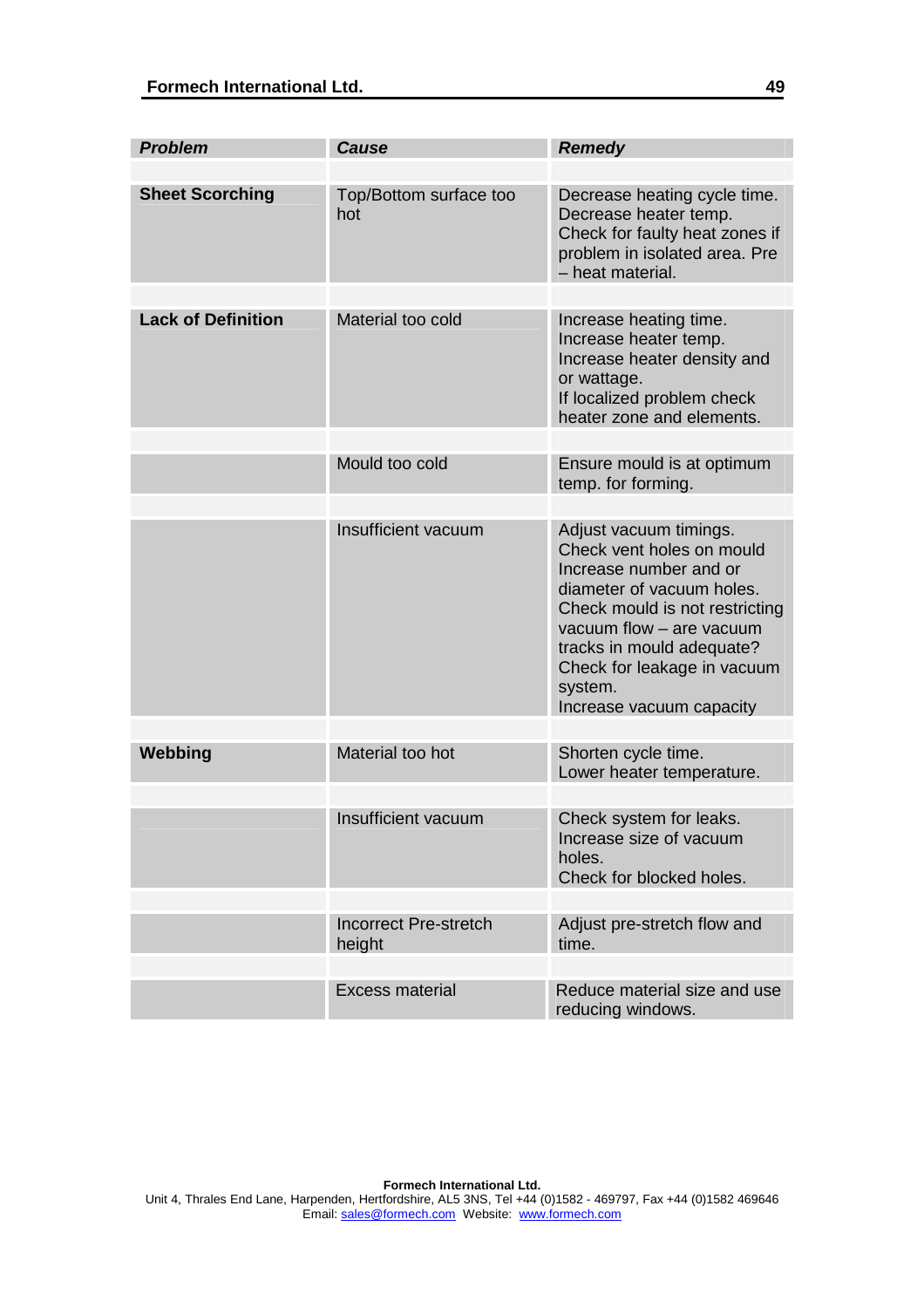| <b>Problem</b>      | <b>Cause</b>                                                         | <b>Remedy</b>                                                                                                                                                                       |
|---------------------|----------------------------------------------------------------------|-------------------------------------------------------------------------------------------------------------------------------------------------------------------------------------|
|                     |                                                                      |                                                                                                                                                                                     |
|                     | Poor mould design                                                    | Increase radii and improve<br>draw ratios.<br>Use plug/ ring assist.<br>Use assist blocks to pull out<br>webbing.<br>Increase spacing between<br>moulds.<br>Switch to female mould. |
|                     |                                                                      |                                                                                                                                                                                     |
|                     | Vacuum speed too fast                                                | Regulate to suit.<br>Use smaller vacuum holes.                                                                                                                                      |
|                     |                                                                      |                                                                                                                                                                                     |
| Whitening           | Stretched below forming<br>temperature                               | Increase sheet temp.<br>Increase forming speed.                                                                                                                                     |
|                     |                                                                      |                                                                                                                                                                                     |
| <b>Warped Parts</b> | Part removed too early                                               | Part must be below set temp.<br>before removing.<br>Increase cooling cycle.<br>Add extra cooling fans Utilise<br>a spray mist facility<br>Use water cooled moulds.                  |
|                     |                                                                      |                                                                                                                                                                                     |
|                     | Uneven part cooling                                                  | Increase mould temp. and/or<br>temp.uniformity                                                                                                                                      |
|                     |                                                                      |                                                                                                                                                                                     |
|                     | Poor mould design                                                    | Redesign. Incorporate ribs /<br>tapers.                                                                                                                                             |
|                     |                                                                      |                                                                                                                                                                                     |
|                     | Poor sheet distribution                                              | Check for uneven heating<br>Use plug assist or pre-stretch<br>for deep draw.                                                                                                        |
|                     |                                                                      |                                                                                                                                                                                     |
|                     | Excessive mould release<br>pressure or timing                        | Adjust to suit                                                                                                                                                                      |
| <b>Chill Marks</b>  | Stretching stops when<br>sheet makes contact with<br>cold mould/plug | Increase mould temp.<br>Increase plug temp.                                                                                                                                         |
|                     |                                                                      |                                                                                                                                                                                     |
|                     | Mould design                                                         | Use plug to assist mould flow.                                                                                                                                                      |
|                     |                                                                      |                                                                                                                                                                                     |
|                     | Insufficient pre - stretch                                           | Increase pressure, flow or<br>time.                                                                                                                                                 |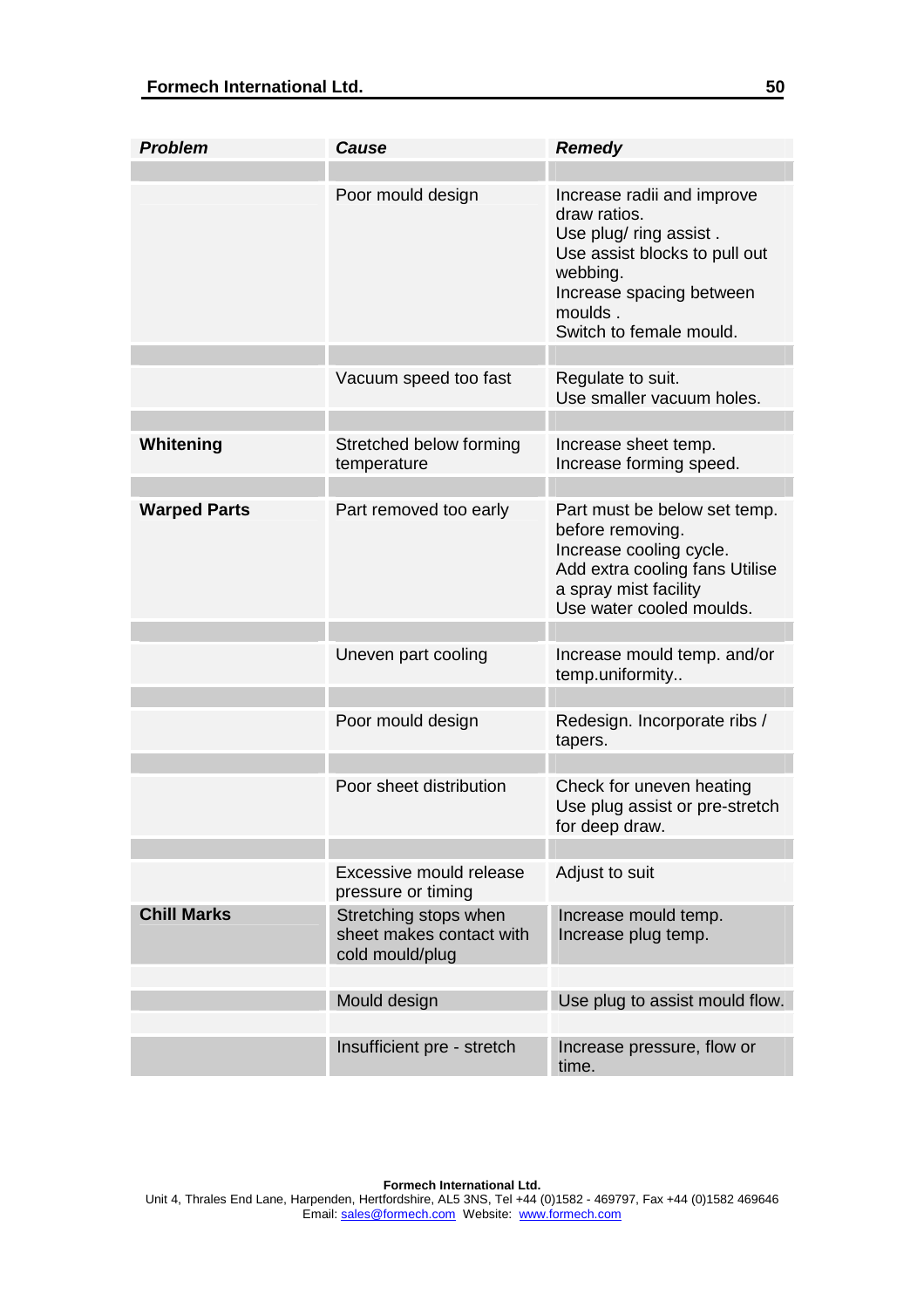| <b>Problem</b>                                   | <b>Cause</b>                          | <b>Remedy</b>                                                               |
|--------------------------------------------------|---------------------------------------|-----------------------------------------------------------------------------|
|                                                  |                                       |                                                                             |
|                                                  | Plug tool too cold                    | Wrap tool with felt or similar.                                             |
| <b>Thinning at corners</b><br>on deep draw parts | Uncontrolled sheet heat               | Improve zone control.                                                       |
|                                                  | Sheet formed too slow                 | Use more vacuum<br>Increase number and size of<br>vent holes                |
|                                                  |                                       |                                                                             |
|                                                  | Too much pre – stretch                | Decrease flow or timing.                                                    |
|                                                  | Cold spots                            | Check elements.<br>Check for draughts.                                      |
|                                                  | Too thin gauge                        | Increase.                                                                   |
|                                                  |                                       |                                                                             |
|                                                  | Uncontrolled material<br>distribution | Use plug assist and/or pre-<br>stretch.                                     |
|                                                  |                                       |                                                                             |
| <b>Tearing of sheet</b><br>whilst forming        | Sheet too hot                         | Decrease heating cycle time.<br>Decrease temp. settings.<br>Pre-heat sheet. |
|                                                  |                                       |                                                                             |
|                                                  | Sheet too cold                        | Increase heating cycle time.<br>Increase temp. settings.                    |
|                                                  |                                       |                                                                             |
|                                                  | Pre-stretch too large                 | Reduce time and flow                                                        |
|                                                  | Mould design                          | Increase corner radii and<br>draw ratio.                                    |
|                                                  |                                       |                                                                             |
|                                                  | Improper material<br>selection        | Consult supplier.                                                           |
|                                                  |                                       |                                                                             |
| Parts stick in mould                             | Part temp. too high                   | Increase cooling cycle.<br>Lower mould temp.<br>Reduce heating cycle time.  |
|                                                  |                                       |                                                                             |
|                                                  | Mould not fixed on<br>baseboard       | Mount mould to baseboard<br>ensure It is then fixed to<br>table.            |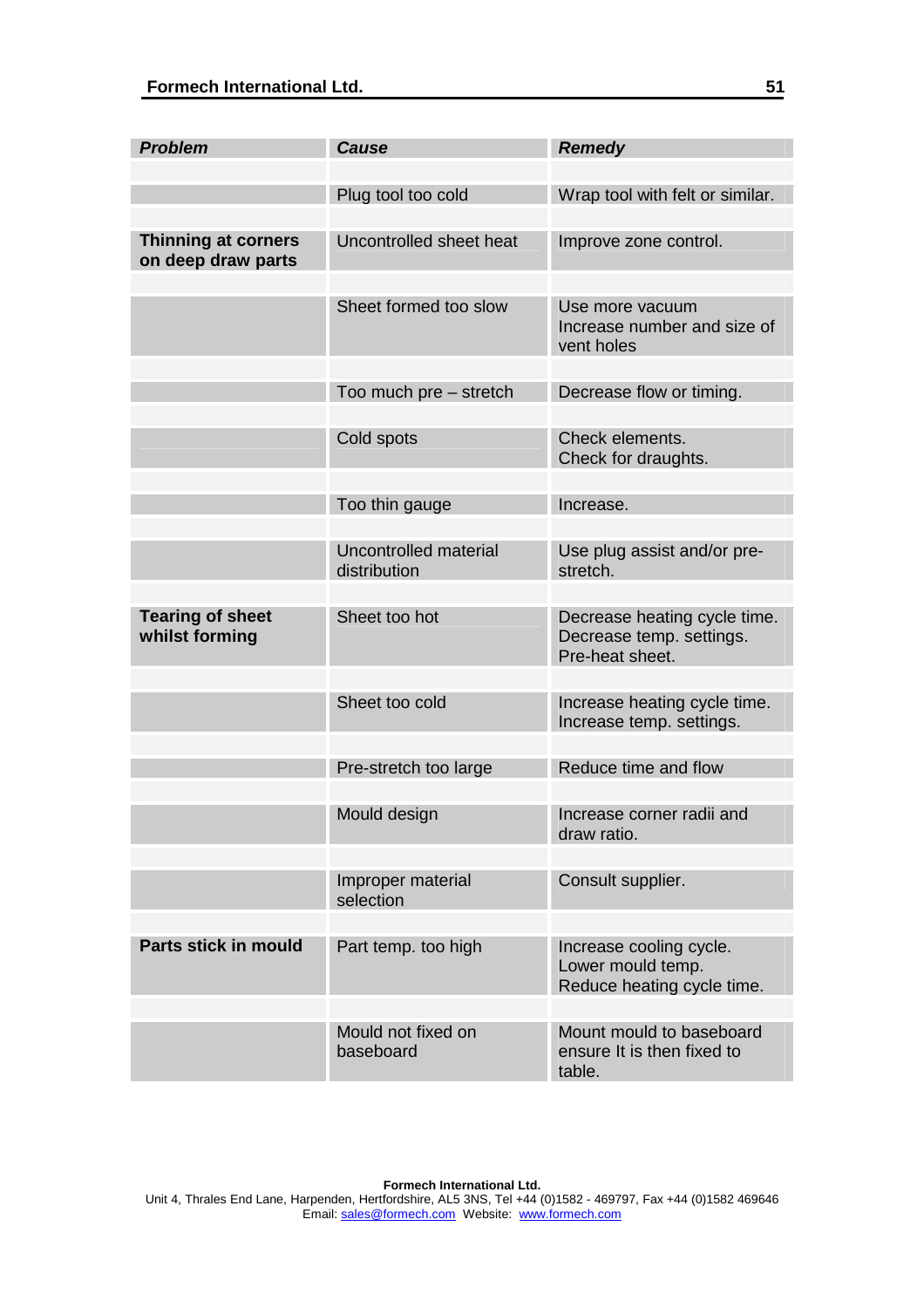| <b>Problem</b>                       | <b>Cause</b>           | <b>Remedy</b>                                                                                                         |
|--------------------------------------|------------------------|-----------------------------------------------------------------------------------------------------------------------|
|                                      |                        |                                                                                                                       |
|                                      | Insufficient draft     | Increase taper.                                                                                                       |
|                                      |                        |                                                                                                                       |
|                                      | Mould undercuts        | Increase air eject.<br>Remove part earlier and use<br>cooling jigs.<br>Use retractable undercut<br>segments in mould. |
|                                      |                        |                                                                                                                       |
|                                      | Poor mould quality     | Polish mould.<br>Use release agent.<br>Remove rough edges from<br>wooden moulds.                                      |
|                                      |                        |                                                                                                                       |
| <b>Nipples on formed</b><br>parts    | Sheet too hot          | Reduce heating cycle.<br>Reduce heat temp.                                                                            |
|                                      |                        |                                                                                                                       |
|                                      | Vacuum holes too large | Plug holes / re-drill.                                                                                                |
|                                      |                        |                                                                                                                       |
| <b>Excessive sag</b>                 | Sheet too hot          | Decrease heat cycle time.<br>Decrease heater temp.                                                                    |
|                                      |                        |                                                                                                                       |
|                                      | Sheet area too large   | Improve zone contol.<br>Ensure auto level feature<br>activated.                                                       |
|                                      |                        |                                                                                                                       |
| <b>Marks on finished</b><br>moulding | Dirty mould            | Clean mould with air gun<br>after each cycle.                                                                         |
|                                      |                        |                                                                                                                       |
|                                      | Water droplets         | Decrease spray mist.<br>Check all hoses, gaskets for<br>leaks.                                                        |
|                                      |                        |                                                                                                                       |
|                                      | Poor mould surface     | Smooth / polish surface.                                                                                              |
|                                      |                        |                                                                                                                       |
|                                      | <b>Scratched sheet</b> | Inspect handling procedure<br>Ensure protective film<br>removed immediately prior to<br>forming.                      |
| ddd                                  |                        |                                                                                                                       |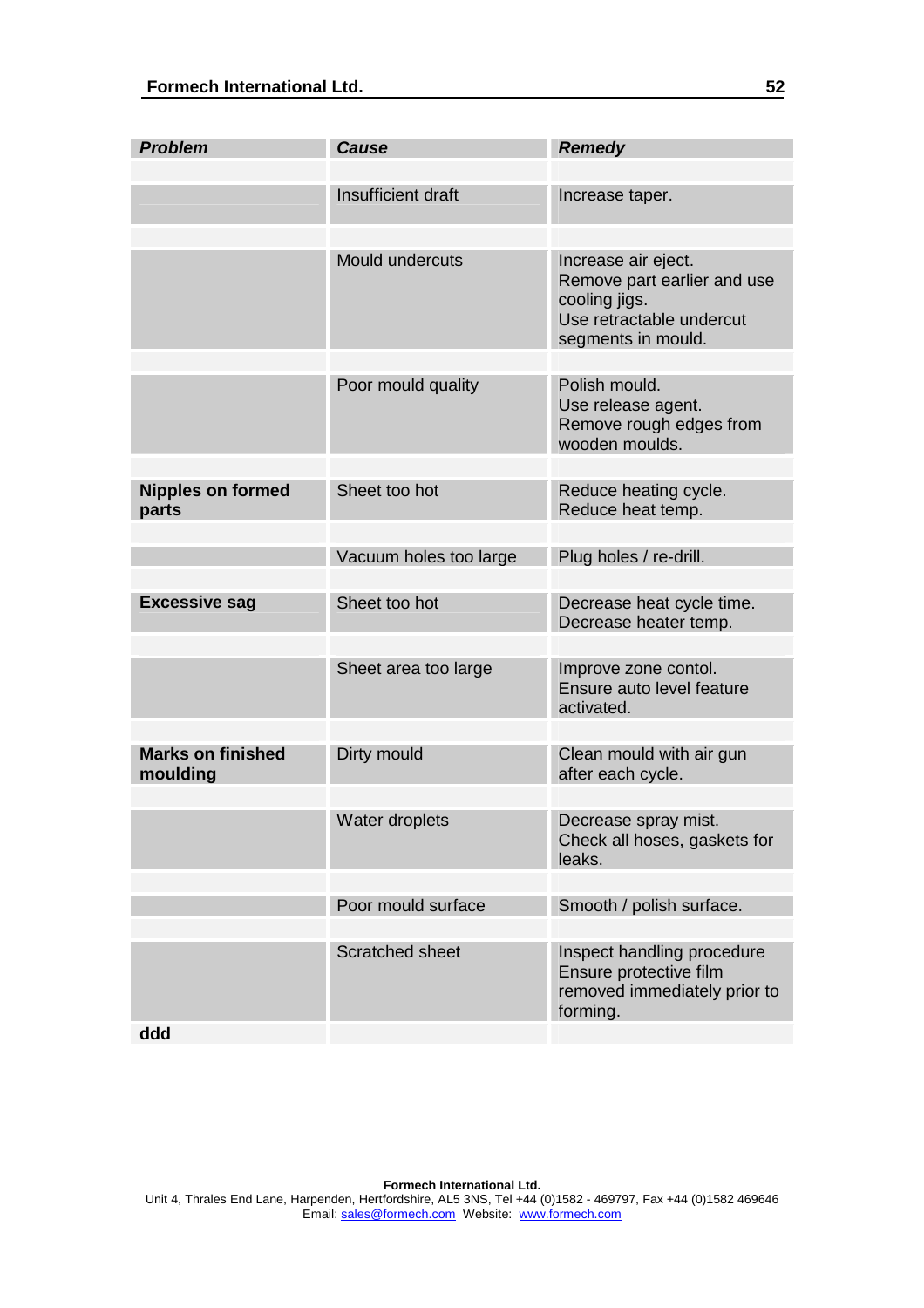| <b>Problem</b>                           | Cause                       | <b>Remedy</b>                                                                         |
|------------------------------------------|-----------------------------|---------------------------------------------------------------------------------------|
|                                          |                             |                                                                                       |
| <b>Plastic pulls from</b><br>clamp frame | Insufficient clamp pressure | Check clamp pressure.<br>Adjust alignment.<br>Heat frame prior to inserting<br>sheet. |
|                                          |                             |                                                                                       |
|                                          | Material too cold           | Increase heat cycle                                                                   |
|                                          |                             |                                                                                       |
|                                          | wrong material selection    | <b>Consult supplier</b>                                                               |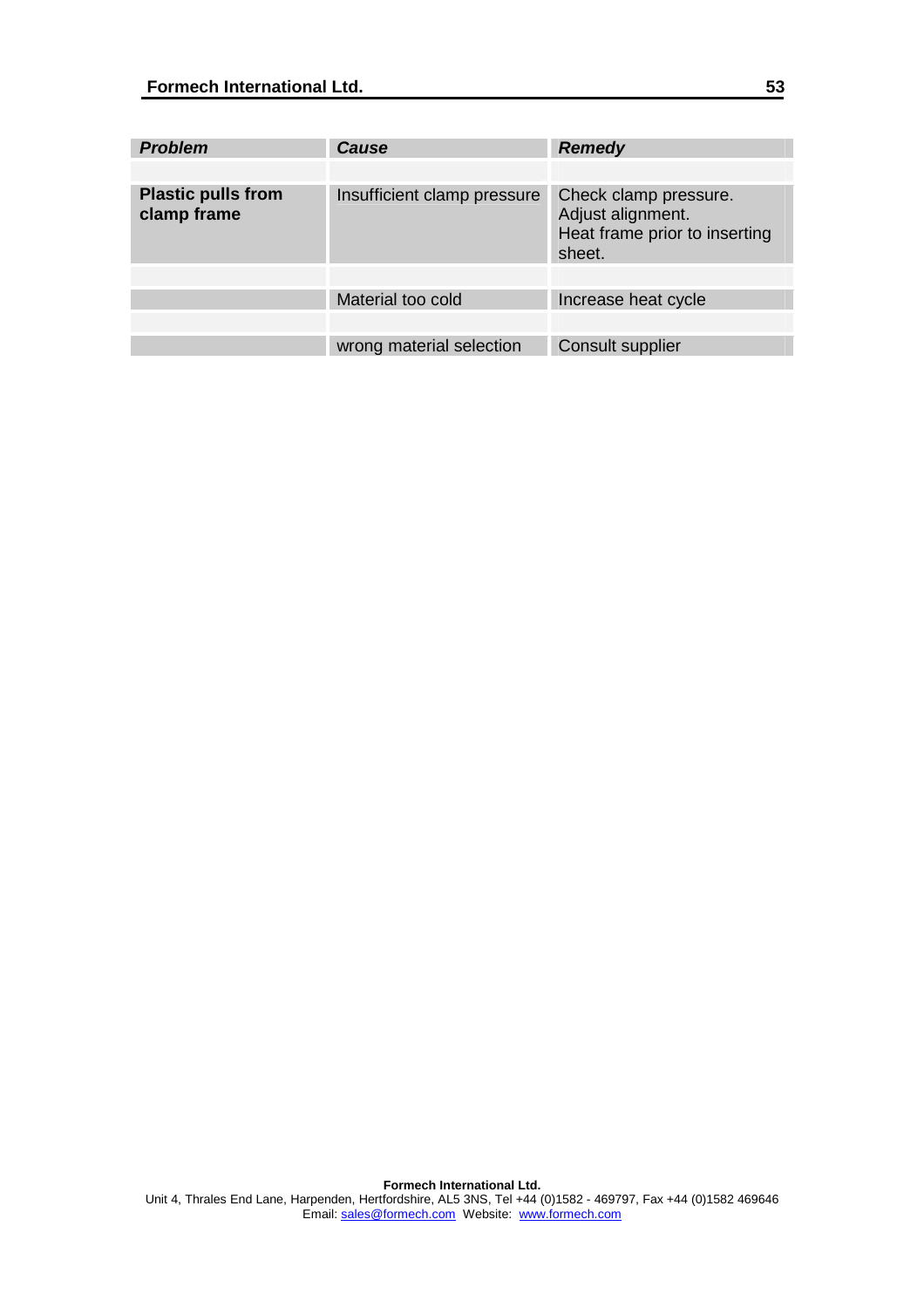## Section 8

## *Supplier Guide*

<span id="page-53-0"></span>The following list of suppliers has been divided into four sub sections;

- 1. Formech Int Ltd Machines & Spares, Ancillary Equipment.
- 2. Plastic Stockists,
- 3. Plastic Extruders (minimum order 500 1000 kilos)
- 4. Resin/ mould material suppliers.

**\*\*\*\*\*\*\*\*\*\*\*\*\*\*\*\*\*\*\*\*\*\*\*\*\*\*\*\*\*\*\*\*\*\*\*\*\*\*\*\*\*\*\*\*\*\*\*\*\*\*\*\*\*\*\*\*\*\*\*\*\*\*\*\*\*\*\*\*\*\*\*\*\*\*\*\*\*\*\*\*\*\*\*** 

## *Formech International Ltd*

*Sales and Administration*  Unit4 Thrales End Farm Thrales End Lane **Harpenden Hertfordshire** AL5 3NS, England

Tel: + 44 (0)1582 469797 Fax: + 44 (0) 1582 469646 Email: [sales@formech.com](mailto:sales@formech.com) [www.formech.com](http://www.formech.com/)

#### *Spare Parts and Service*

Unit 7, Station Road Industrial Estate **Semley** Nr Shaftesbury Dorset SP7 9AN England

Tel: + 44 (0)1747 85 10 60 Fax: + 44 (0)1747 85 50 31 Email: [sales@formech.com](mailto:sales@formech.com) [www.formech.com](http://www.formech.com/)

#### **Suppliers of:**

- Vacuum Forming Machines.
- Reducing Windows, Spare Parts and Spare Parts Kit.
- Rollerpresses, Horizontal Bandsaws and Gerbils
- Drying Ovens, Line Bending Equipment.
- Tooling Prototype and Production
- Tradeforming facility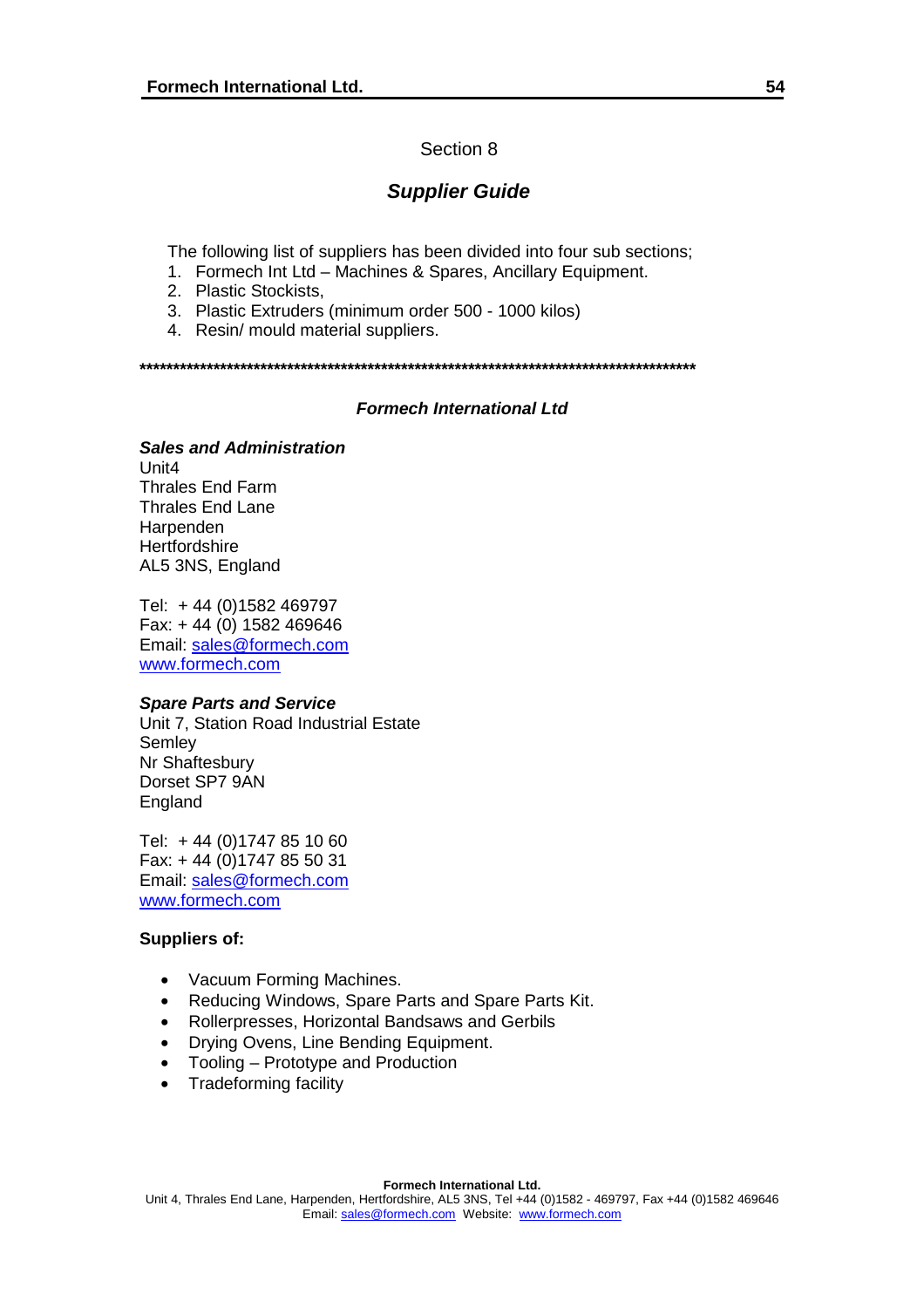## *Plastic Sheet Stockists*

#### **ABG Ltd**

Galowhill Road **Brackmills** Northampton NN4 7EE England

Tel: + 44 (0)1604 70 08 80 Fax: + 44 (0)1604 76 61 13 Email: [cs@abgrp.co.uk](mailto:cs@abgrp.co.uk) [www.abgrp.co.uk](http://www.abgrp.co.uk/)

## **Suppliers of:**

PETG. Axxis Vivak. Clear polyester sheet.

**\*\*\*\*\*\*\*\*\*\*\*\*\*\*\*\*\*\*\*\*\*\*\*\*\*\*\*\*\*\*\*\*\*\*\*\*\*\*\*\*\*\*\*\*\*\*\*\*\*\*\*\*\*\*\*\*\*\*\*\*\*\*\*\*\*\*\*\*\*\*\*\*\*\*\*\*\*\*\*\*\*\*\*\*\*\*\*\*** 

## **Amari Plastic Ltd**

Branches nationwide.

#### *Head Office*:

Holmes House 24 – 30 Baker Street Weybridge **Surrey** KT13 8AU England

Tel: + 44 (0)1932 83 50 00 Fax: + 44 (0)1932 83 50 01 Email: [ho@amariplastics.com](mailto:ho@amariplastics.com) [www.amariplastics.com](http://www.amariplastics.com/)

#### **Suppliers of:**

ABS, PC, PP, PMMA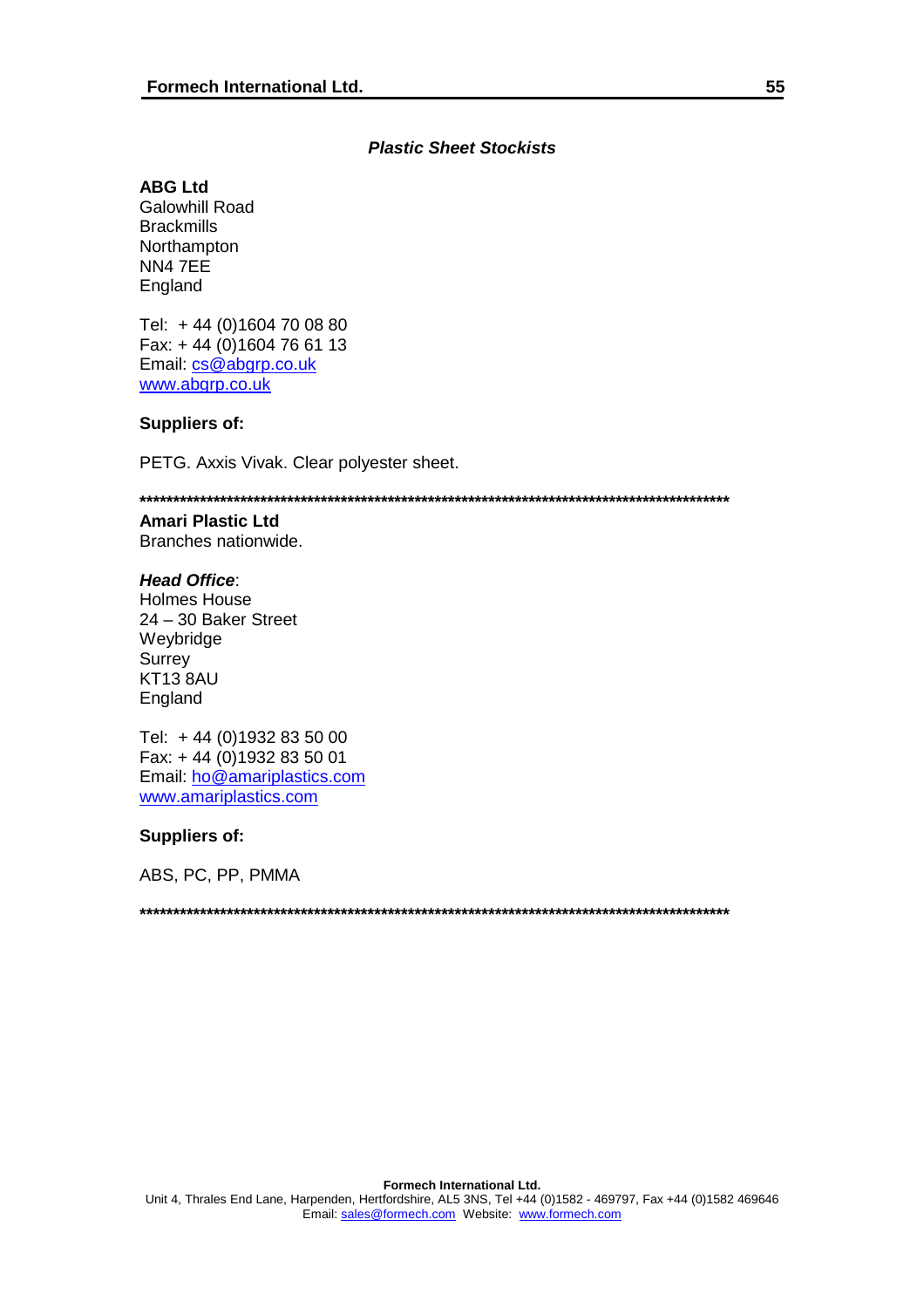#### **Multiplastics Ltd**

Paycocke Road Basildon Essex SS14 3EU England

Tel: + 44 (0)1268 28 91 81 Fax: + 44 (0)1268 53 04 76 Email: [cturner@multiplastics.co.uk](mailto:cturner@multiplastics.co.uk)

#### **Suppliers of:**

Acrylic, PC.

**\*\*\*\*\*\*\*\*\*\*\*\*\*\*\*\*\*\*\*\*\*\*\*\*\*\*\*\*\*\*\*\*\*\*\*\*\*\*\*\*\*\*\*\*\*\*\*\*\*\*\*\*\*\*\*\*\*\*\*\*\*\*\*\*\*\*\*\*\*\*\*\*\*\*\*\*\*\*\*\*\*\*\*\*\*\*\*\*** 

## **Plastic Products Ltd.**

Whitecliff House 852 Brighton Road Purley **Surrey** CR2 2UY England

Tel: + 44 (0)208 668 4161 Fax: + 44 (0)208 668 1323

#### **Suppliers of:**

Surlyn film for skin packing

**\*\*\*\*\*\*\*\*\*\*\*\*\*\*\*\*\*\*\*\*\*\*\*\*\*\*\*\*\*\*\*\*\*\*\*\*\*\*\*\*\*\*\*\*\*\*\*\*\*\*\*\*\*\*\*\*\*\*\*\*\*\*\*\*\*\*\*\*\*\*\*\*\*\*\*\*\*\*\*\*\*\*\*\*\*\*\*\*** 

#### **Simona Ltd**

Telford Drive Brookmead Ind. Park **Stafford** ST16 3ST England

Tel: + 44 (0)1785 22 24 44 Fax: + 44 (0)1785 22 20 80

## **Suppliers of:**

PE, PP, PETG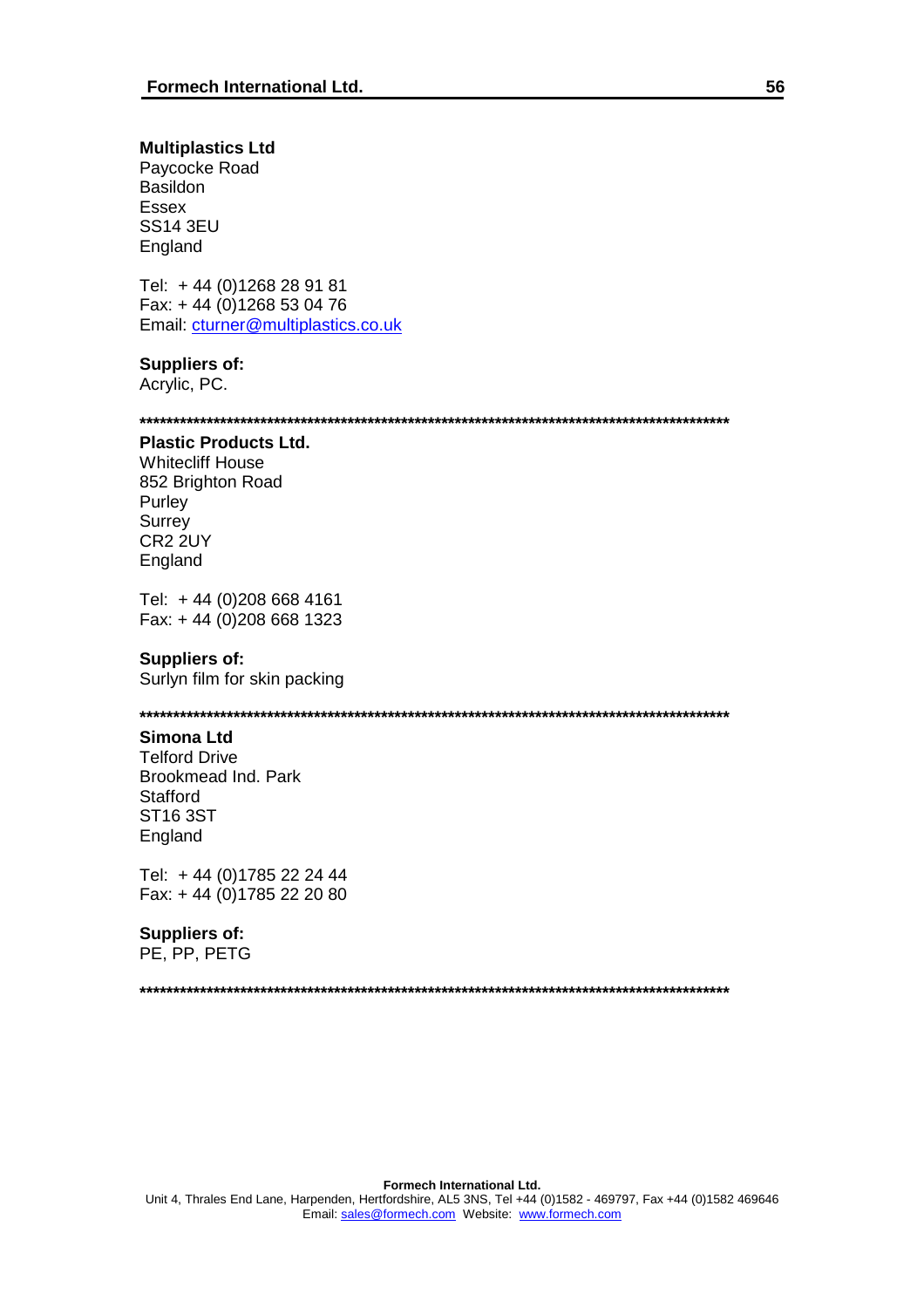## **Stephen Webster Plastics Ltd**

Brick Knoll Park Ashley Road St Albans **Herts** AL1 5PL England

Tel: + 44 (0)1727 86 31 38 Fax: + 44 (0)1727 84 42 91 Email: [sales@stephen-webster.co.uk](mailto:sales@stephen-webster.co.uk) [www.stephen-webster.co.uk](http://www.stephen-webster.co.uk/)

#### **Suppliers of:**

- Holds in stock a large range of Sheet Polystyrene in black, white, colours and textures.
- Also supplies ABS, PETG, PVC, Acrylic Capped ABS.
- Excellent delivery times and no minimum.
- Discounts for quantity. Free delivery over £ 50.00

**\*\*\*\*\*\*\*\*\*\*\*\*\*\*\*\*\*\*\*\*\*\*\*\*\*\*\*\*\*\*\*\*\*\*\*\*\*\*\*\*\*\*\*\*\*\*\*\*\*\*\*\*\*\*\*\*\*\*\*\*\*\*\*\*\*\*\*\*\*\*\*\*\*\*\*\*\*\*\*\*\*\*\*\*\*\*\*\*** 

#### **UKAP**

Sterling House 21-25 Station Lane **Hornchurch** Essex RM12 6JL England

Tel: + 44 (0)1708 44 77 88 Fax: + 44 (0)1708 44 11 11 Email: [sales@ukap.co.uk](mailto:sales@ukap.co.uk) [www.ukap.co.uk](http://www.ukap.co.uk/)

## **Suppliers of:**

Flocked P.S and PVC (reel form only)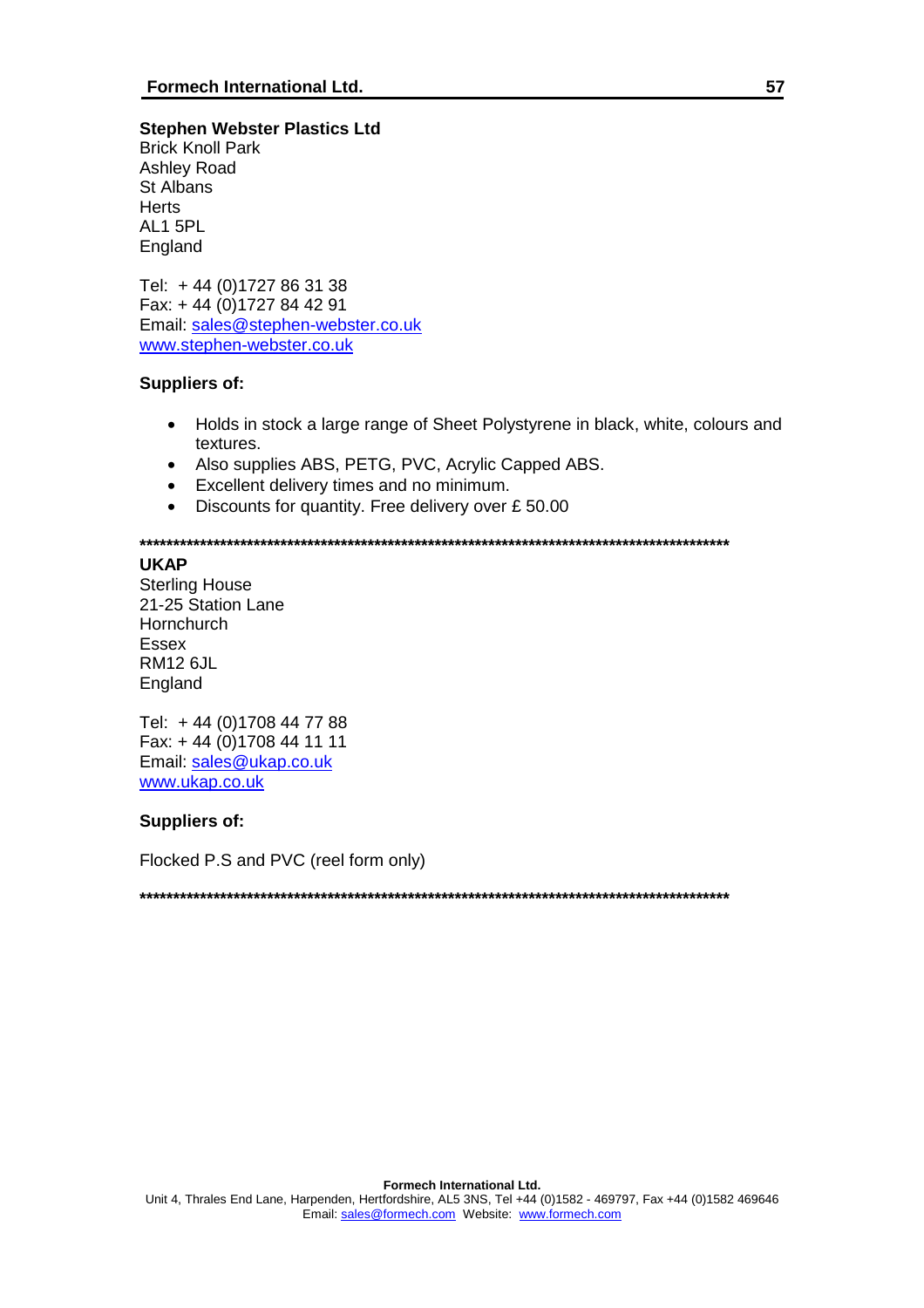## **Polyformes Ltd**

Cherry court Way Stanbridge Road Leighton Buzzard Beds LU7 8HU England

Tel: + 44 (0)1525 85 24 44 Fax: + 44 (0)1525 85 04 84 Email: [sales@polyformes.co.uk](mailto:sales@polyformes.co.uk) [www.polyformes.co.uk](http://www.polyformes.co.uk/)

## **Suppliers of:**

Closed cell PE foams.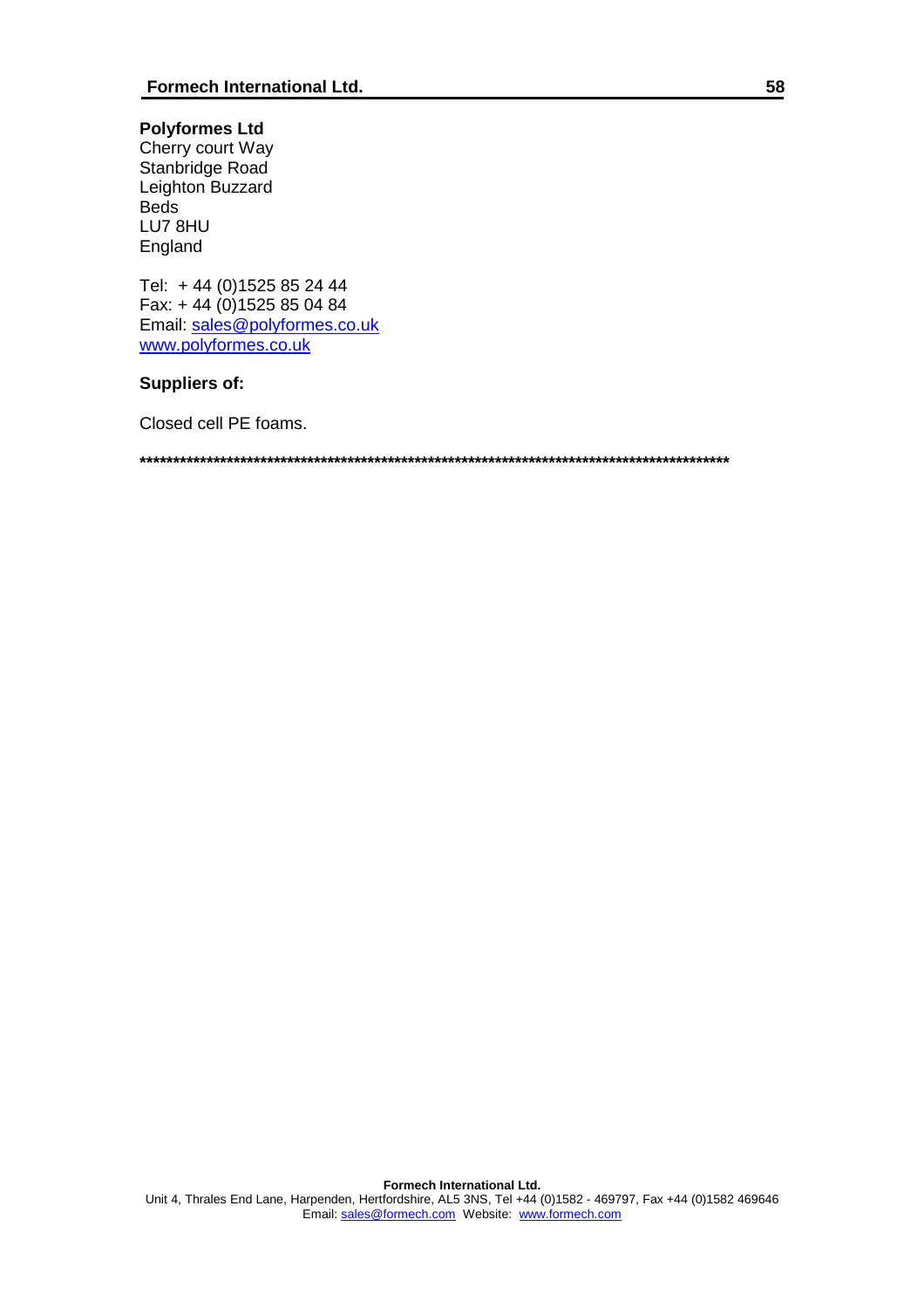## *Plastic Extruders*

## **Athlone Extrusions Ltd**

Grace Road Athlone Co. Westmeath Ireland

Tel: + 353 (0)902 92 67 9 Fax: + 353 (0)902 94 08 6 Email: [info@athloneextrusions.ie](mailto:info@athloneextrusions.ie)

#### **Extruders of:**

P.S. ABS (Fire retardant) Acrylic Capped ABS

**\*\*\*\*\*\*\*\*\*\*\*\*\*\*\*\*\*\*\*\*\*\*\*\*\*\*\*\*\*\*\*\*\*\*\*\*\*\*\*\*\*\*\*\*\*\*\*\*\*\*\*\*\*\*\*\*\*\*\*\*\*\*\*\*\*\*\*\*\*\*\*\*\*\*\*\*\*\*\*\*\*\*\*\*\*\*\*** 

## **Doeflex PLC**

Holmethorpe Avenue Redhill **Surrey** RH1 2NR England

Tel: + 44 (0)1737 77 12 21 Fax: + 44 (0)1737 77 24 61 Email: [sales.doeflex@dial-pipex.com](mailto:sales.doeflex@dial-pipex.com)

#### **Suppliers of:**

Polystyrene / Conductive PE and PP

**\*\*\*\*\*\*\*\*\*\*\*\*\*\*\*\*\*\*\*\*\*\*\*\*\*\*\*\*\*\*\*\*\*\*\*\*\*\*\*\*\*\*\*\*\*\*\*\*\*\*\*\*\*\*\*\*\*\*\*\*\*\*\*\*\*\*\*\*\*\*\*\*\*\*\*\*\*\*\*\*\*\*\*\*\*\*\*\***

## **Wardle Storeys**

Brantham Works Brantham Manningtree Essex CO11 1NJ England

Tel: + 44 (0)1206 39 24 01 Fax: + 44 (0)1206 39 52 88 Email: [sales@wardlestoreys.com](mailto:sales@wardlestoreys.com)

#### **Extuders of:**

HDPE, PP.(Minimum order- 500 Kilos) **\*\*\*\*\*\*\*\*\*\*\*\*\*\*\*\*\*\*\*\*\*\*\*\*\*\*\*\*\*\*\*\*\*\*\*\*\*\*\*\*\*\*\*\*\*\*\*\*\*\*\*\*\*\*\*\*\*\*\*\*\*\*\*\*\*\*\*\*\*\*\*\*\*\*\*\*\*\*\*\*\*\*\*\*\*\*\*\***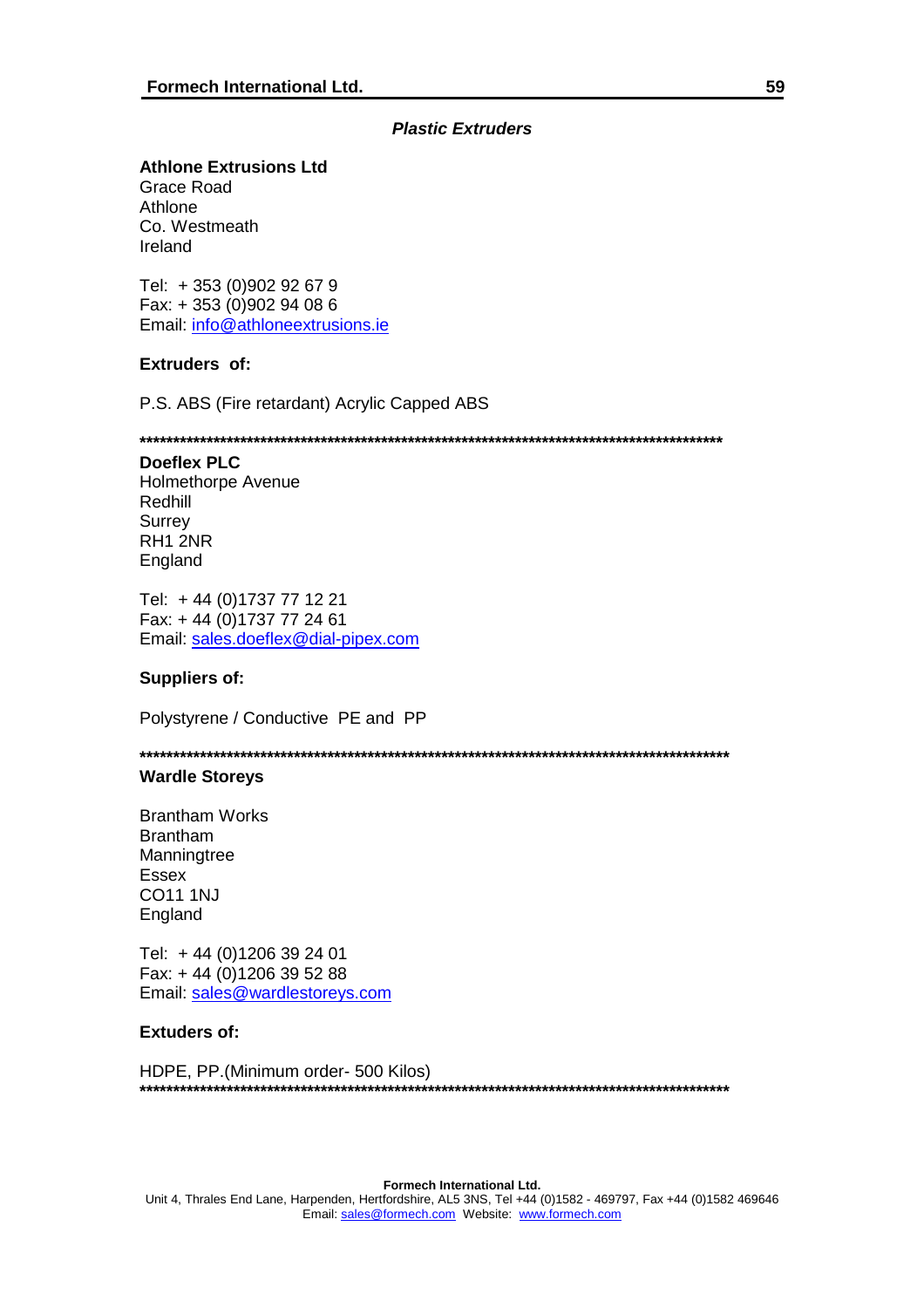## *Resin Suppliers*

## **Alchemie Limited**

Warwick Road Kineton Warwick CV35 0HU England

Tel: + 44 (0)1926 64 16 00 Fax: + 44 (0)1926 64 16 98 Email: [sales@alchemie.com](mailto:sales@alchemie.com) [www.alchemie.com](http://www.alchemie.com/)

## **Suppliers of:**

- Epoxy Resin Tooling Systems for vacuum forming.
- Metaphor Porous Aluminium

**\*\*\*\*\*\*\*\*\*\*\*\*\*\*\*\*\*\*\*\*\*\*\*\*\*\*\*\*\*\*\*\*\*\*\*\*\*\*\*\*\*\*\*\*\*\*\*\*\*\*\*\*\*\*\*\*\*\*\*\*\*\*\*\*\*\*\*\*\*\*\*\*\*\*\*\*\*\*\*\*\*\*\*\*\*\*\*\*** 

### *Skin Pack Card*

## **Wren Printed Packaging Ltd**.

Harrier House Aviation Way Southend on Sea Essex SS2 6UN

Tel: + 44 (0)1702 548 044 Fax: + 44 (0)1702 541 463

#### **Suppliers of:**

- Skin pack card, perforated and porous / non-perforated
- Range of colours available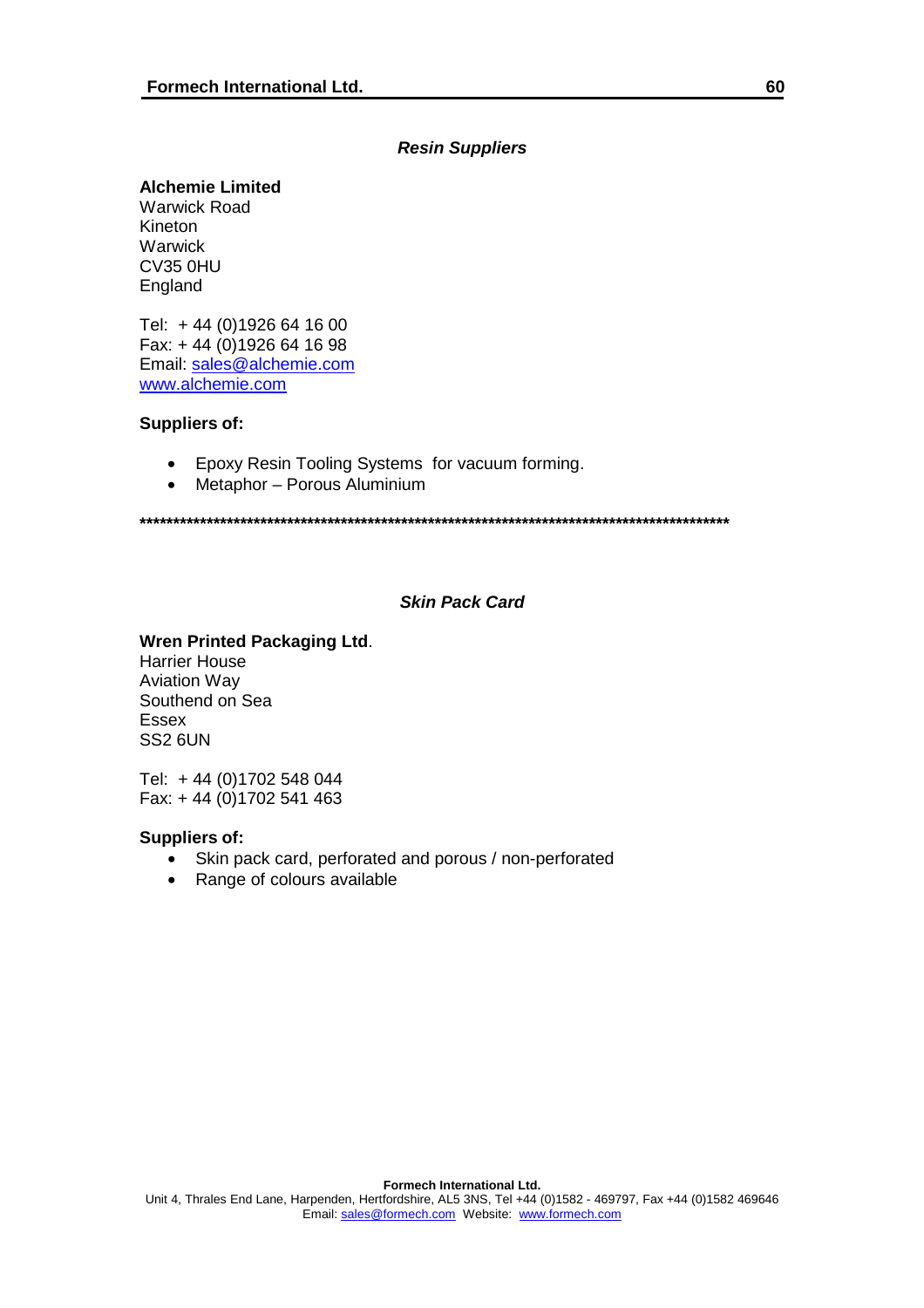## Section 9

## *Further Information*

<span id="page-60-0"></span>We hope this manual has provided a useful insight into vacuum forming. Whilst we have tried to cover all aspects of the process the following industry bodies and associations are able to provide further assistance and information on the thermoforming process in general. Please see our contacts section for links to the following companies or you can link directly below.

## *British Plastic Federation (BPF)*

5-6 Bath Place Rivington Street London EC2A 3JE England

Tel: + 44 (0)20 74 57 50 00 Fax: + 44 (0)20 74 57 50 45 [www.bpf.co.uk](http://www.bpf.co.uk/)

#### **\*\*\*\*\*\*\*\*\*\*\*\*\*\*\*\*\*\*\*\*\*\*\*\*\*\*\*\*\*\*\*\*\*\*\*\*\*\*\*\*\*\*\*\*\*\*\*\*\*\*\*\*\*\*\*\*\*\*\*\*\*\*\*\*\*\*\*\*\*\*\*\*\*\*\*\*\*\*\*\*\*\*\*\*\*\*\*\***

#### *British Polymer Training Association(BPTA)*

Halesfield 7 **Telford Shropshire** TF7 4NA England

Tel: + 44 (0)1952 58 70 20 Fax: + 44 (0)1952 58 20 65 Email: [samr@bptaserv.co.uk](mailto:samr@bptaserv.co.uk) [www.bpta.co.uk](http://www.bpta.co.uk/)

#### **\*\*\*\*\*\*\*\*\*\*\*\*\*\*\*\*\*\*\*\*\*\*\*\*\*\*\*\*\*\*\*\*\*\*\*\*\*\*\*\*\*\*\*\*\*\*\*\*\*\*\*\*\*\*\*\*\*\*\*\*\*\*\*\*\*\*\*\*\*\*\*\*\*\*\*\*\*\*\*\*\*\*\*\*\*\*\*\***

#### *Institute of Materials*

1 Carlton House Terrace London SW1Y 5DB England

Tel: + 44 (0)20 74 51 73 00 Fax: + 44 (0)20 83 91 70 2 [www.materials.org.uk](http://www.materials.org.uk/)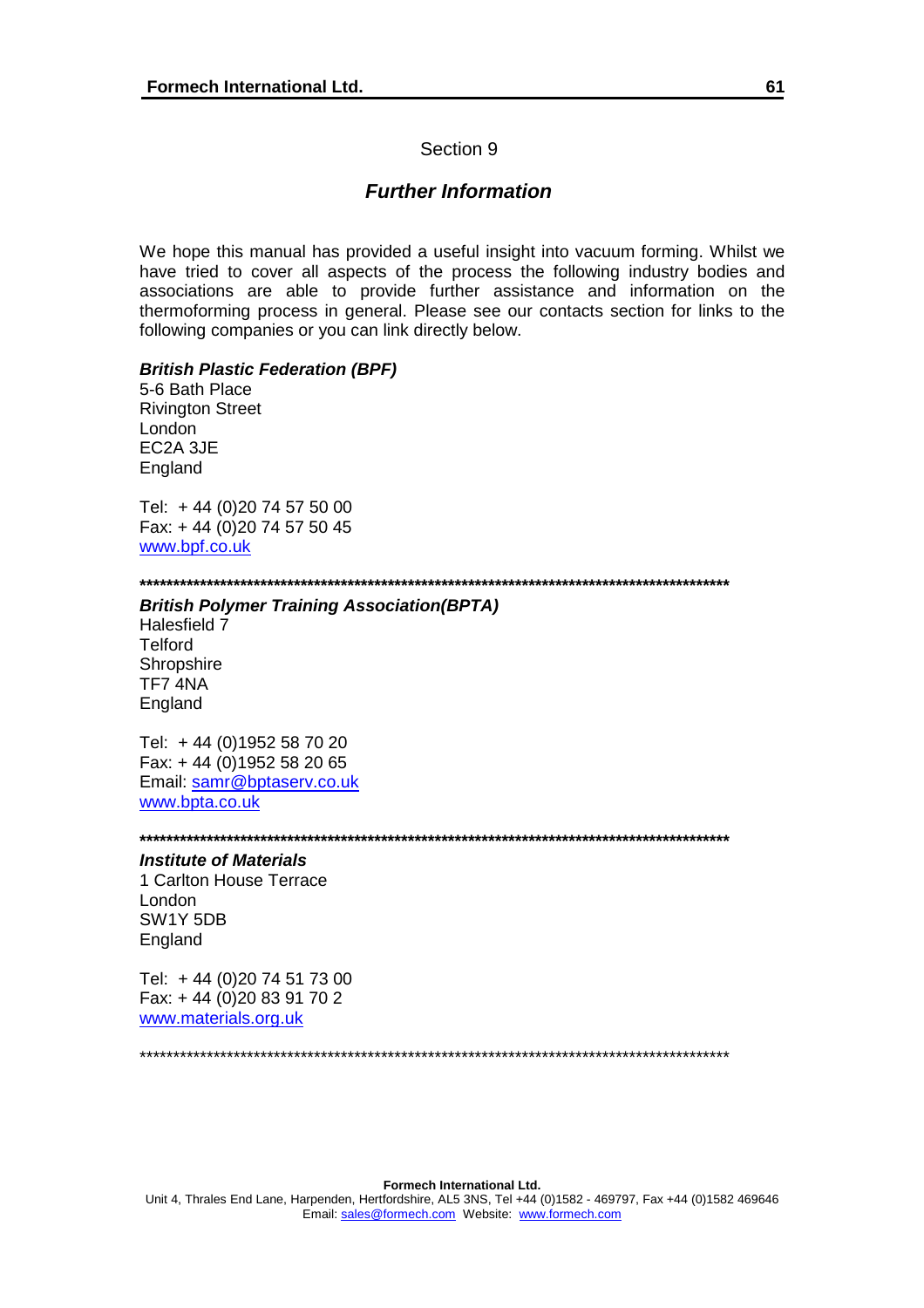## *Rubber & Plastics Research Association of G.B. ( RAPRA)*

Shawbury **Shrewsbury Shropshire** England Tel: + 44 (0)1939 25 03 83 Fax: + 44 (0)1939 25 11 18 Email: [info@rapra.net](mailto:info@rapra.net) [www.rapra.net](http://www.rapra.net/)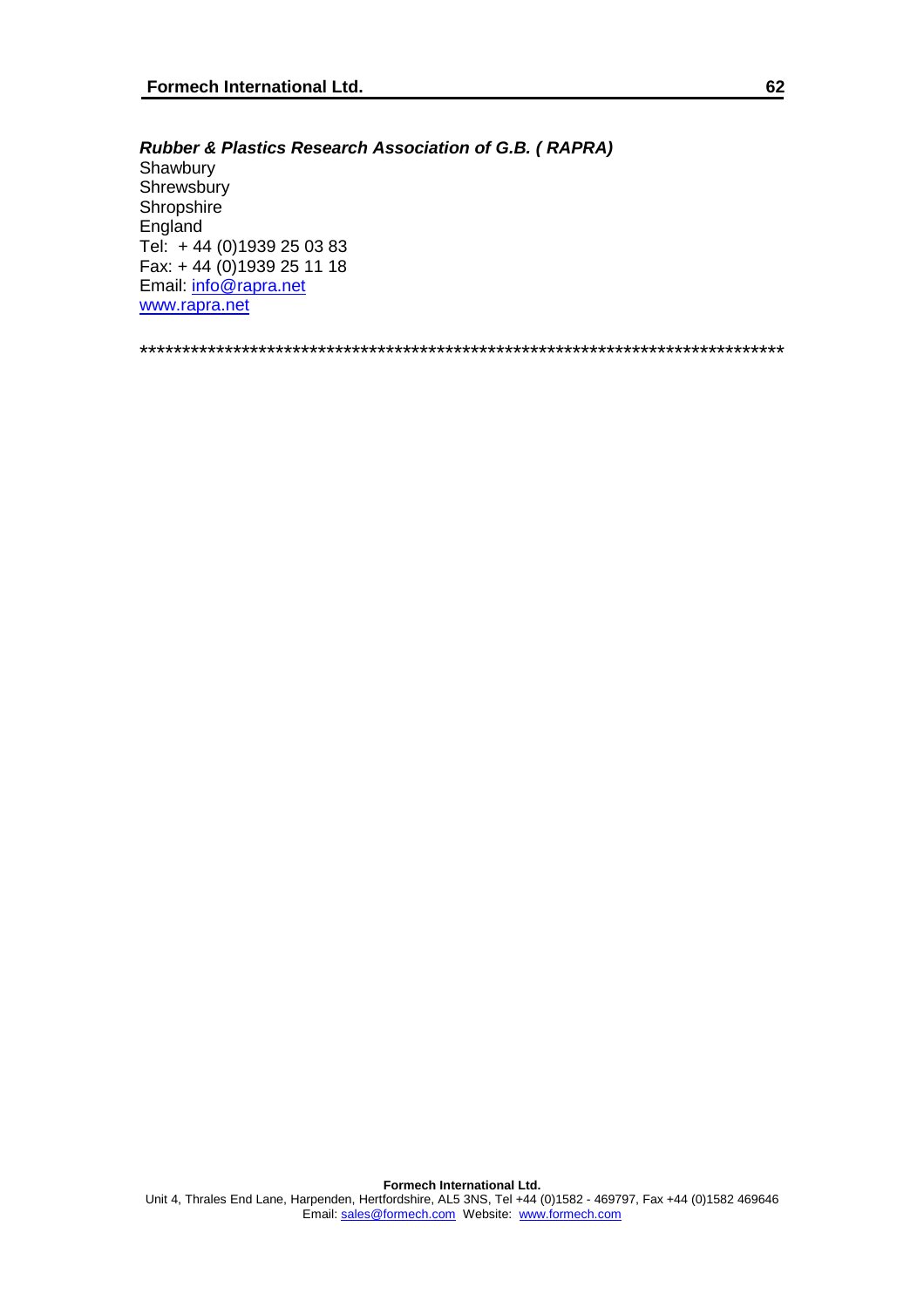#### Section 10

#### *Glossary*

<span id="page-62-0"></span>ABS... 2, 13, 14, 15, 16, 47, 55, 56, 58 acrylic .................. 2, 14, 17, 20, 56, 58 acrylonitrile butadiene styrene .....2, 16 air powered router .......................2, 45 aluminium.......... 10, 24, 26, 30, 39, 59 aluminium based resin.....................24 amorphous .. 13, 16, 17, 18, 19, 20, 34 application 2, 4, 5, 7, 9, 13, 14, 16, 17, 18, 19, 20, 21, 22, 23, 25, 26 baseboard .......................2, 32, 35, 51 bextrene ......................................2, 19 blister.....................................7, 14, 48 bubble ................. 2, 11, 32, 34, 39, 48 cast epoxy resin...............................26 characteristic ......... 2, 4, 13, 14, 21, 39 chill mark .........................2, 38, 39, 50 Chill Marks.......................2, 38, 39, 50 circular cutter.........................3, 46, 47 circular spindle saw .....................3, 46 clamping..................................2, 9, 10 clicker..........................................2, 45 CNC router ..................................3, 46 cooling 2, 9, 10, 11, 14, 34, 36, 48, 50, 51, 52 co-polyester.................................2, 18 crystaline .........................................13 deep-draw .................................11, 31 definition...... 14, 16, 18, 19, 33, 34, 49 draught angle ..................2, 33, 38, 39 draw ratio................. 36, 39, 40, 50, 51 female mould.........................2, 31, 33 finishing .... 2, 4, 12, 16, 17, 18, 19, 20, 21, 22, 23, 40 foam ......................................2, 22, 26 formability... 16, 17, 18, 19, 20, 21, 22, 23 gerbil .....................................2, 40, 47 glass transition temperature.......13, 21 guillotine ......................................2, 45 H.I.P.S.........................................2, 19 HDPE ........................ 2, 11, 22, 47, 58 heated knife.................................2, 40 heating . 2, 4, 9, 10, 13, 14, 48, 49, 50, 51, 52 horizontal bandsaw................2, 43, 54

| hygroscopic14, 16, 17, 18, 19, 20,<br>21, 22, 23 |
|--------------------------------------------------|
| infra-red element 10                             |
|                                                  |
| lack of definition  49                           |
|                                                  |
|                                                  |
|                                                  |
| male mould 2, 11, 31, 33, 34, 36, 38,            |
| 39                                               |
| material  9, 10, 11, 13, 14, 20, 21, 24,         |
| 25, 26, 30, 32, 33, 34, 36, 38, 39,              |
| 40, 44, 47, 48, 49, 51, 53, 54                   |
|                                                  |
| melt transition temperature 13                   |
| metaphor 30, 59                                  |
| modelling clay 25                                |
| mould  2, 4, 9, 11, 12, 14, 24, 25, 26,          |
| 30, 31, 32, 33, 34, 35, 36, 38, 39,              |
| 48, 49, 50, 51, 52, 54                           |
| mould design2, 9, 24, 33, 34, 35, 38,            |
| 39,50                                            |
| mould material 2, 24, 54                         |
| mould release 2, 34, 48, 50                      |
| mounting  2, 32, 35                              |
| multi impression mould 2, 35                     |
| negative  31, 32                                 |
| negative mould 32                                |
|                                                  |
|                                                  |
| pattern making facility  39                      |
|                                                  |
| PE  2, 15, 22, 56, 57, 58                        |
| PETG 2, 15, 17, 18, 19, 20, 55, 56               |
| plaster<br>24, 25                                |
| plastic2, 4, 6, 7, 9, 10, 11, 13, 14, 15,        |
| 17, 19, 21, 22, 26, 30, 31, 33, 34,              |
| 35, 36, 53, 54, 55, 58, 60                       |
| plastic material  2, 4, 13                       |
|                                                  |
| plug assist  9, 11, 36, 39, 50, 51               |
|                                                  |
| PMMA  2, 17, 18, 19, 55                          |
|                                                  |
|                                                  |

#### **Formech International Ltd.**

Unit 4, Thrales End Lane, Harpenden, Hertfordshire, AL5 3NS, Tel +44 (0)1582 - 469797, Fax +44 (0)1582 469646 Email: sales@formech.com Website: www.formech.com